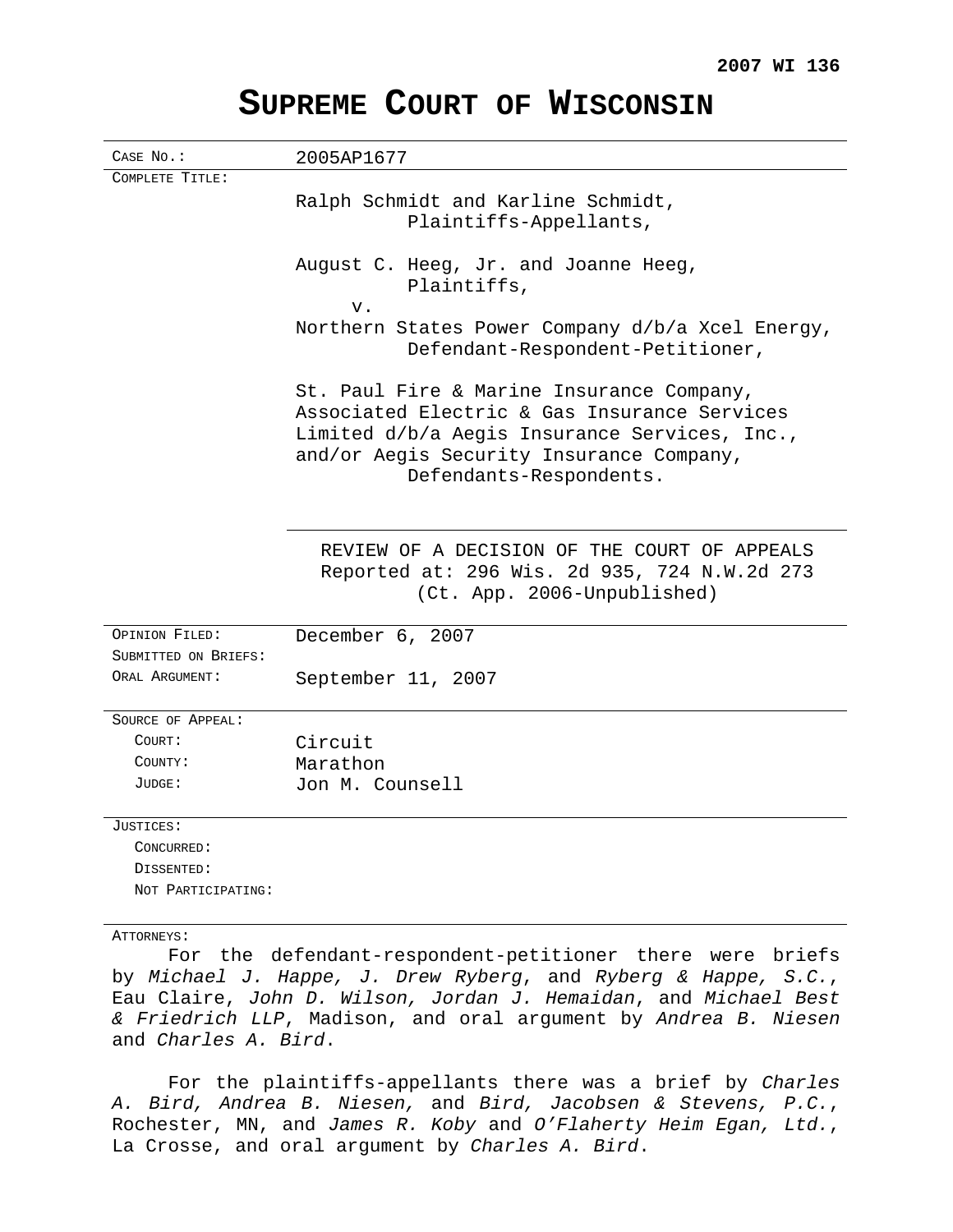An amicus curiae brief was filed by Trevor J. Will, G. Michael Halfenger, and Foley & Lardner LLP, Milwaukee, and Mark S. Henkel and First Law Group S.C., Stevens Point on behalf of Wisconsin Public Service Corporation and Wisconsin Power and Light Company.

An amicus curiae brief was filed by O. Thomas Armstrong, William P. Croke, and von Briesen & Roper, S.C., Milwaukee on behalf of Wisconsin Electric Power Company.

An amicus curiae brief was filed by H. Dale Peterson, John J. Laubmeier, and Stroud, Willink & Howard, LLC, Madison on behalf of Wisconsin Farm Bureau Federation, Cooperative.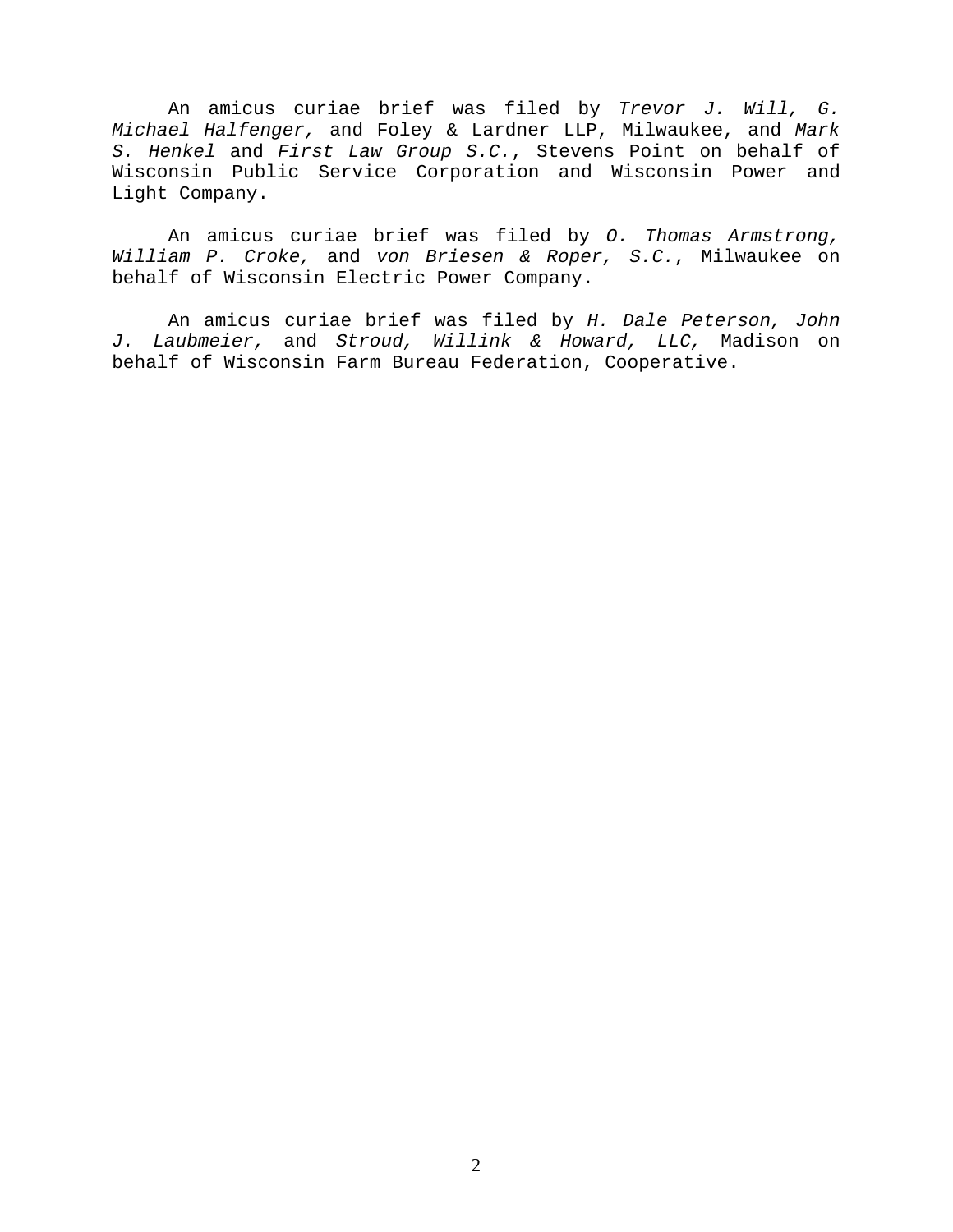## **2007 WI 136**

NOTICE

**This opinion is subject to further editing and modification. The final version will appear in the bound volume of the official reports.**

No. 2005AP1677 (L.C. No. 2001CV000191)

STATE OF WISCONSIN THE RESERVE STATE OF WISCONSIN STATE OF THE SUPREME COURT

**Ralph Schmidt and Karline Schmidt,**

**Plaintiffs-Appellants,**

**August C. Heeg, Jr. and Joanne Heeg,**

**Plaintiffs,**

**v.**

**Northern States Power Company d/b/a Xcel Energy,**

**Defendant-Respondent-Petitioner,**

**St. Paul Fire & Marine Insurance Company, Associated Electric & Gas Insurance Services Limited d/b/a Aegis Insurance Services, Inc., and/or Aegis Security Insurance Company,**

**Defendants-Respondents.**

**DEC 6, 2007**

**FILED**

David R. Schanker Clerk of Supreme Court

REVIEW of a decision of the Court of Appeals. Affirmed.

¶1 ANNETTE KINGSLAND ZIEGLER, J. This is a review of an unpublished decision of the court of appeals, $^1$  which reversed and

<sup>&</sup>lt;sup>1</sup> Schmidt v. Northern States Power Co., No. 2005AP1677, unpublished slip op. (Wis. Ct. App. Sept. 28, 2006).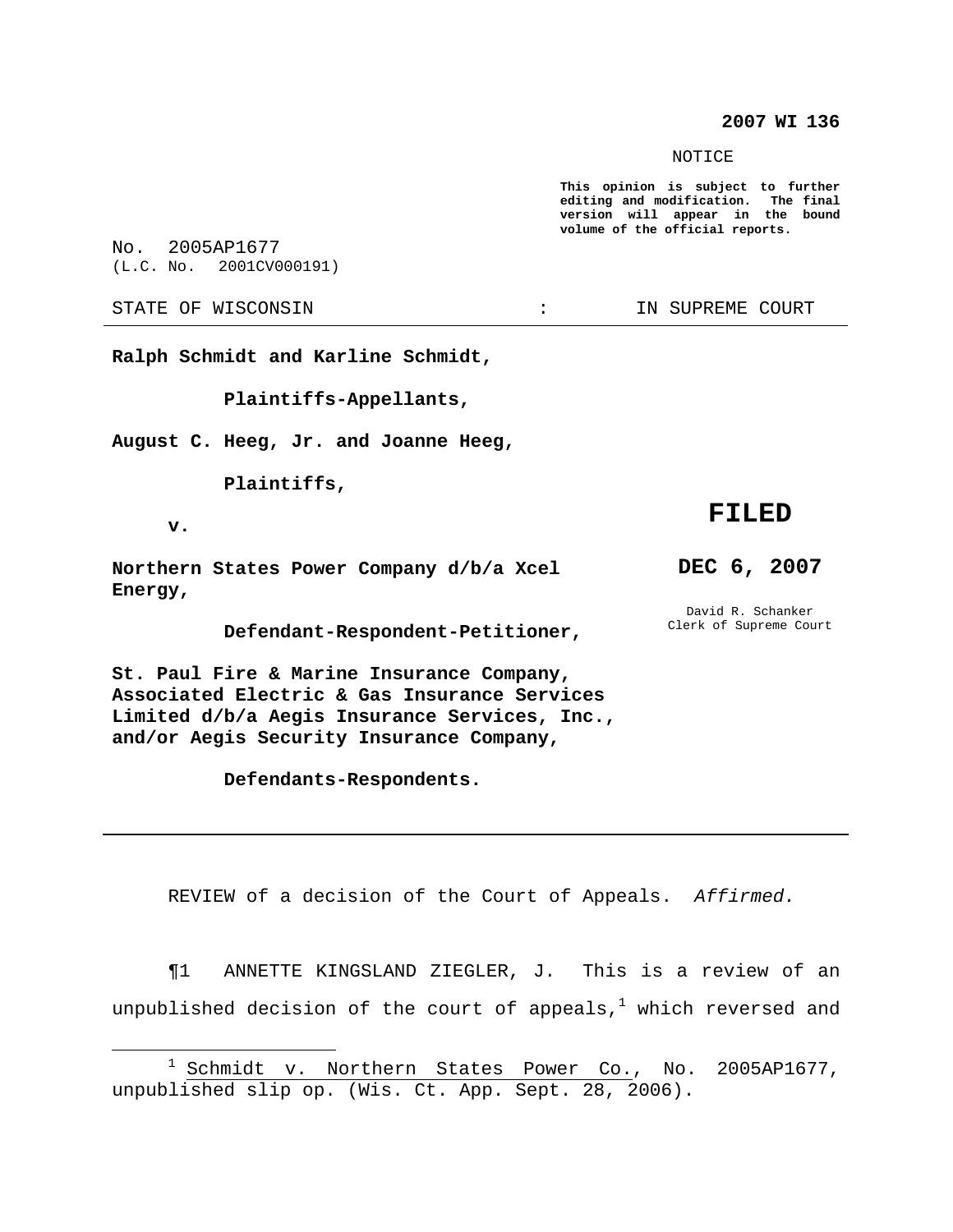remanded the decision of the Clark County Circuit Court, Jon M. Counsell, Judge. The circuit court determined on summary judgment that the six-year statute of limitations barred Ralph and Karline Schmidt's (Schmidts) claims. See Wis. Stat. § 893.52 (2003-04).<sup>2</sup> The circuit court also concluded at summary judgment that the Schmidts' claims were barred by the filed rate doctrine.<sup>3</sup> The court of appeals reversed and remanded, and Northern States Power Company d/b/a Xcel Energy (Northern States), petitioned this court for review. We affirm the court of appeals' decision.

¶2 The Schmidts filed action in 2001 against Northern States alleging that "stray voltage" attributable to Northern States caused damage to the health and productivity of their dairy herd. $^4$ 

An action, not arising on contract, to recover damages for an injury to real or personal property shall be commenced within 6 years after the cause of action accrues or be barred, except in the case where a different period is expressly prescribed.

 $3$  The filed rate doctrine is also known as the filed tariff doctrine. Metro E. Ctr. for Conditioning & Health v. Qwest Commc'ns Int'l, Inc., 294 F.3d 924, 927 (7th Cir. 2002). "[It] prohibits a plaintiff from claiming a lower rate than the one filed by a regulated entity with the appropriate regulatory agency because the filed rate alone governs the relationship between the parties." Prentice v. Title Ins. Co. of Minn., 176 Wis. 2d 714, 721, 500 N.W.2d 658 (1993).

 $2$  All references to the Wisconsin Statutes are to the 2003-04 version unless otherwise noted. Section 893.52 reads:

<sup>&</sup>lt;sup>4</sup> The Public Service Commission of Wisconsin (PSC), investigated and implemented standards regarding "stray voltage and its effect on livestock" in 1989 and updated its findings in 1990 and 1996. It concluded: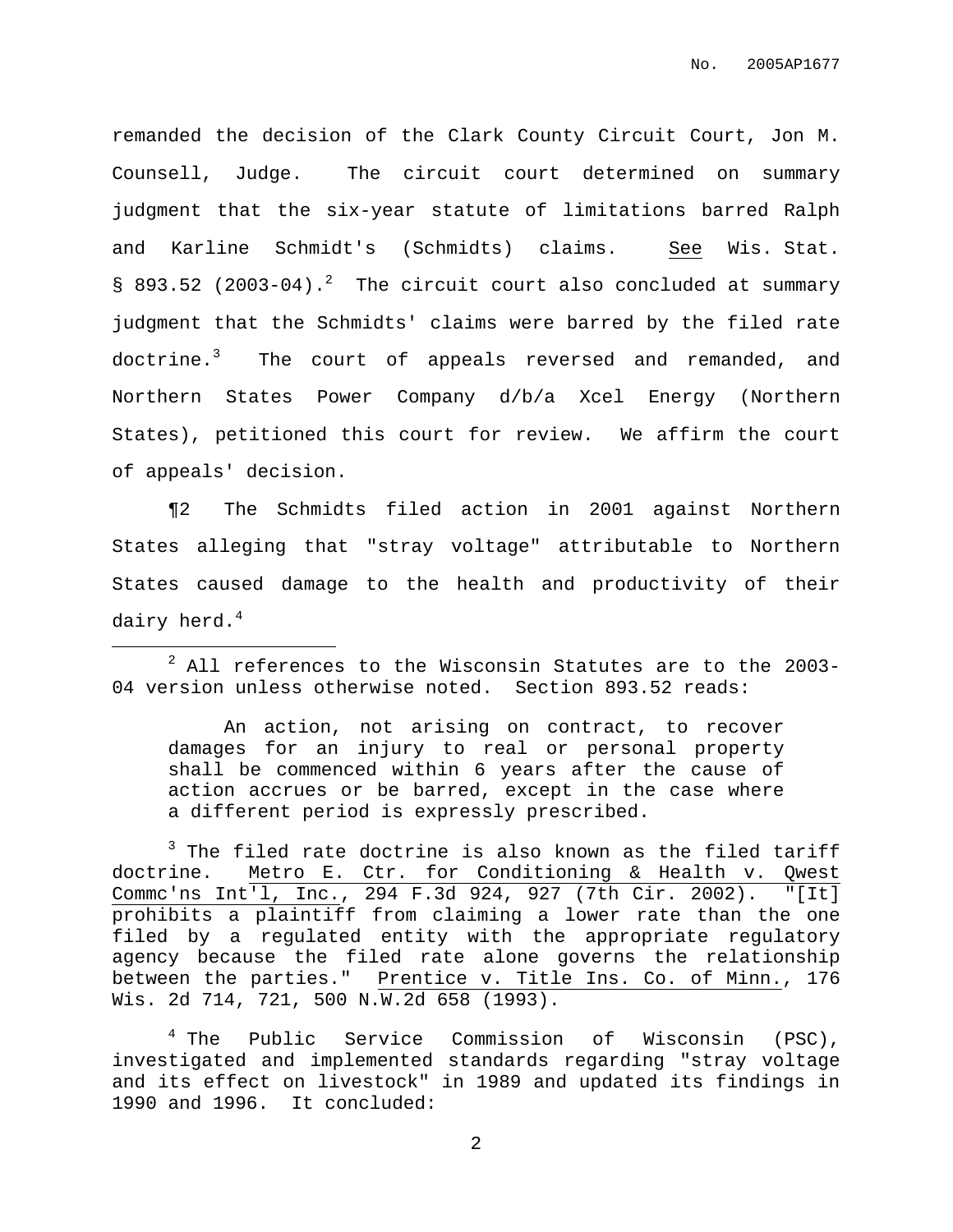¶3 This appeal presents the following two issues: First, we must decide whether the summary judgment record compels us to conclude as a matter of law that the statute of limitations bars the plaintiffs' claims. Northern States asserts that the Schmidts' claims are time barred because the summary judgment record shows they "discovered" their injury and its cause in 1993 but did not bring their claim until November 13, 2001, which is over six years later. The Schmidts assert that, while the record reflects that they suspected early on that stray voltage was negatively affecting their cows, they did not have an objective belief that stray voltage from Northern States was the cause of their injury until much later. We hold that where the undisputed facts lead to more than one reasonable inference about when discovery occurred, summary judgment is not proper. Here, more than one reasonable inference about when discovery occurred may be drawn from the undisputed facts in the summary

'Stray' voltage is a special case of voltage in which the neutral to earth voltage is present across points (generally grounded metal objects) in which a current flow is produced when an animal comes into contact with them. . . . [T]hese contact points can include any two conductive points which the animal may simultaneously contact to complete a circuit which allows current to flow.

PSC Docket 05-EI-106, at 5 (Amended Order).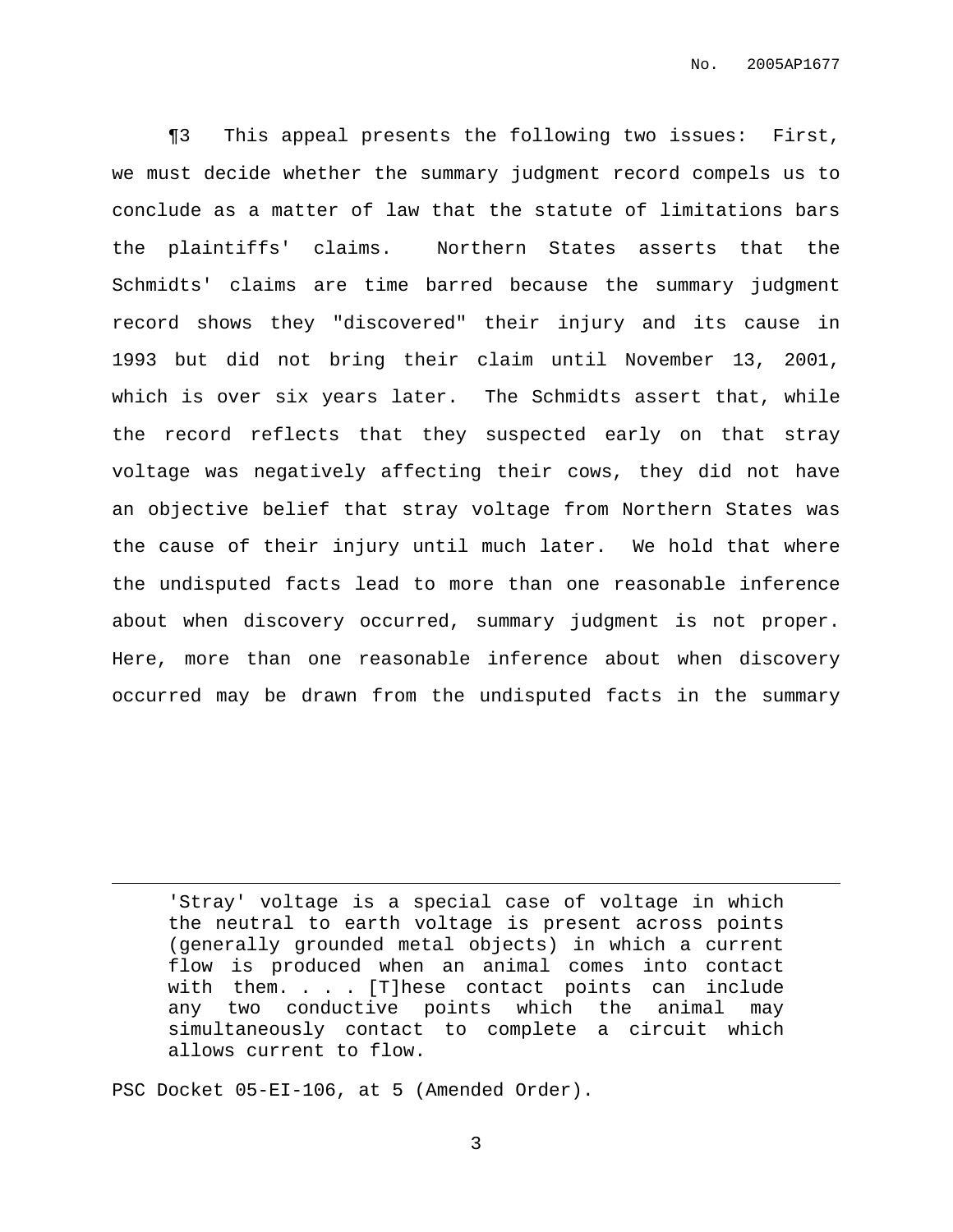judgment record.<sup>5</sup> Therefore, summary judgment is not appropriate.

¶4 Second, we must decide whether the filed rate doctrine precludes the plaintiffs' common-law tort claims as a matter of law. Northern States asserts that its filed tariff "gives rise to an affirmative obligation of [Northern States], if——and only if——the stray voltage exceeds" one milliampere in the "cow contact" area due to off-farm sources. Northern States, therefore, concludes that if no evidence shows a measurement greater than one milliampere, it cannot be liable because it would be a violation of the filed rate doctrine for Northern States to act when it does not have an obligation to act under its tariff. The Schmidts claim that the "stray voltage tariff" states nothing about damages for stray voltage and does not provide a limitation of liability for stray voltage. Rather, the Schmidts argue that the tariff addresses the circumstances under which a consumer may ask Northern States to test for stray voltage and when Northern States is obligated to provide a reduction of stray voltage. We hold that the filed rate doctrine does not bar the plaintiffs' claims because (1) the

<sup>5</sup> Gumz v. Northern States Power Co., (No. 2005AP1424), 2007 WI 135,  $\_\_$  Wis. 2d  $\_\_$ ,  $\_\_$  N.W.2d  $\_\_$ , is also released today. Both cases consider the application of the discovery rule in the context of stray voltage, but these cases consider different aspects of the discovery rule. Gumz is primarily concerned with whether, as a matter of law, the plaintiffs were reasonably diligent in attempting to discover their injury and its cause whereas this case is primarily concerned with when, as a matter of law, the Schmidts actually discovered their injury and its cause.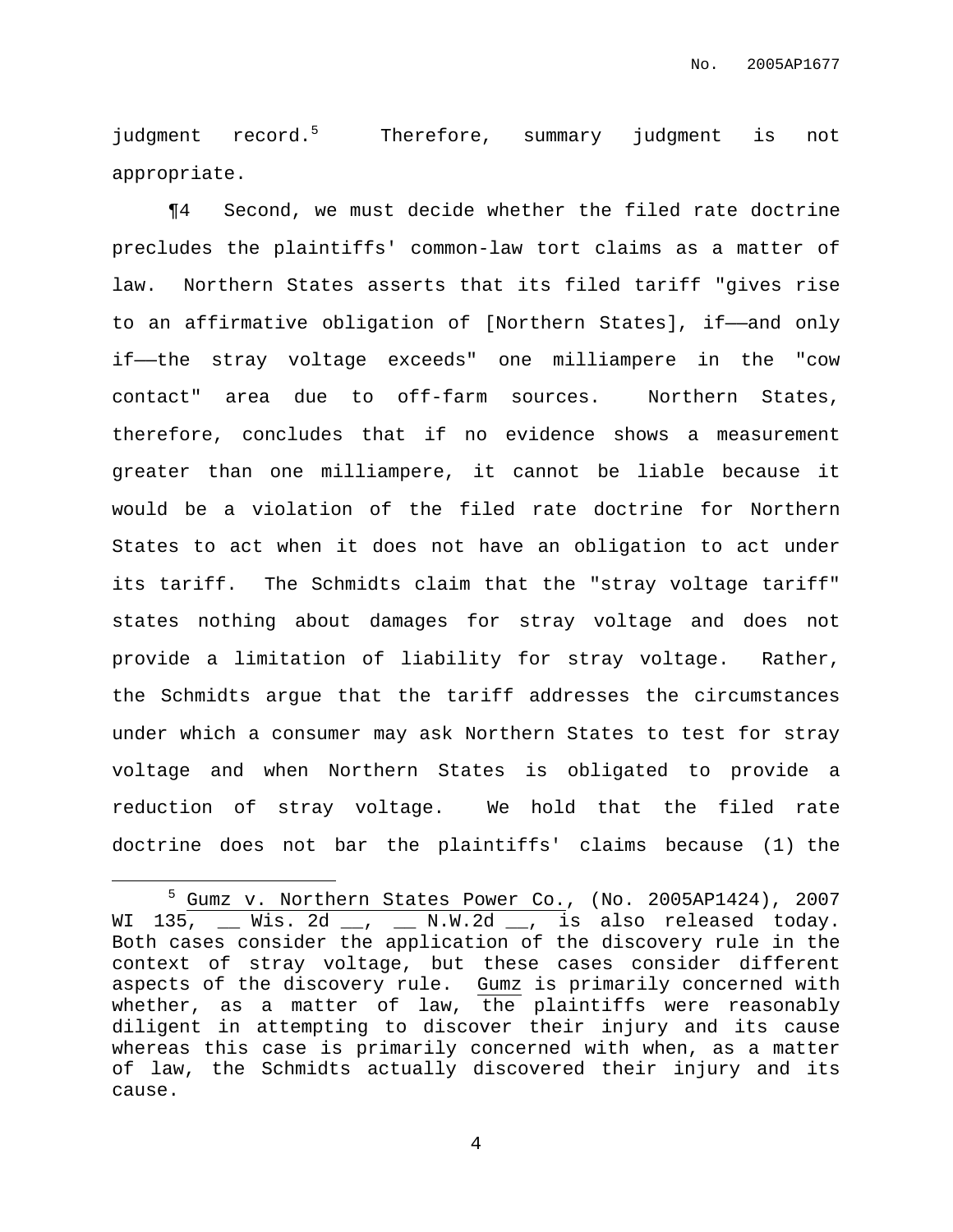Schmidts do not seek a "privilege" within the meaning of the filed rate doctrine and (2) as stated in Hoffmann, <sup>6</sup> conformance with the Public Service Commission of Wisconsin's (PSC) findings does not abolish Northern States' common-law duty of ordinary care.

I

¶5 In 1978, the Schmidts purchased a dairy farm in Clark County, Wisconsin. They began experiencing problems with their dairy herd soon after they purchased the farm. Their cows, including new cows brought to the farm, developed problems such as mastitis, udder deformities, knee ailments, breeding difficulties, low appetite, low milk production, and unusually high mortality. These problems continued to varying degrees through 2001 when they filed their claim against Northern States.

¶6 In the fall of 1992, the Schmidts were experiencing problems with their herd and "reaching for reasons." According to Mrs. Schmidt, "somebody suggested that we should call the power company for stray voltage, so we called the power company . . . ." On November 24, 1992, a representative from Northern States came to the Schmidts' farm to "attempt to detect and correct neutral-to-earth or stray voltage concerns." $^7$ 

<sup>6</sup> Hoffmann v. Wisconsin Elec. Power Co., 2003 WI 64, 262 Wis. 2d 264, 664 N.W.2d 55.

 $7$  The record contains a permission form, entitled "Agreement to Perform a Neutral-to-Earth Voltage Investigation." The form is signed by Ralph Schmidt and dated 11/24/92.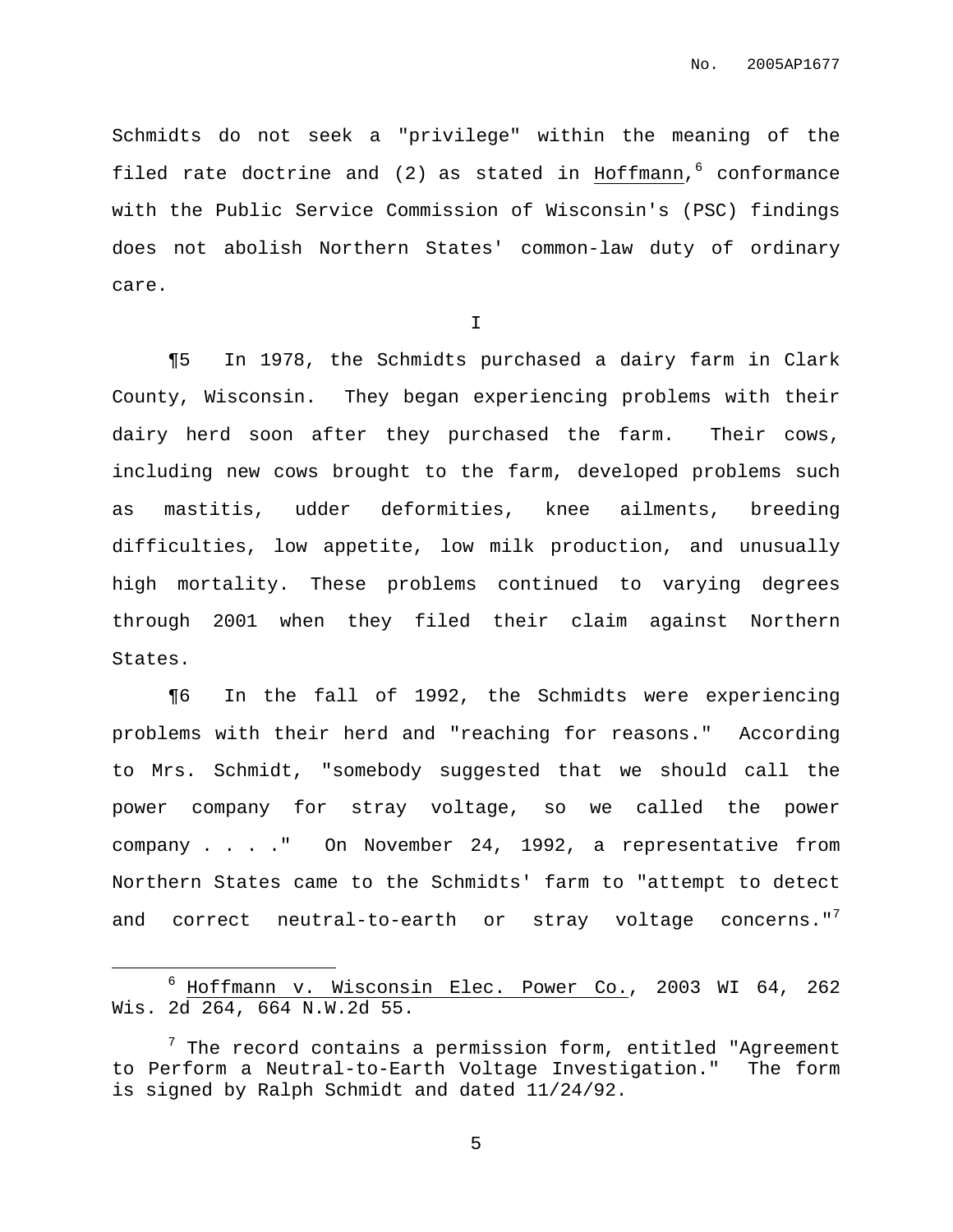Northern States took voltage readings, but it did not find offfarm sources causing more than one milliampere, the "level of concern" set by the PSC<sup>8</sup> in the "cow contact"<sup>9</sup> area. Accordingly, Northern States told the Schmidts that they did not have a problem with stray voltage, and they "would never have this problem because [the Schmidts] have plastic water lines." Northern States concluded, "no corrective action [was] needed."

¶7 In the spring of 1993, the Schmidts again contacted Northern States because they "had a miserable winter." The Schmidts told Northern States there has "to be something wrong." During the winter, a number of cows died, acquired mastitis, and exhibited troubling behavior, such as stomping, slopping at drinking cups, and not eating or drinking. Nothing in the record indicates Northern States returned to the farm to conduct more stray voltage analysis in response to this call. During

<sup>&</sup>lt;sup>8</sup> "The 'level of concern' above which corrective or mitigative action should be taken if production or behavioral problems exist is one milliampere steady state in the 'cow contact' areas." PSC Docket 05-EI-106, at 4 (Supplemental Findings). In PSC Docket 05-EI-115, the PSC clarified the "level of concern" by concluding that both the farmer and the utility share equal responsibility for stray voltage. Therefore, the level of concern is two milliampere: the farmer is responsible for half, and the utility is responsible for keeping its contribution of stray voltage to one milliampere or less. PSC Docket 05-EI-115, at 10-11.

<sup>&</sup>lt;sup>9</sup> "The most important measurement areas are 'cow contact' areas where the animal can simultaneously access two points of different voltage of sufficient magnitude to cause an objectionable current to flow through the animal. These 'cow contact' points or areas primarily include the milking, feed and watering areas." PSC Docket 05-EI-106, at 8 (Amended Order).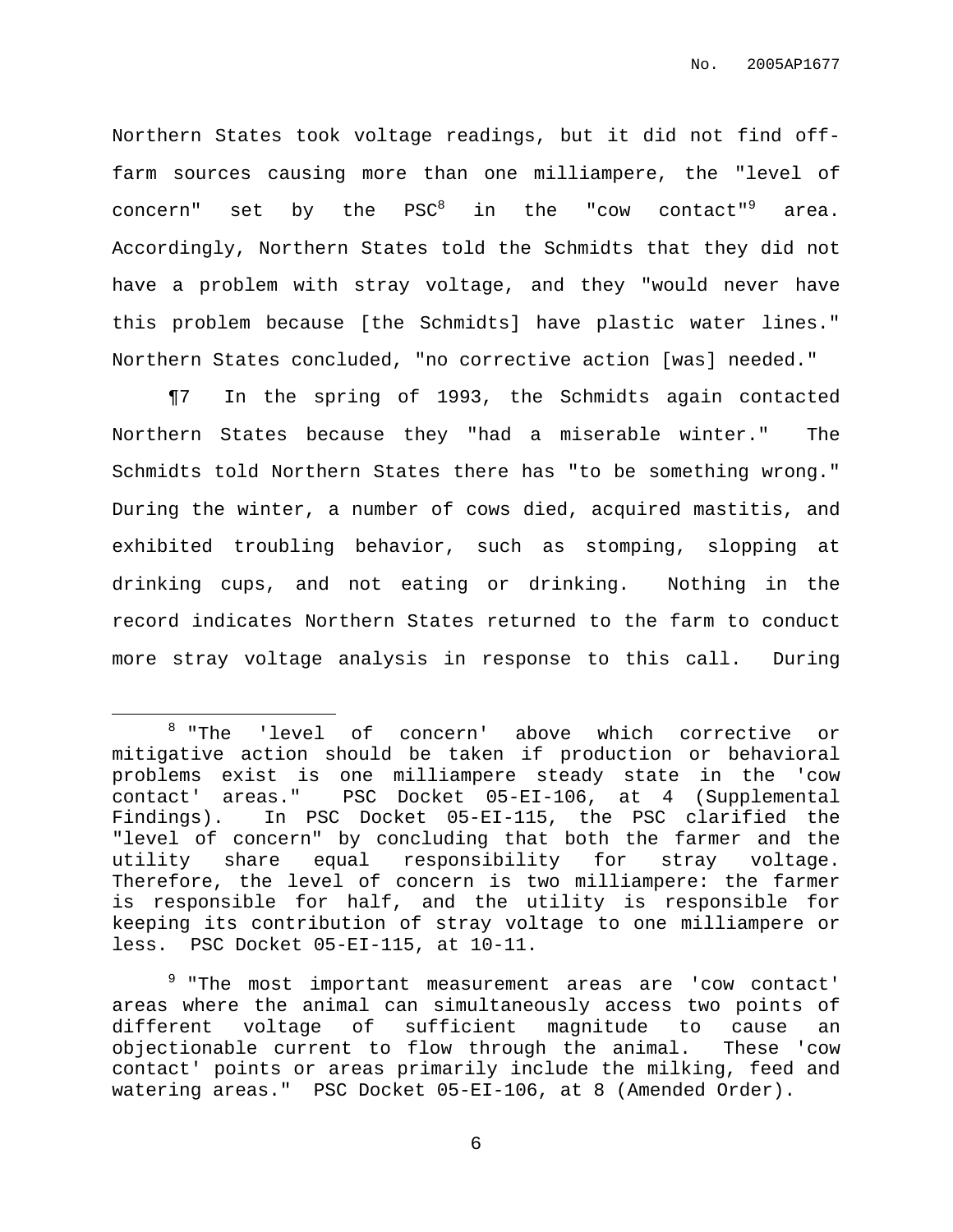this time, the Schmidts also called their veterinarian to treat their cows. Although the record does not give an exact date, the Schmidts replaced their electric water tanks with plastic tanks sometime in 1993, and at some point, the Schmidts attached rubber tires to their feed bunks.

¶8 Also in the spring of 1993, a representative from Dairy Services checked the Schmidts' milking system. After using a "meter of some sort," he told the Schmidts, "you've got some current problems here" and "[y]ou should have somebody check this out." The Dairy Services representative suggested that the Schmidts contact Northern States and Brian Van Ert (Van Ert), an electrician. 10

¶9 Later in the spring of 1993, the Schmidts hired Van Ert to rewire the "whole farm and upgrade[] all the wiring" of their on-farm or internal system. The Schmidts also asked Van Ert to assess whether they had problems with stray voltage. Van Ert concluded that the Schmidts had a problem with stray voltage, and he thought the problem was from Northern States. Van Ert called Northern States and told them he "did not think

<sup>&</sup>lt;sup>10</sup> The summary judgment record does not provide a clear explanation of Van Ert's qualifications. It contains no resume, previous work experience, and does not definitively state that he is a master electrician. The only mention of his qualifications arises out of the deposition questioning of Mrs. Schmidt who answered "yes" as to whether Van Ert was a master electrician. This is unlike master electrician Schmidt; the record contains significant information regarding his qualifications. It includes a detailed resume, work experience, and a comprehensive report establishing his findings regarding the Schmidts' farm. See ¶20 for a discussion of the facts pertaining to master electrician Schmidt.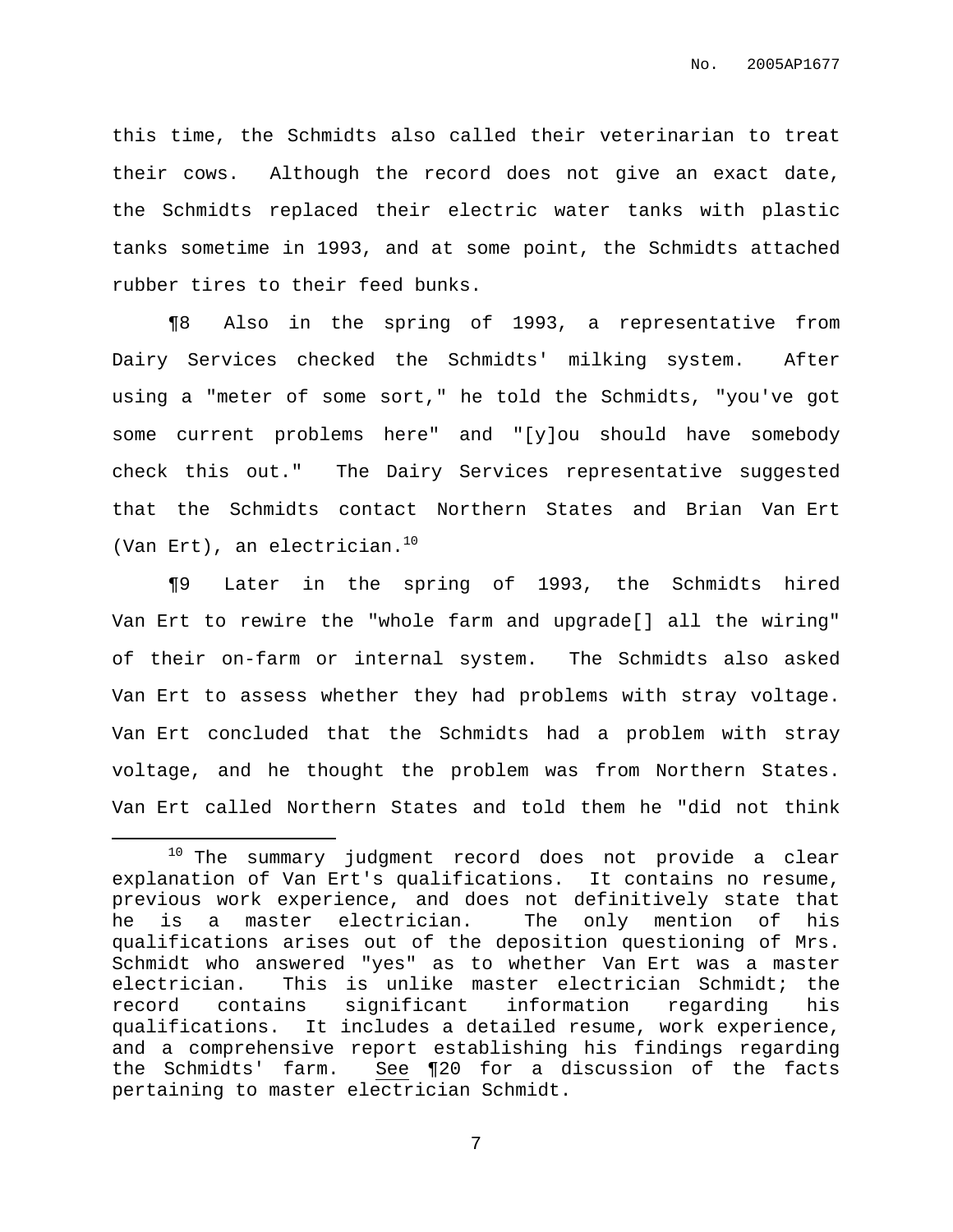the transformer was large enough" and that "problems started when neutral fell to [the] ground in Sept. of 1992."

¶10 On July 1 and July 22, 1993, Northern States returned to the Schmidts' farm to do stray voltage analysis. However, neither test showed that off-farm sources caused voltage measurements to exceed the "level of concern" in the "cow contact" area.

¶11 In an August 26, 1993, letter to the Schmidts from Northern States, Northern States informed the Schmidts that it would be doing "some more grounding work on the lines west" of the Schmidts on County Highway C, and it stated that Northern States planned to do some deep grounding near the Schmidts the week of August 30, 1993. The letter also stated, "[Northern States] would like to get together after this is completed and set up another recording session at your farm to determine if the effort has had any positive effects." The letter also indicated that Mr. Schmidt had asked to see some of the previous test results, but he was told by Northern States to make this request in writing.

¶12 On August 30, 1993, the Schmidts wrote a letter to Northern States and requested the "test results from the monitor set up in the barn." Specifically, the Schmidts requested voltage-testing results from November 24, 1992, July 1, 1993, and July 22, 1993.

¶13 Sometime between the August 30, 1993, letter and September 15, 1993, Mr. Schmidt called the Northern States district manager in Abbotsford, Wisconsin. According to Mr.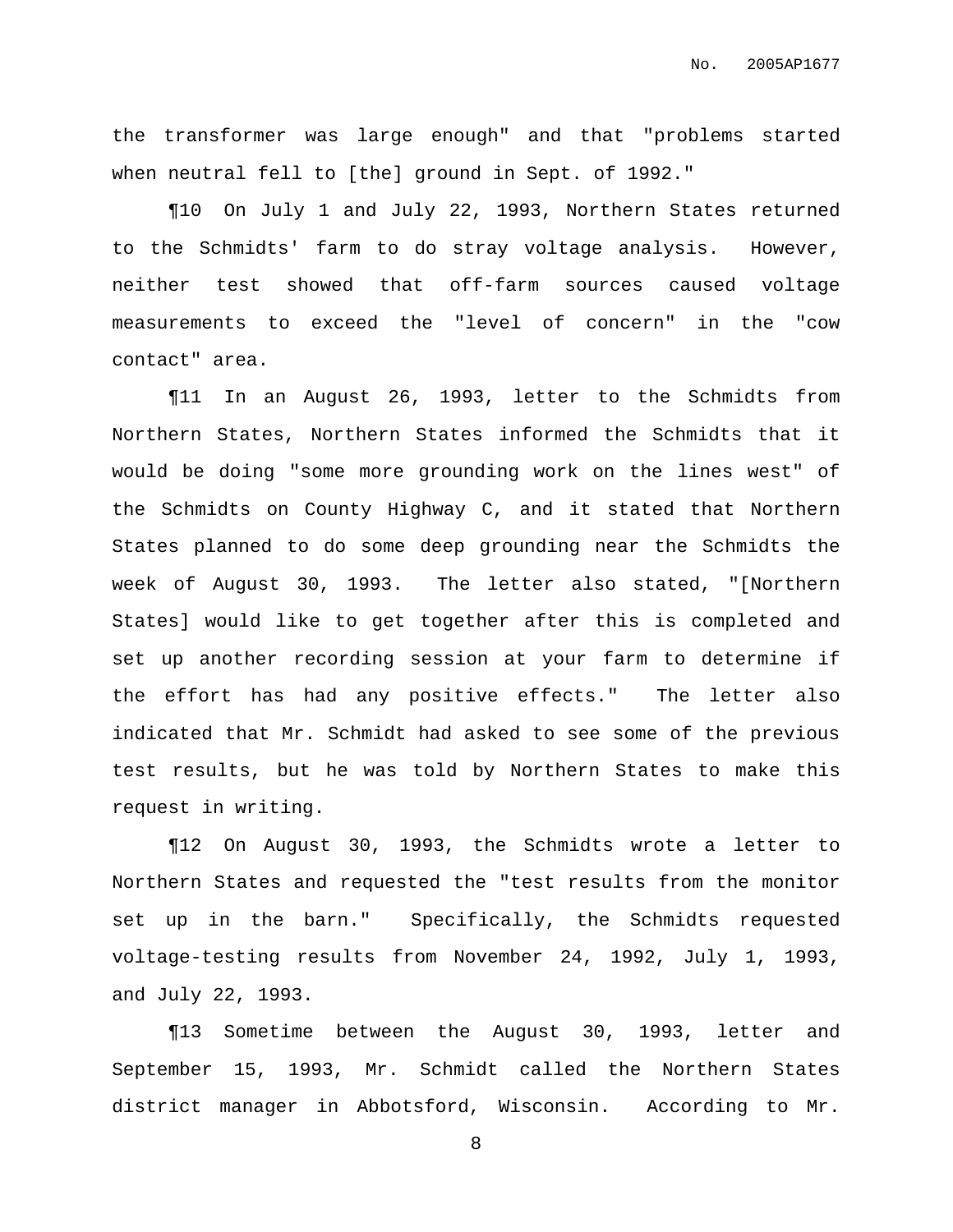Schmidt, "I told him I wanted to be released" from Northern States' electrical services. $^{11}$  Mr. Schmidt told Northern States he wanted something done; "I've got the test results. I'm going to an attorney." The district manager, however, asked Mr. Schmidt to "give him a few days," and the district manager said that he had a "new man on the block."

¶14 On September 15, 1993, two Northern States representatives came to the Schmidts' farm and conducted another stray voltage analysis. On this date, they found off-farm sources that caused voltage measurements to exceed the "level of concern" in the "cow contact" area. Northern States asserts that these results occurred because it tested under a hypothetical situation. It stated, "[t]o determine 'hypothetical' scenarios, [Northern States] temporarily bonded the Schmidts' grounding system to barn stanchion steel." In this temporary and hypothetical condition, the cow contact measurement did exceed  $0.5^{\mathrm{12}}$  volt 60 Hz steady state for tests done in 1993, which was over the "level of concern" expressed in Northern States' tariff at that time. Northern States asserted, "[a]t no time did [Northern States] measure steady state contact voltage above the 'level of concern' expressed by the

 $11$  The "release" that Mr. Schmidt sought would enable him to be released from Northern States' services and receive service from Clark Electric whose electric line is less than a half mile away.

 $12$  The 0.5 volt, AC, RMS, steady state across a 500-ohm resistor in the cow contact area is equivalent to the onemilliampere "level of concern" set by the PSC.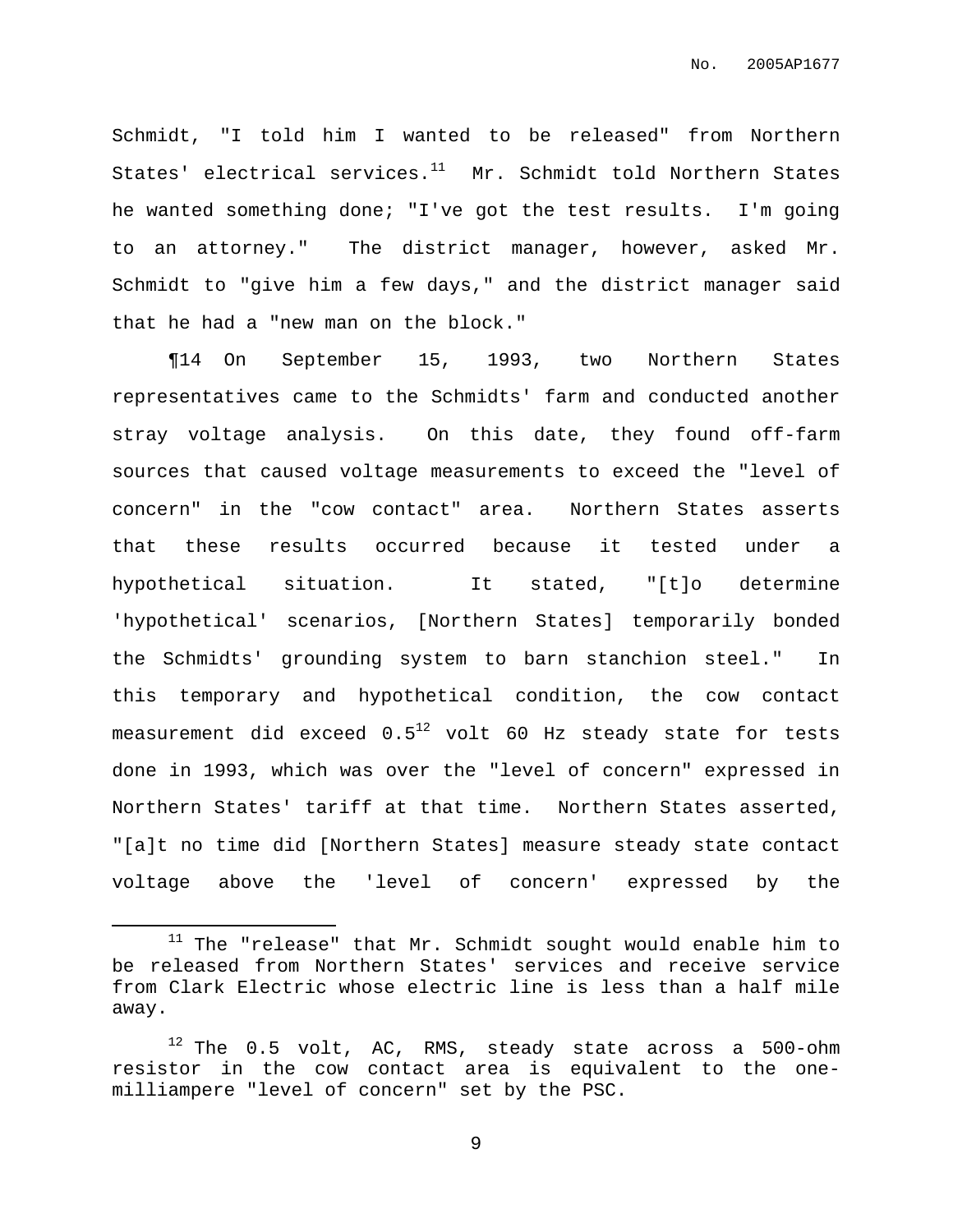PSC[] . . . during normal farm operations." It appears Northern States and the Schmidts discussed installing an equipotential plane<sup>13</sup> sometime around this September 15, 1993, testing. Mr. Schmidt said, "after they tested it, they said they'd pay for [the equipotential plane] completely." Northern States asserts that it installed the equipotential plane, along with replacing some primary neutral conductor and improving some grounding, "to eliminate the possibility of exceeding the 'level of concern' had the farmer intentionally or inadvertently bonded his electrical grounding system to the barn stanchion steel."

¶15 On September 21, 1993, Mr. Schmidt signed a document entitled, "Stray Voltage Reduction Agreement," which listed "Equipotential Plane" under modifications. An invoice dated October 27, 1993, references the installation of an equipotential plane. After the equipotential plane installation, Northern States conducted another stray voltage analysis on November 2, 1993. The test found no off-farm sources causing more than one milliampere, the "level of concern," in the "cow contact" area. The herd showed improvements after Northern States installed the equipotential plane. However, the cows' health "gradually" began to decline

<sup>13</sup> "[A]n equipotential plane may reduce traditional stray voltage as measured by cow contact points." Hoffmann, 262 Wis. 2d 264, ¶4. Under § 8.0(d) of Northern States' tariff, Northern States should only act to reduce stray voltage, i.e., install equipment to reduce stray voltage, when stray voltage exceeds the "level of concern" under normal operating conditions.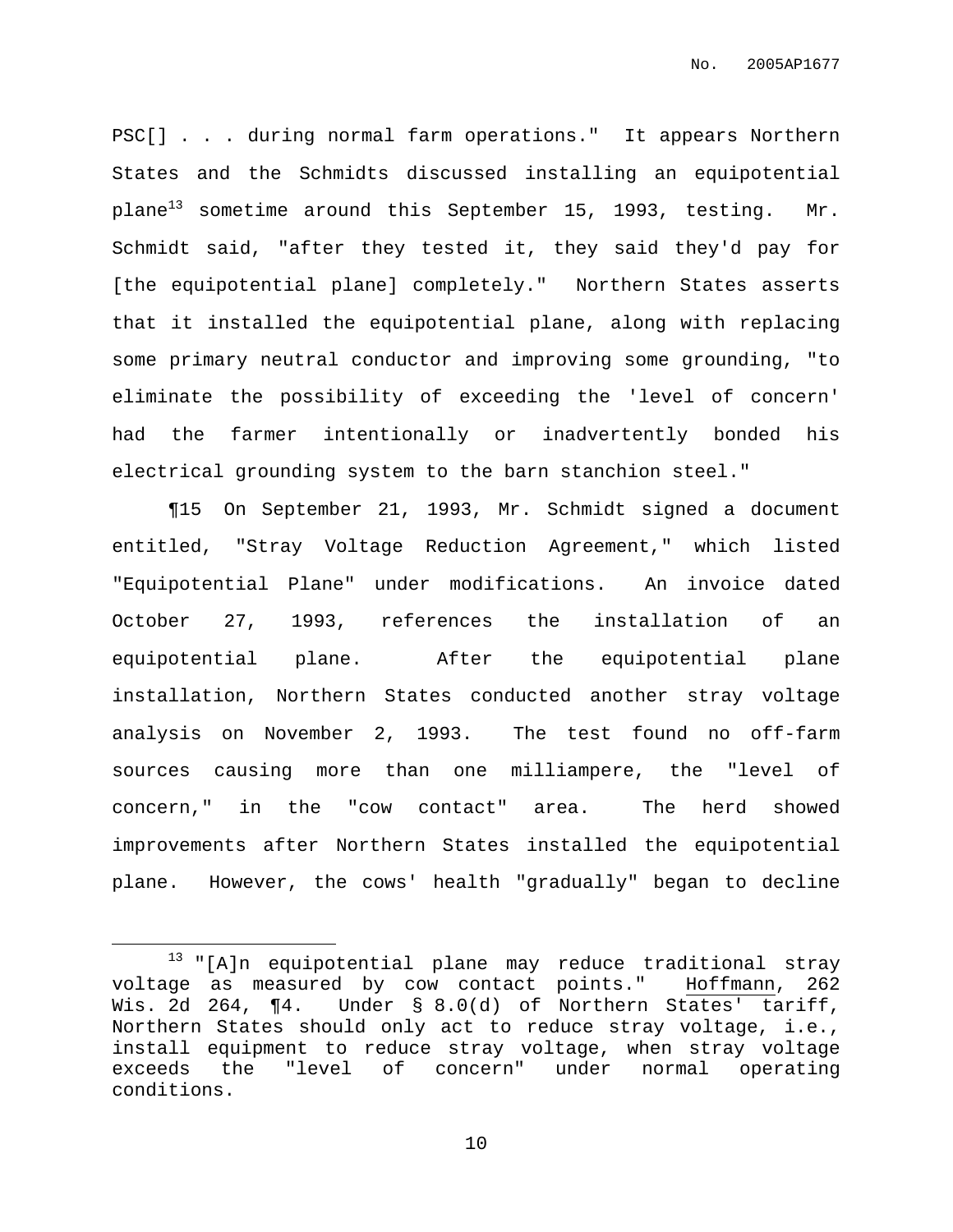again during the spring of 1994, and by 1997, the Schmidts' herd exhibited similar problems as before. From the fall of 1993 until 1997, the Schmidts had no contact with Northern States.

¶16 In 1997, Northern States contacted the Schmidts to inform them it was going to put a "new line in." Northern States increased the size of the neutral line, and the Schmidts described things as "bad went to worst." According to Mr. Schmidt, "[b]y [19]97, when they put that new line in. That - that's when it really went bad. Before that it was iffy. You know, there was times when I thought it was there but I didn't know what to do about it."

¶17 In December of 1998, the Schmidts were still having significant problems with their herd. Mr. Schmidt again contacted Northern States for additional testing and began to inquire about an isolator.<sup>14</sup> On December 21 and December 30, 1998, Northern States tested and found no off-farm sources causing more than one milliampere, the "level of concern," in the "cow contact" area.

¶18 In January or February of 1999, Northern States installed the isolator. The Schmidts noticed a "[d]rastic improvement for a couple months," but in the spring of 1999, "[t]errible stuff" began to occur. Several cows, heifers, and calves died in the spring and summer of 1999.

 $14$  Neutral isolation is a method of separating the primary and secondary neutrals. Separation attempts to prevent any offfarm sources of stray voltage from appearing in a "cow contact" area. PSC Docket 05-EI-115, at 15.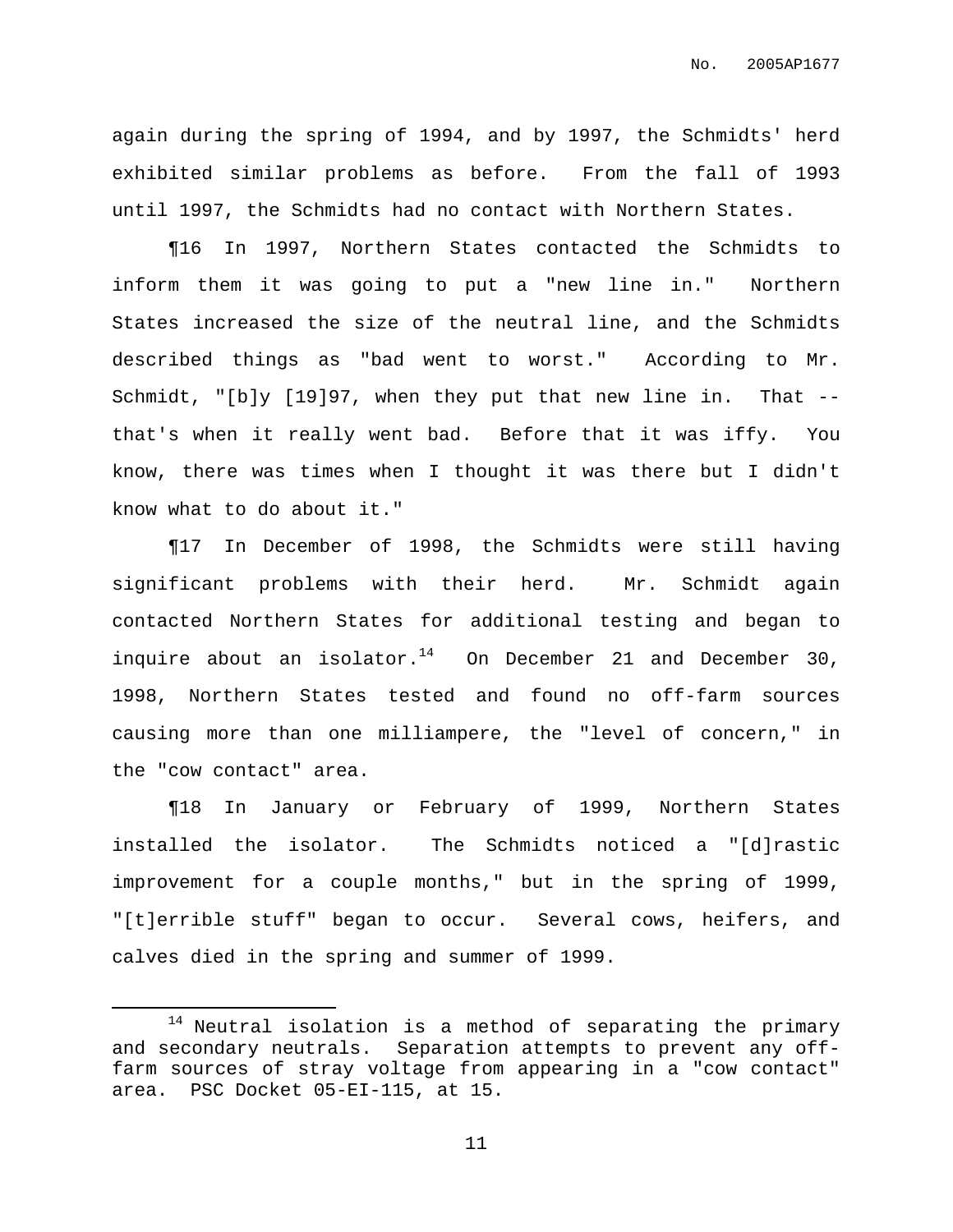¶19 In the spring of 2000, the Schmidts contacted Northern States to conduct stray voltage testing. On March 14, 2000, Northern States again tested and found no off-farm sources causing more than one milliampere, the "level of concern," in the "cow contact" area. Also, in the spring of 2000, the Schmidts' veterinarian, Dr. Jackson, evaluated their herd. He told the Schmidts, "get them out of the barn. Bring them in to milk them and put them outside the rest of the time. It's stray voltage." Mr. Schmidt told a Northern States representative about his veterinarian's opinion and recommendations. According to Mr. Schmidt, in response to the veterinarian's opinion, the Northern States' representative told Mr. Schmidt to "get a different vet."

¶20 In the summer of 2001, the Schmidts hired master electrician William Schmidt<sup>15</sup> to conduct stray voltage analysis. Unlike Van Ert, the record is clear that master electrician Schmidt had extensive experience with stray voltage testing and analysis. Master electrician Schmidt began stray voltage work on dairy farms in 1985. Over time, he began to use more "elaborate recording" equipment for stray voltage testing, and by June of 2002, the majority of his time was devoted to stray voltage testing and analysis. Master electrician Schmidt generated a comprehensive five-page report for the Schmidts on November 3, 2001. He concluded, "the levels of stray voltage

<sup>&</sup>lt;sup>15</sup> The record contains no evidence that William Schmidt is related to Ralph and Karline Schmidt.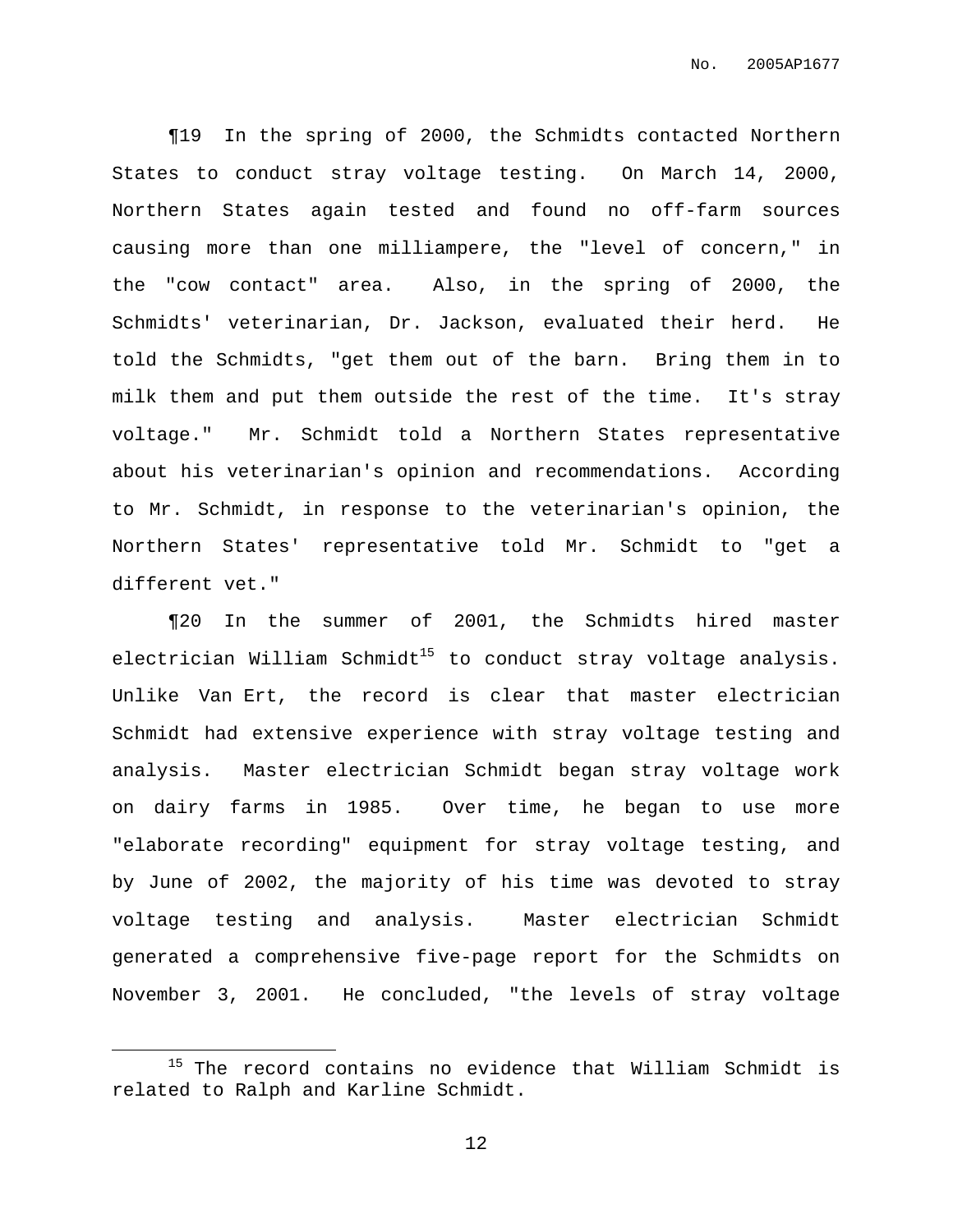are substantial enough to create the symptoms seen in the Schmidt's dairy herd." He also concluded that the disconnected wire down the road could contribute to much higher levels of stray voltage during windy conditions, and the isolation provided by Northern States' isolator was inadequate. In addition, he concluded that the primary and secondary ground rods were much too close to each other, and the unit could have been leaking. In short, master electrician Schmidt recommended that Northern States convert the single-phase line providing electricity to the farm to a "Delta" or to a "Phase to Phase" operation.

¶21 On November 13, 2001, the Schmidts filed this lawsuit against Northern States. The initial complaint alleged claims of negligence, strict liability, nuisance, trespass, and violations of Wis. Stat. chs. 196 and 197, and the Wis. Admin. Code § PSC 114. An amended complaint, filed October 14, 2003, removed the claim of trespass.<sup>16</sup> Northern States denied the allegations and asserted several affirmative defenses. In addition, Northern States moved for summary judgment based upon the statute of limitations and the filed rate doctrine.

¶22 The circuit court granted summary judgment. It concluded that the applicable six-year statute of limitations barred the Schmidts' claims because the Schmidts discovered

 $16$  The complaint initially included August and Joanne Heeg, the Schmidts' neighbors. However, the circuit court granted Northern States' motion to separate the Schmidts and the Heegs' claims.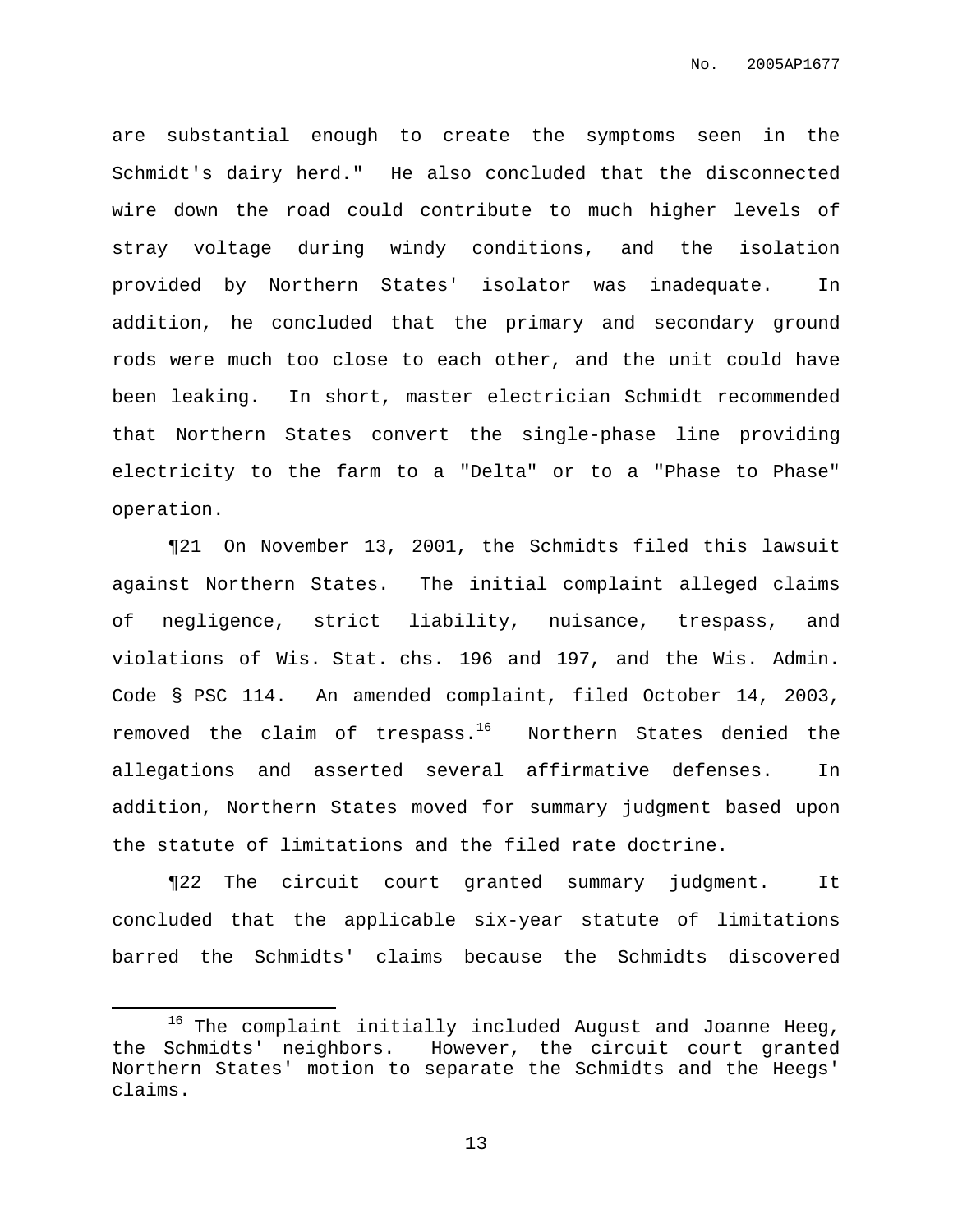their injury and its cause in 1993. The circuit court reasoned that in 1993 a veterinarian<sup>17</sup> and electrician told the Schmidts they had a stray voltage problem due to Northern States. Moreover, the circuit court, relying on the deposition testimony of Mr. Schmidt, concluded that the Schmidts discovered their injury and its cause in 1993. <sup>18</sup> In addition, the circuit court concluded that regardless of the statute of limitations, the filed rate doctrine also barred the Schmidts' claims.

¶23 In an unpublished decision, the court of appeals reversed the circuit court on both issues. On the statute of limitations issue, it concluded that the facts do not support only one reasonable conclusion about when discovery occurred. The court of appeals reasoned that "[e]ven if it is reasonable to infer that the Schmidts knew or should have known prior to 1995 that stray voltage was present on their farm, that does not necessarily mean that they also should have known that Northern States was the cause of the problem," given Northern States' negative test results. With respect to the filed rate doctrine, the court of appeals reasoned that even though Northern States had filed a tariff, which described its policies and procedures

 $17$  We find nothing in the record to support the assertion that a veterinarian told the Schmidts in 1993 that they had a stray voltage problem. However, a representative from Dairy Services did tell the Schmidts around this time that "you've got some current problems here" and "[y]ou should have somebody check this out."

<sup>&</sup>lt;sup>18</sup> See footnote 24 for relevant portions of Mr. Schmidt's deposition testimony.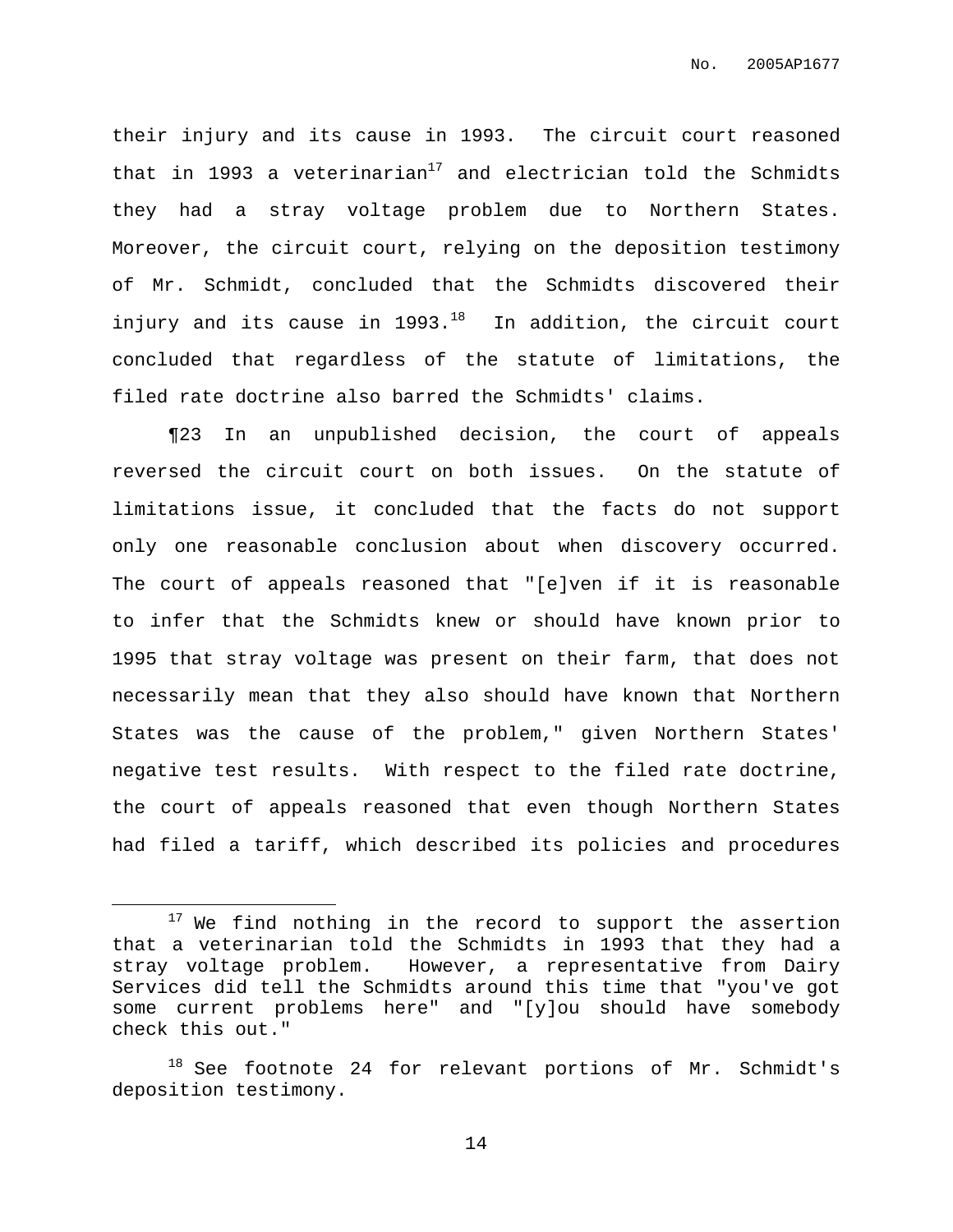for responding to customer complaints regarding stray voltage, the tariff does not allow the utility to circumvent Hoffmann v. Wisconsin Electric Power Co., 2003 WI 64, 262 Wis. 2d 264, 664  $N.W.2d 55.^{19}$ 

II

¶24 Whether the circuit court properly granted summary judgment is a question of law that this court reviews de novo. Green Spring Farms v. Kersten, 136 Wis. 2d 304, 315, 401 N.W.2d 816 (1987). This court applies the same standards as those used by the circuit court. Verdoljak v. Mosinee Paper Corp., 200 Wis. 2d 624, 630, 547 N.W.2d 602 (1996). These standards are set forth in Wis. Stat. § 802.08. Summary judgment is appropriate only where there is no genuine issue of material fact and the moving party is entitled to judgment as a matter of law. Linville v. City of Janesville, 184 Wis. 2d 705, 714, 516 N.W.2d 427 (1994). A factual issue is "genuine" if the evidence is such that a reasonable jury could return a verdict in favor of the nonmoving party. Baxter v. Wisconsin Dep't of Natural Res., 165 Wis. 2d 298, 312, 477 N.W.2d 648 (Ct. App. 1991). A "material fact" is one that is "of consequence to the merits of the litigation." In re Michael R.B., 175 Wis. 2d 713, 724, 499 N.W.2d 641 (1993). "Any reasonable doubt as to the existence of a genuine issue of material fact must be resolved

<sup>19</sup> In Hoffmann, the Wisconsin Supreme Court concluded that the absence of current above the PSC-established "level of concern" does not preclude a farmer from recovering damages from a utility for stray voltage injuries attributable to the utility. See Hoffmann, 262 Wis. 2d 264.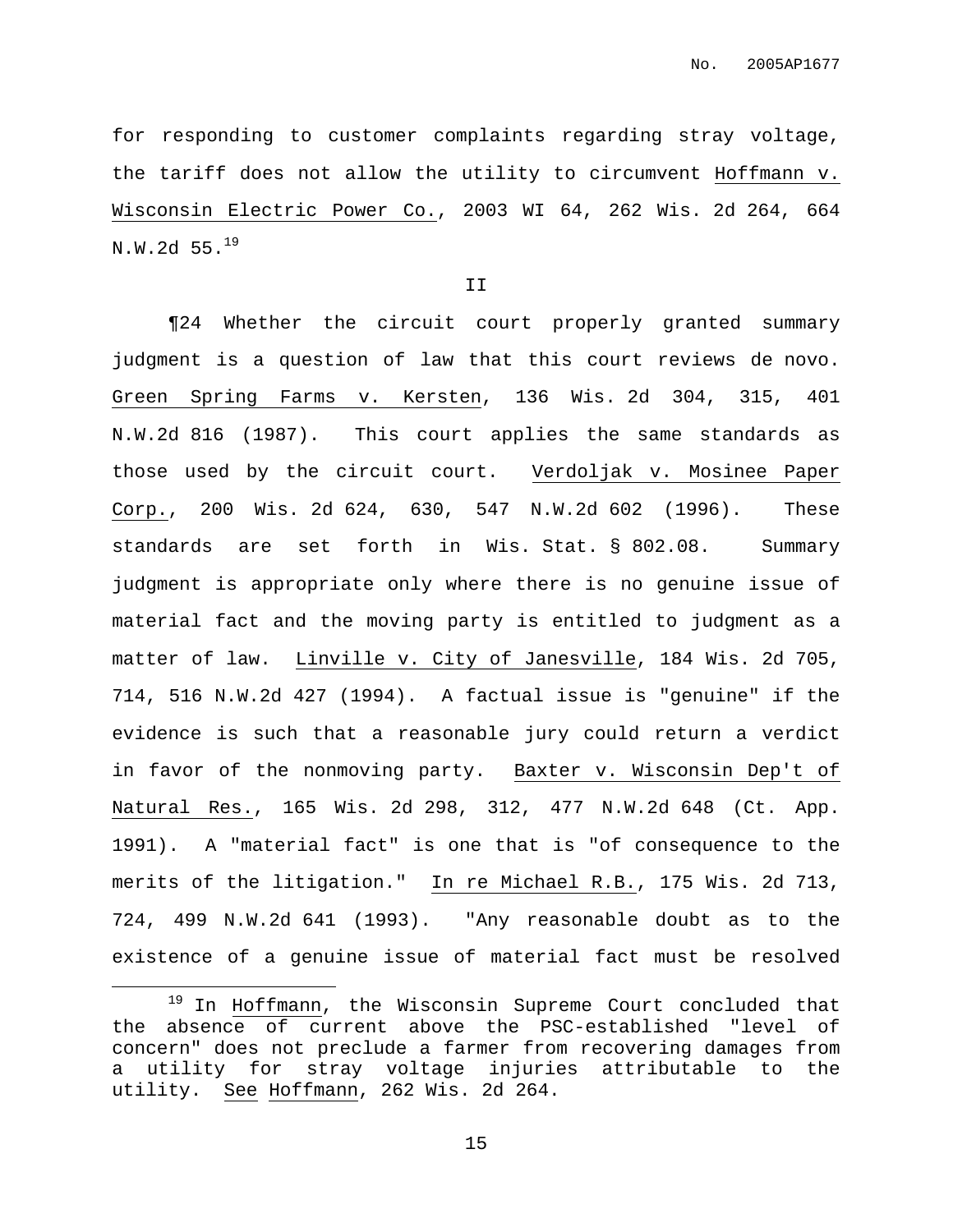against the moving party" for summary judgment. Heck & Paetow Claim Serv., Inc. v. Heck, 93 Wis. 2d 349, 356, 286 N.W.2d 831 (1980).

¶25 "The question of whether the filed rate doctrine shields the defendants from liability is a question of law." Prentice v. Title Ins. Co. of Minn., 176 Wis. 2d 714, 721, 500 N.W.2d 658 (1993). This court decides questions of law independently of the circuit court and the court of appeals. Id.

## III

¶26 Northern States claims the Schmidts discovered their injury and its cause in 1993. Because the Schmidts filed their suit on November 13, 2001, Northern States asserts that the applicable six-year statute of limitations bars the Schmidts' claims. Northern States argues that Mr. Schmidt's own testimony demonstrates an objective belief that stray voltage from Northern States was injuring his herd in 1993. The Schmidts take issue with that assertion. We conclude that different reasonable inferences about when discovery occurred can be drawn from the undisputed facts in the summary judgment record. As a result, the circuit court erroneously determined as a matter of law that discovery occurred in 1993.

¶27 Section 893.52 of the Wisconsin Statutes prescribes a six-year statute of limitations for an action that arises out of an injury to property. Under Wis. Stat. § 893.52, a cause of action accrues when the plaintiff discovers, or with reasonable diligence should have discovered, the injury and that the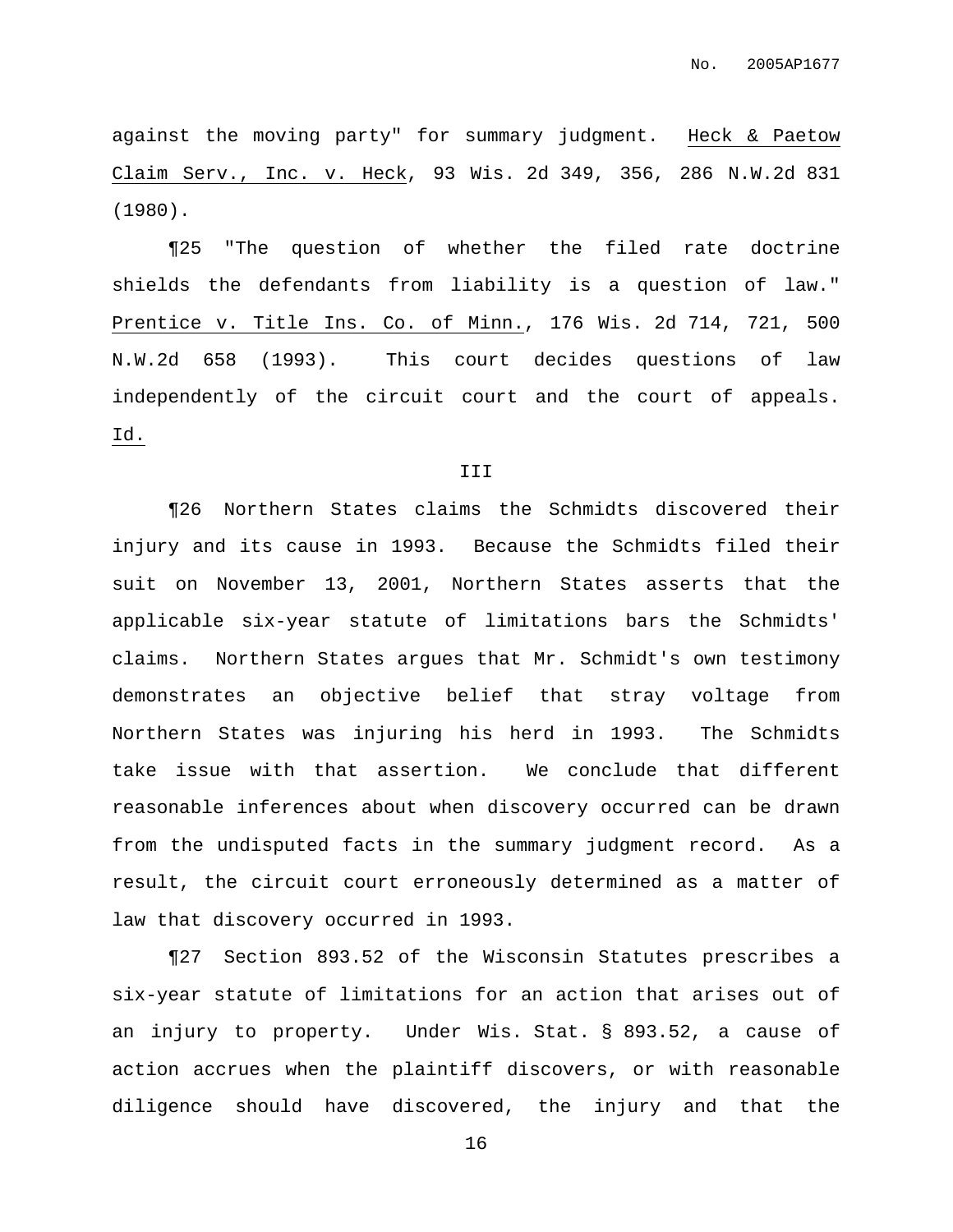defendant's conduct probably caused that injury. Borello v. United States Oil Co., 130 Wis. 2d 397, 411, 388 N.W.2d 140 (1986); see also Hansen v. A.H. Robins Co., Inc., 113 Wis. 2d 550, 560, 335 N.W.2d 578 (1983). This court applies the discovery rule to "stray voltage cases." See Kolpin v. Pioneer Power & Light Co., Inc., 162 Wis. 2d 1, 25, 469 N.W.2d 595 (1991). Discovery occurs when the plaintiff has information that would constitute the basis for an objective belief as to his or her injury and its cause. Claypool v. Levin, 209 Wis. 2d 284, 300, 562 N.W.2d 584 (1997); see also Kolpin, 162 Wis. 2d at 20-21.

¶28 However, a plaintiff's subjective or unsubstantiated lay belief does not constitute discovery. Claypool, 209 Wis. 2d at 300. Even if the plaintiff knew of his or her injury and had a "suspicion or a hunch" as to its cause, discovery does not occur until the plaintiff has an objective basis regardless of whether her hunch later proves to be correct. Borello, 130 Wis. 2d at 414. Where the cause and effect relationship is not readily apparent, a layperson's subjective belief of the cause is not sufficient to start the statute of limitations running. Id. at 412.

¶29 This court had the opportunity to examine and apply the discovery rule in the context of summary judgment in Claypool and Clark. $^\mathrm{20}$  Before this court can conclude as a matter of law when discovery has occurred, it must determine whether

<sup>20</sup> Clark v. Erdmann, 161 Wis. 2d 428, 468 N.W.2d 18 (1991).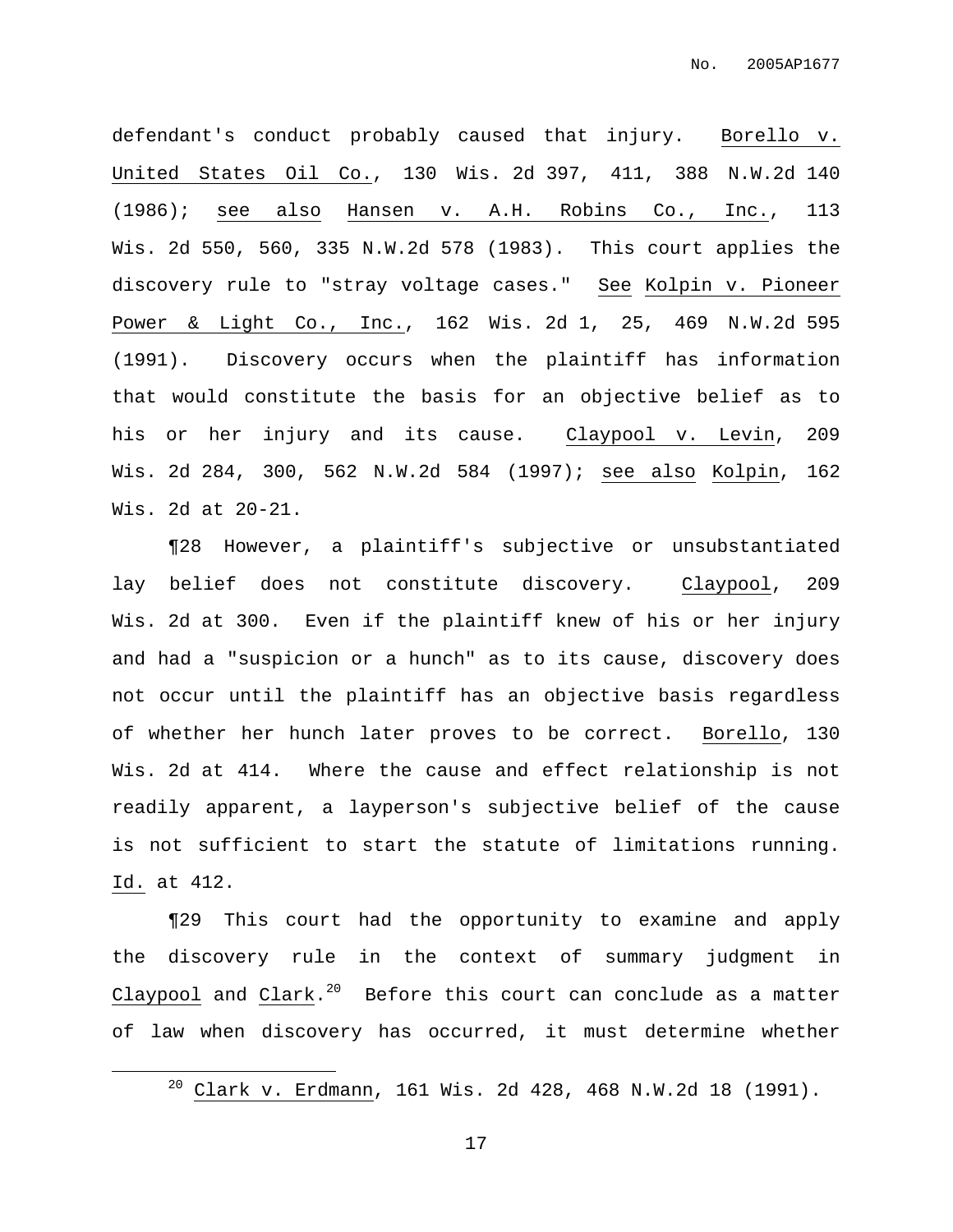reasonable inferences with regard to when discovery occurred can be drawn from the undisputed facts in the record. See Cameron v. City of Milwaukee, 102 Wis. 2d 448, 459, 307 N.W.2d 164 (1981). If conflicting results can be reached, summary judgment is not appropriate. Id.

¶30 In Clark, Dr. Erdmann performed corrective surgery on Ruby Clark's right foot in August of 1981. Clark, 161 Wis. 2d at 433. Clark began to have post-operative problems with her right foot, and as a result, she consulted a number of other doctors, including Doctors Davey and Kurland, between April 1982 and April 1985. Id. at 434-35. In September of 1985, a team, from the same clinic as Dr. Erdmann, performed surgery to correct Clark's right foot. Id. at 435. Clark knew this surgery was to correct Dr. Erdmann's failed surgery; she stated that after she spoke to Doctors Davey and Kurland in 1984 and April of 1985, she realized her foot was in bad shape and that it was Dr. Erdmann's fault. Id. Clark filed suit in February 1987. This court concluded that, as a matter of law, Clark had an objective belief in 1985 as to her injury and its cause. Id. at 449. The court reasoned that Clark obtained verification from Doctors Davey and Kurland that her first surgery was unsuccessful. The court stated, "[t]here being no factual disputes or competing inferences to be drawn," summary judgment was appropriate. Id. at 448-49.

¶31 In Claypool, the plaintiff was urgently admitted to the hospital because she suffered from a number of symptoms, which included problems with her vision. Claypool, 209 Wis. 2d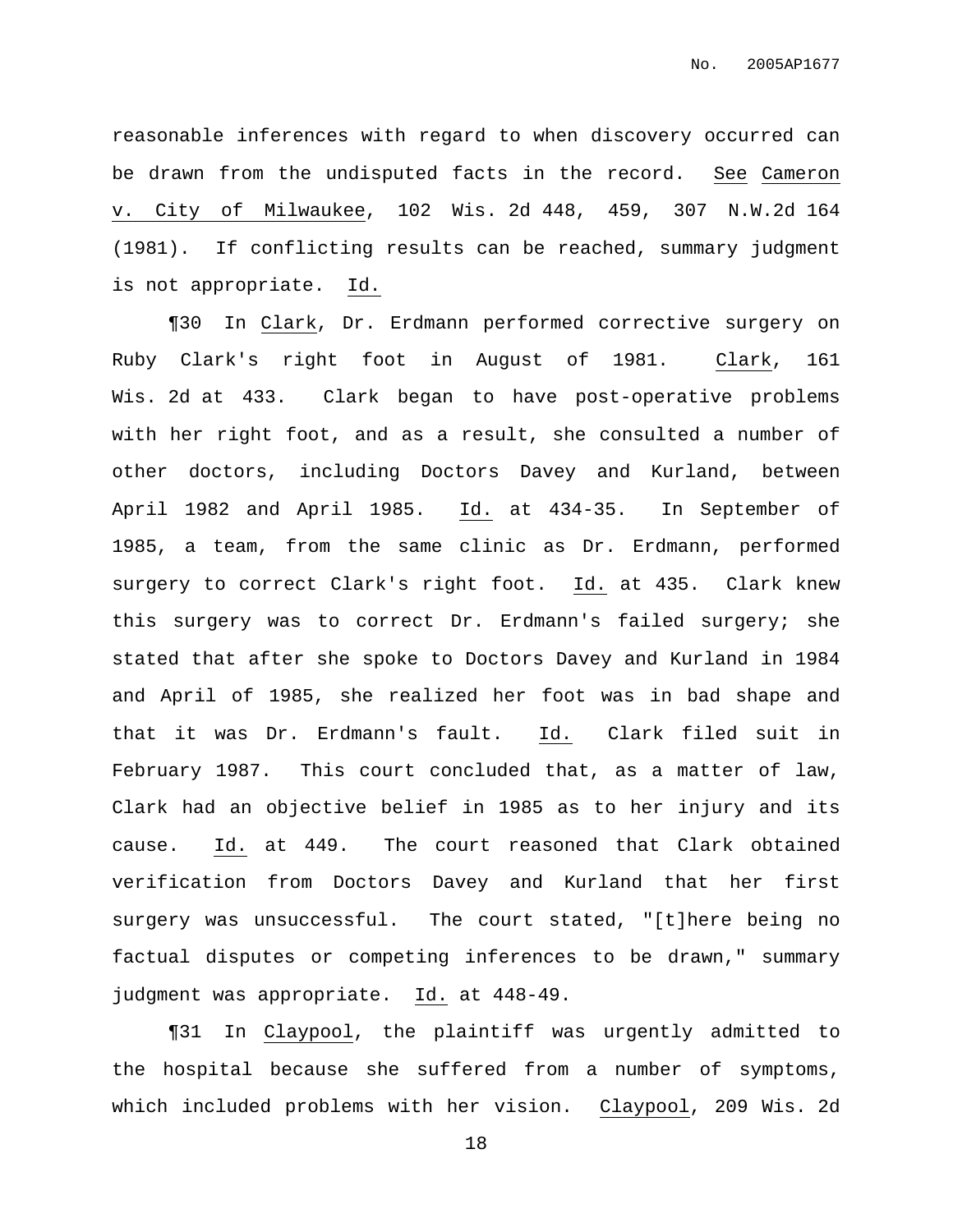at 287. Between March and April of 1989, Dr. Levin treated Claypool's eyes; however, she was permanently blind by March 8, 1989. Id. at 287-88. On April 10, 1989, four days after her release from the hospital, Claypool retained counsel, but after much delay, he concluded that no suit could be filed. Id. at 288. In 1993, another lawyer determined that a viable medical malpractice claim existed. Id. Claypool commenced her lawsuit well beyond the three-year statute of limitations. Id. at 289- 91. This court concluded that summary judgment was appropriate because Mrs. Claypool discovered or should have discovered her injury between March and April of 1989.<sup>21</sup> Id. at 291-302. The court found that Claypool entered the hospital with vision problems, was treated by Dr. Levin for approximately one month, left the hospital permanently blind, and retained counsel shortly after she left the hospital. Id. at 302. Based upon those facts, and despite receiving incorrect legal advice, this court concluded that Mrs. Claypool had an objective basis as to her injury and its cause in March or early April of 1989. Id. at 303.

¶32 In both Clark and Claypool, this court determined that the statute of limitations barred the plaintiff's claims. The undisputed facts led to but one reasonable inference about when

 $21$  The circuit court concluded, "the undisputed facts can lead to but one reasonable inference, that is, in the exercise of reasonable diligence plaintiffs should have discovered the probable cause of the injury within a reasonably short period of time after the injury." Claypool v. Levin, 209 Wis. 2d 284, 289, 562 N.W.2d 584 (1997).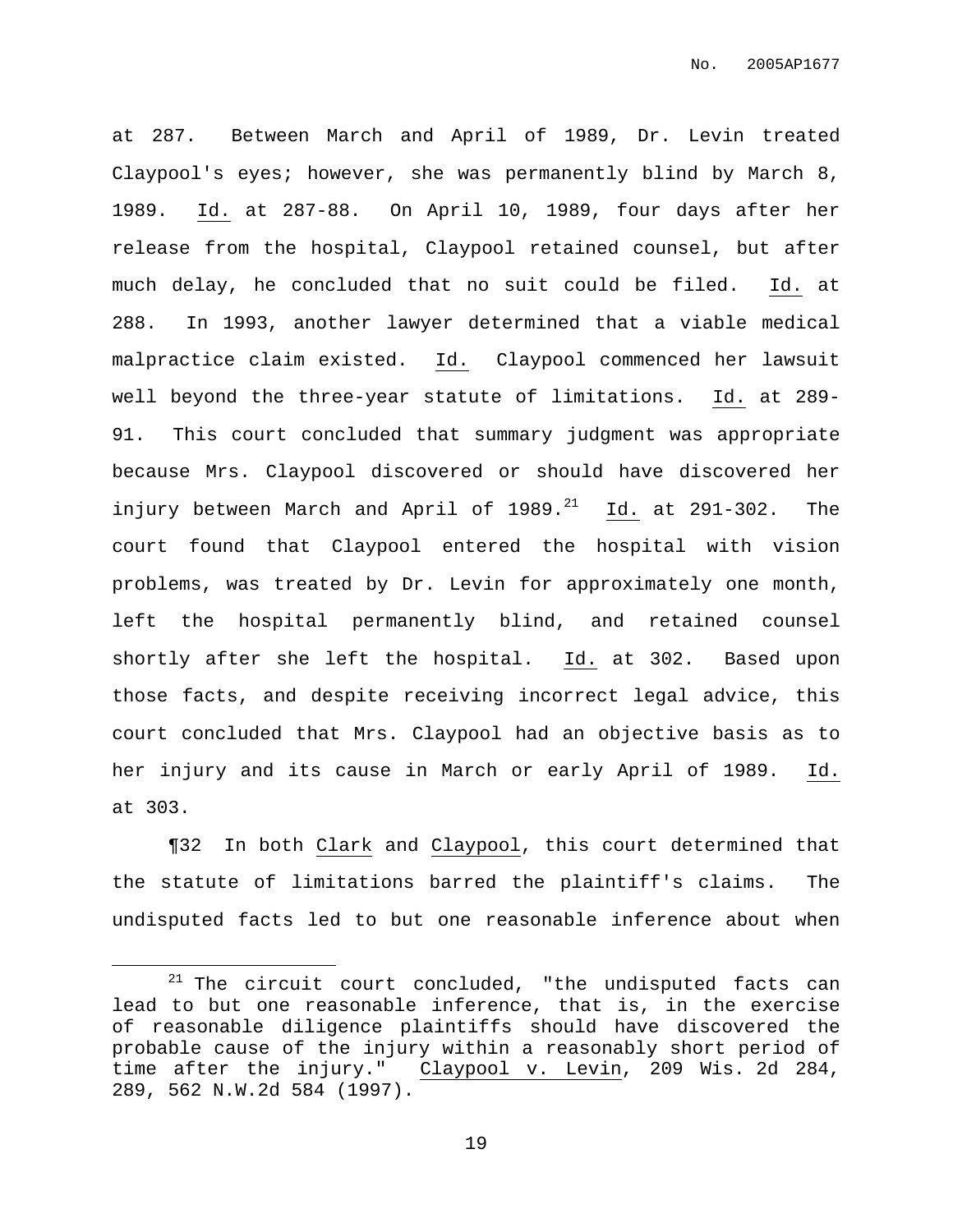discovery occurred. As a result, summary judgment was appropriate.

¶33 This court applied the discovery rule to a "stray voltage" case in Kolpin.<sup>22</sup> Even though the jury concluded that discovery occurred or should have occurred prior to February 17, 1981, this court concluded, as a matter of law, that discovery did not occur prior to February 17, 1981. Much like the Schmidts, the Kolpins began to notice strange behavior in their cattle, such as cows refusing to eat, lapping at their "waterers," producing less milk, and experiencing an increased incidence of mastitis. The Kolpins called their veterinarian who suggested they contact some experts, but neither the equipment expert nor the state veterinarian could find any equipment problems. Kolpin, 162 Wis. 2d at 11-12.

¶34 Mr. Kolpin bought a voltmeter around 1980 because of some articles he read on stray voltage. Id. at 12. After discovering very high voltage readings in his milking parlor, Kolpin called an electrician in 1980 to investigate, but the electrician did not know what they meant and suggested that Kolpin call the electric company. Id. A representative from the electric company came to the Kolpin farm, but he did not know how or where to measure for stray voltage. Id. The PSC also sent a representative to the farm. While he did suggest changes to electrical motors and circuitry, which the Kolpins

 $22$  Kolpin v. Pioneer Power & Light Co., Inc., 162 Wis. 2d 1, 469 N.W.2d 595 (1991).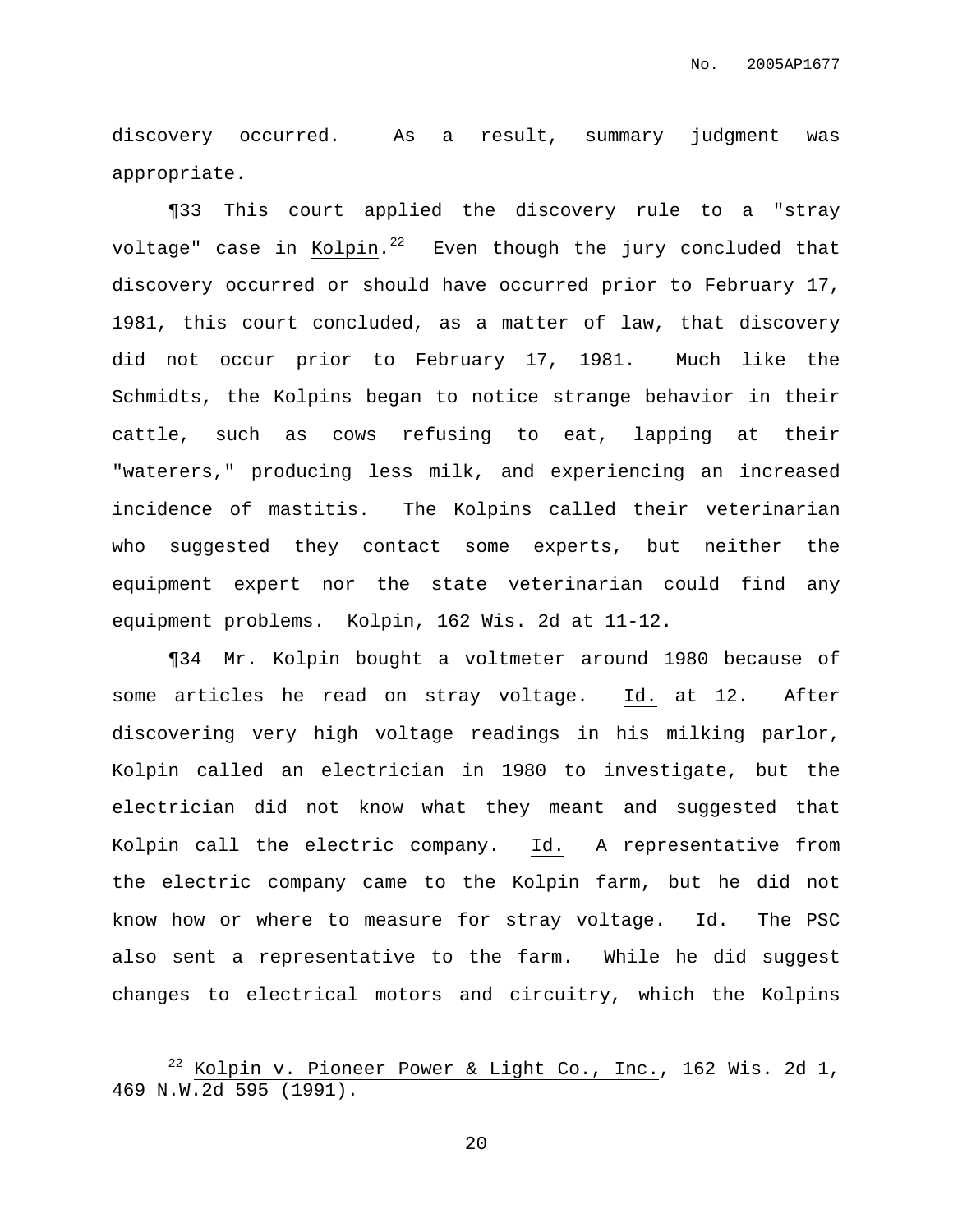implemented, he did not indicate whether they had a stray voltage problem. Id. at 12-13.

¶35 In the spring of 1980, the electric company changed its distribution system by "driving in twenty additional grounding rods on the distribution line that served the farm." Id. at 13. While the voltage levels in the barn dropped significantly, the cows' behavior and milk production did not change. Id. In September of 1983, the Kolpins hired an electrical contractor with a background in "stray voltage." Id. at 13-14. The Kolpins installed an electronic grounding device in November of 1983. Id. at 14. Following the installation of the grounding system, milk production quickly bottomed out but then increased to a level equivalent to before the problems arose, and the cows' behavior returned to normal. Id. Kolpin testified, "we weren't sure it was stray voltage or what it was until 1983, when the grounding system was installed and the voltage levels dropped to their lowest level." Id. On January 16, 1986, the Kolpins wrote a letter to the manufacturer of the grounding system: "We are very pleased with the results of your electronic grounding system in reducing the stray voltage caused by our power company's inability to effectively ground their primary neutral system." Id.

¶36 The Kolpins filed suit on February 17, 1987, on theories of negligence, strict liability, and nuisance. Id. The jury affirmatively found that the Kolpins knew or should have known, with the exercise of reasonable care, prior to February 17, 1981, that Pioneer's electrical distribution system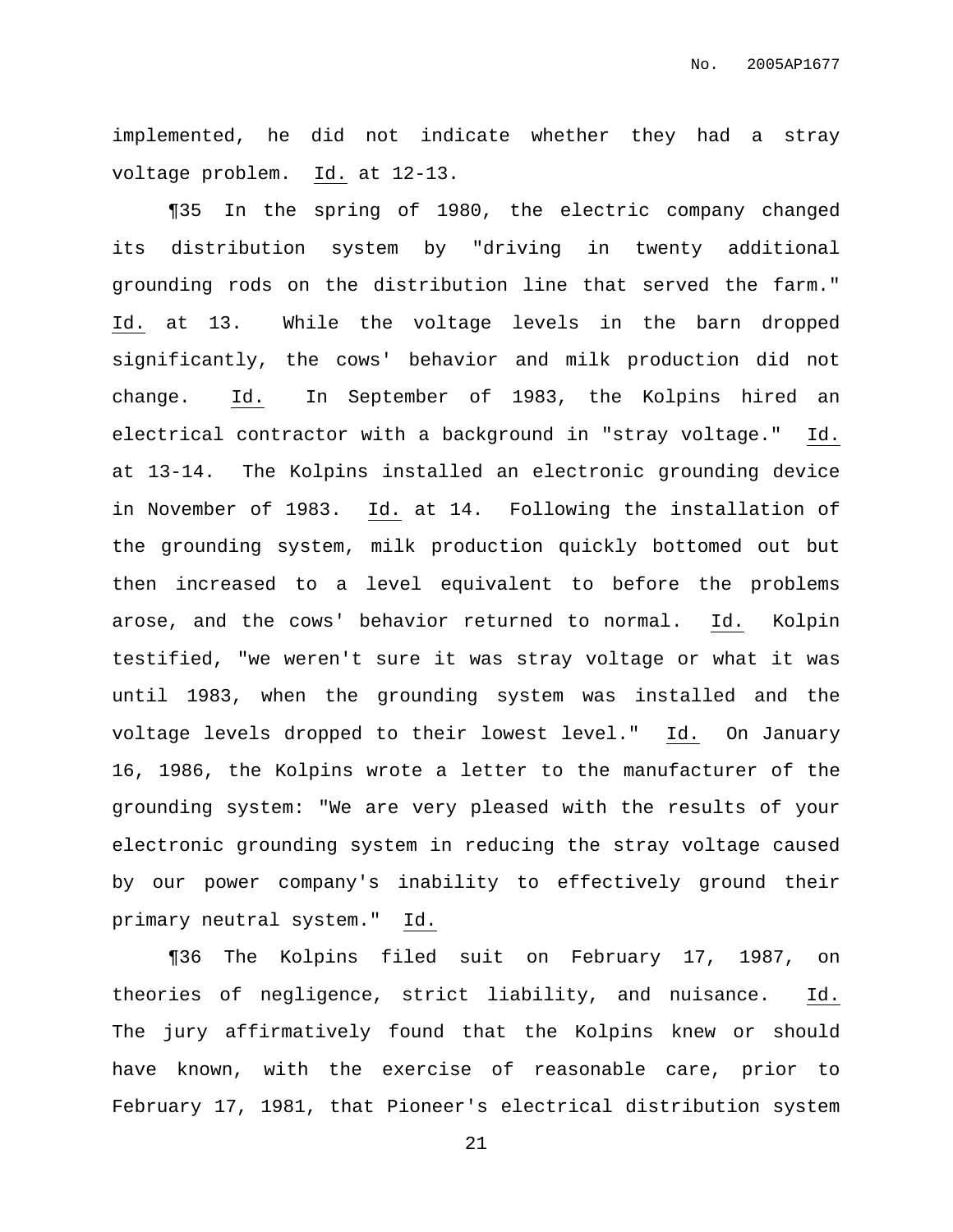was a cause of damage to their dairy operation. Id. at 15. This court concluded as a matter of law that the jury should have answered "no" to this question instead of "yes." Id. at 27. The court reasoned that while the Kolpins were "aware of the concept of stray voltage" by 1980 and had a hunch that stray voltage was their problem, they could not tell whether it was attributable to Pioneer. Id. at 26. The court concluded, "[o]nce the problem was remedied, the Kolpins objectively knew that Pioneer's distribution system" was the cause of their problem. Id. "[T]he Kolpins did not discover, or with the exercise of reasonable care should not have discovered, prior to February 17, 1981, that Pioneer's electrical distribution system was a cause of damage to their dairy operation." Id. at 27.

¶37 Unlike in Clark and Claypool, in the present case the undisputed facts lead to more than one reasonable inference about when discovery occurred. In Kolpin, the plaintiff obtained verification<sup>23</sup> that his hunch was correct, and only one reasonable inference existed about whether discovery indeed occurred in November of 1983. In this case, however, competing inferences exist as to whether discovery occurred in 1993. Reasonable inferences drawn from the undisputed facts in the record could lead a finder of fact to conclude that discovery occurred in 1993 or the fact-finder could come to a different

 $23$  This should not be construed to mean that an expert is required for verification. See Fritz v. McGrath, 146 Wis. 2d 681, 690, 431 N.W.2d 751 (Ct. App. 1988) (concluding that an expert opinion is not a prerequisite to discovery). Verification may occur in many forms.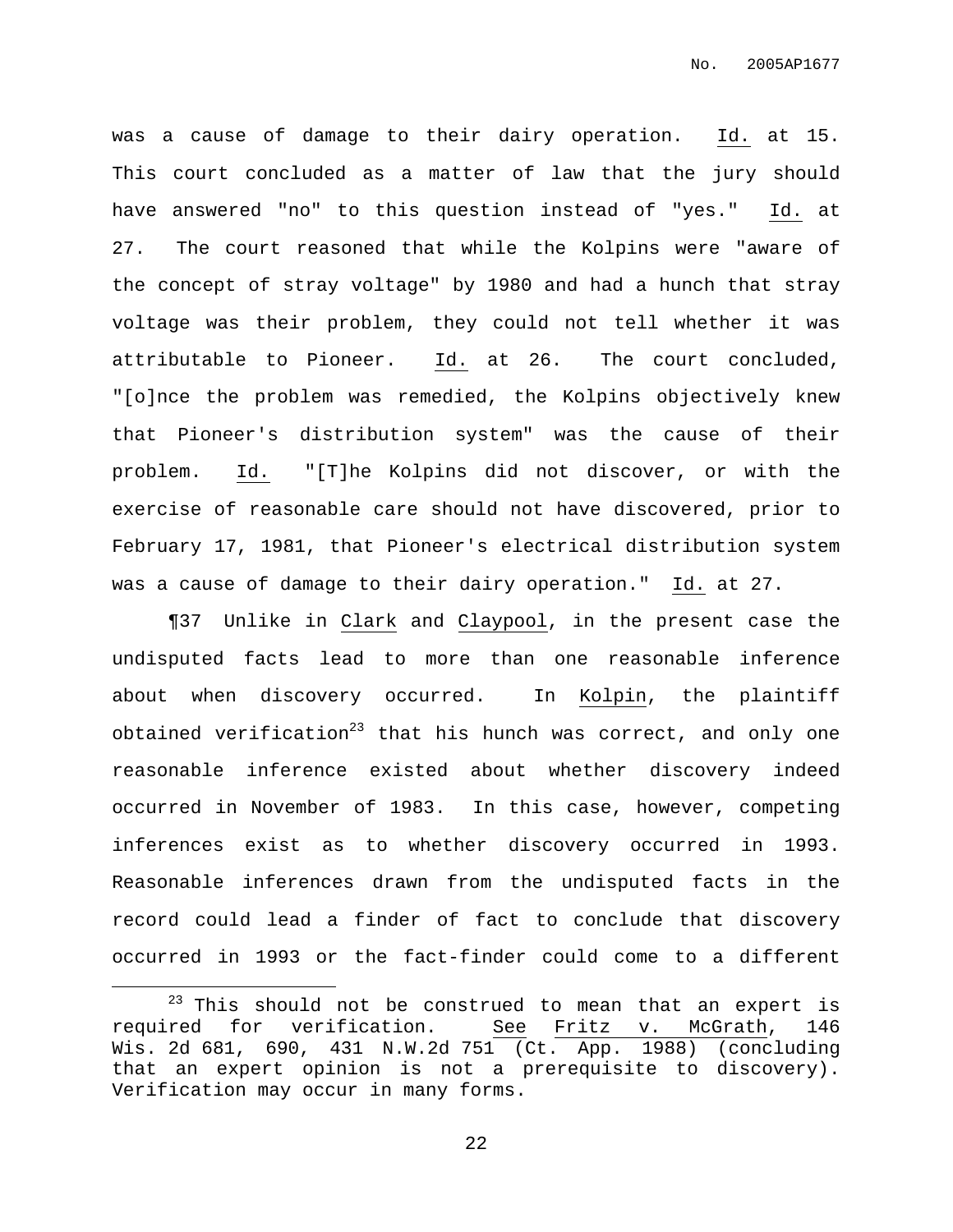conclusion. Therefore, summary judgment is not appropriate in this case.

¶38 Northern States reasonably argues that the Schmidts had an objective basis as to their injury and its cause in 1993. It relies on the following facts: In 1993, the Schmidts' dairy consultant urged them to call an electrician because he thought they had "some voltage problems." The Schmidts contacted a private electrician to conduct stray voltage testing. Van Ert concluded that the Schmidts had a stray voltage problem and thought the problem was from Northern States. He suggested a larger transformer and stated "problems started when neutral fell to [the] ground in Sept. of 1992." Northern States asserts, "Mr. Schmidt's deposition testimony makes clear that he knew or should have known that his injury existed as early as 1992 and that he was 'certain' he knew the cause of the injury." 24

Q: Okay. From your study of some of the materials back in '93, you were aware that stray voltage could be a problem, true?

A: True.

Q: You were confident in '93 that stray voltage was a problem for you, true?

A: Yes.

Q: You were confident that [it] was coming from NSP, true?

A: Yes, I guess.

 $24$  In response to deposition questioning, Mr. Schmidt testified as follows: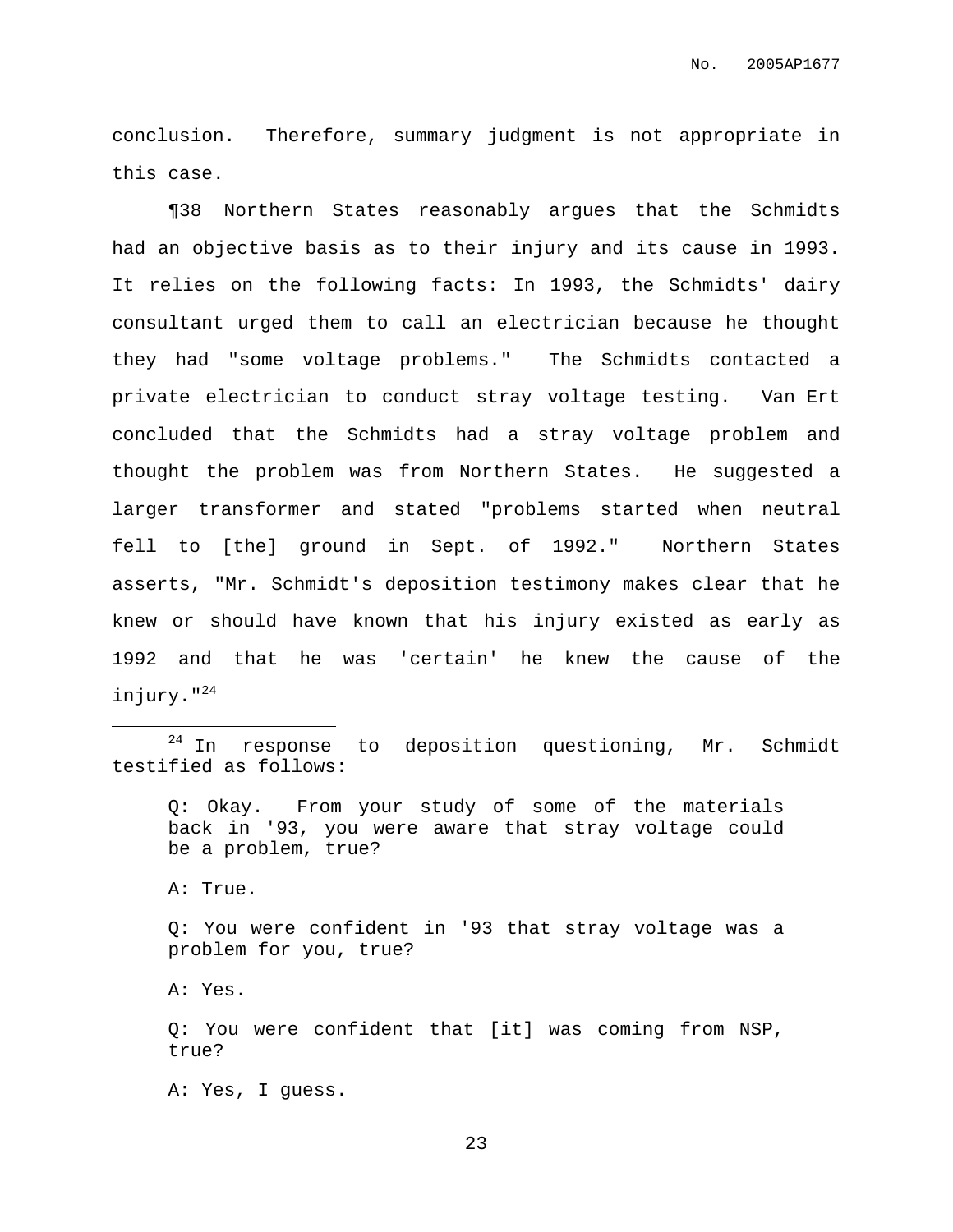¶39 One reasonable inference drawn from these facts is that the Schmidts did indeed discover their injury and its cause in 1993. However, another reasonable inference drawn from these facts is that the Schmidts were speculating they had a stray voltage problem in 1993 and only had a hunch as to its cause. In addition to Mr. Schmidt's deposition testimony cited by Northern States, Mr. Schmidt also testified that "[b]y [19]97, when they put that new line in. That -- that's when it really went bad. Before that it was iffy. You know, there was times when I thought it was there but I didn't know what to do about it." When we consider Mr. Schmidt's equivocal statements in the

. . . .

Q: Do you now know why the cows started to get sick in 1992?

A: I think the electric—the problems with the electricity just gradually kept getting worst [sic].

Q: And approximately when did you become certain that it was the problems with the electricity that caused the decline of the cows in 1992 and not something else?

A: In '93, when Brian Vanert come out there. There was all kinds of voltage.

. . . .

Q: In 1993, were you confident that stray voltage was the cause of all the problems with the cows?

Mr: Koby: Object to form and foundation. Go ahead.

A: You can never be a hundred percent confident of anything, but in 1993 I knew there was a voltage problem.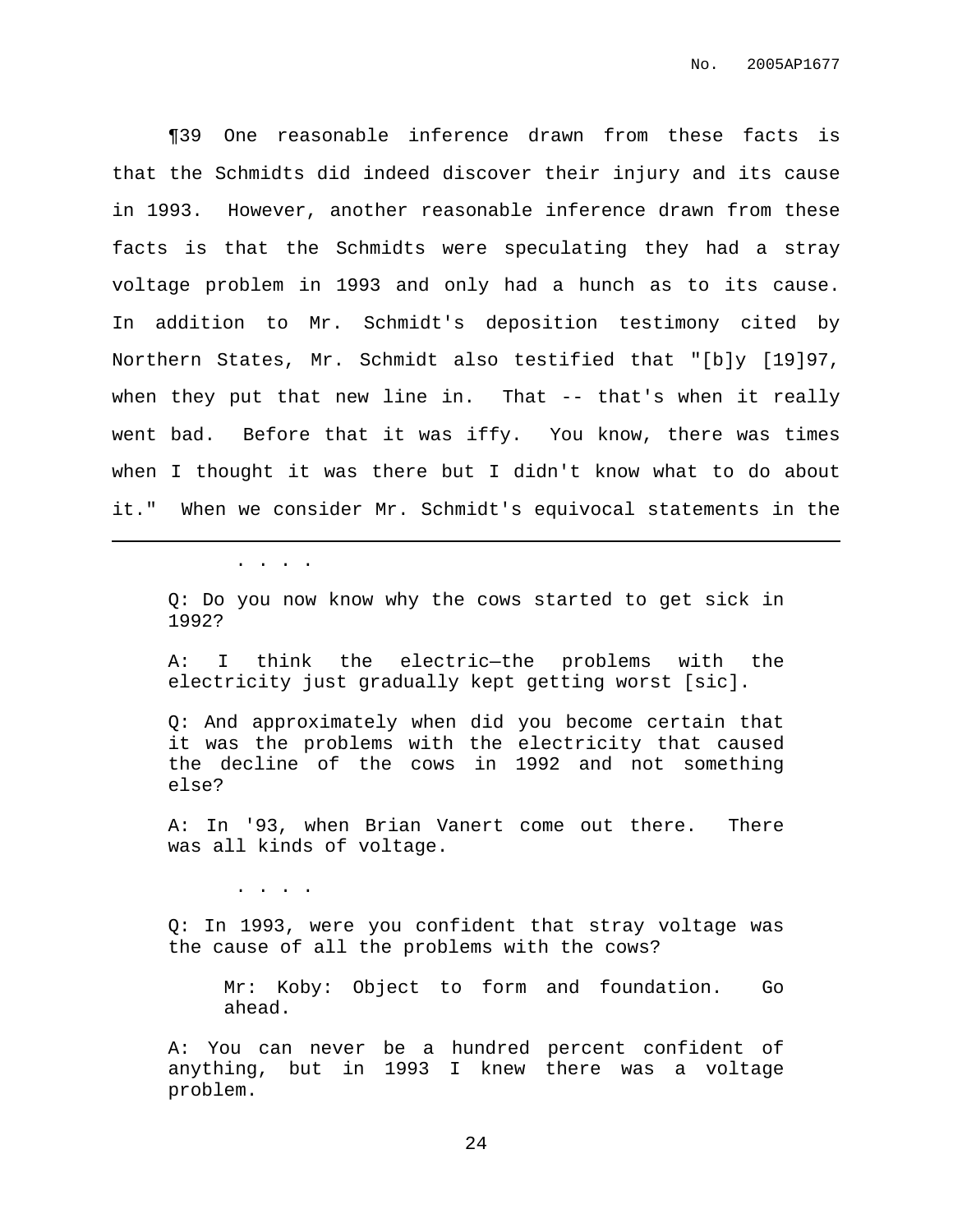context of all the facts and circumstances, we conclude that the undisputed facts lead to more than one reasonable inference about when discovery occurred.

¶40 Consider other relevant facts that also occurred in 1992 and 1993: At the Schmidts' request, Northern States conducted stray voltage testing in November of 1992 and concluded that the Schmidts had no stray voltage problem and they "would never have this problem because [the Schmidts] have plastic water lines." In the spring of 1993, Van Ert rewired the internal system on the farm, but not the external Northern States system. He concluded that the Schmidts had a stray voltage problem and suggested that it was from Northern States. Van Ert's qualifications, however, are not present in the summary judgment record. Thereafter, in July 1993, Northern States conducted more testing and again concluded that no offfarm sources were causing a stray voltage problem. In August 1993, Northern States did some "grounding work" nearby and wanted to do more testing when that was completed to see if the "effort had any positive effects." Between August 30, 1993, and September 15, 1993, the Schmidts contacted Northern States and told them they wished to discontinue Northern States' service, and they were going to contact an attorney. Northern States responded by asking for time and telling the Schmidts that Northern States had a "new man on the block." In late 1993, Northern States installed an equipotential plane but claimed it was a precautionary installation and not installed to reduce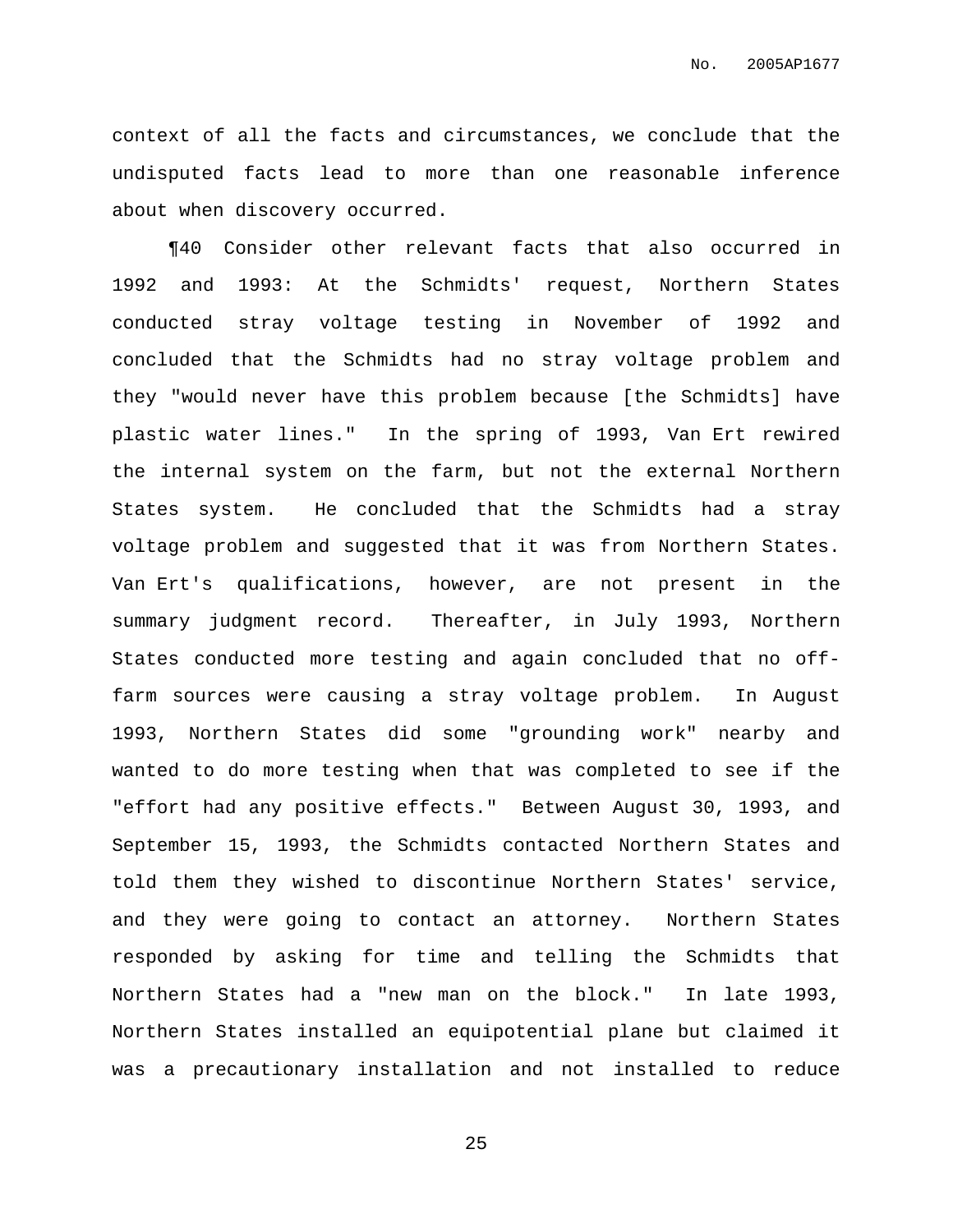stray voltage levels below the "level of concern."<sup>25</sup> When considering all of the facts and circumstances in 1992 and 1993, reasonable persons could conclude that discovery did or did not occur in 1993.

¶41 A competing argument to Northern States' assertion that discovery occurred in 1993 is that every time the Schmidts moved closer to discovering their injury and its cause, Northern States conducted testing and found no stray voltage problem. Northern States' repeated testing and conclusions that no stray voltage problem existed may have affected the Schmidts' opportunity to discover their injury and its cause. Whether Northern States' test results affected the reasonable diligence of the Schmidts, and hence discovery, is for the jury to consider.<sup>26</sup> Contemporaneous with Van Ert's findings in 1993, Northern States concluded that no stray voltage problem existed,

 $25$  The installation of the equipotential plane produces a competing inference: Northern States claims it can only provide stray voltage reduction if stray voltage exceeds the "level of concern." However, an equipotential plane is a device used to reduce stray voltage. Its installation likely violates the tariff because Northern States claims it never recorded measurements that exceed the "level of concern" during normal operating conditions. Thus, one may conclude that stray voltage did exceed the "level of concern" if Northern States installed an equipotential plane. However, Northern States claims that it only installed the equipotential plane as a precautionary measure. Competing inferences arise.

 $26$  This should not be construed that the court is establishing a bright line rule that if a potential tortfeasor denies a role in the injury and its cause, then discovery can never occur. Discovery can still occur even if the potential tortfeasor denies the injury and its cause.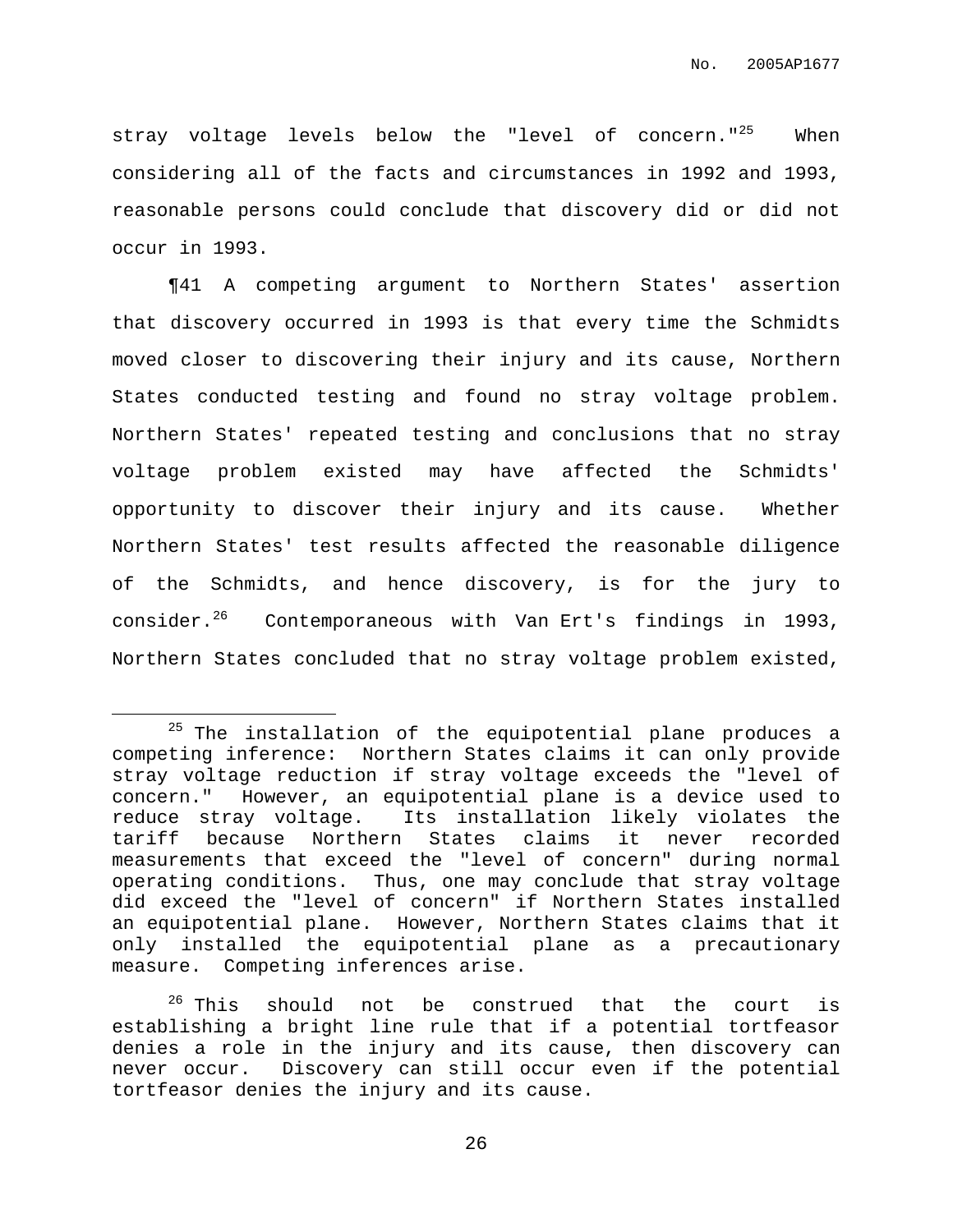and they continued to assert this over the years. $^{27}$  Northern States' continued denial, through negative test results, may have bearing on the issue of discovery. See Jacobs v. Nor-Lake, Inc., 217 Wis. 2d 625, 637, 579 N.W.2d 254 (Ct. App. 1998) (finding that an official denial by a possible defendant company may contribute to competing inferences that a jury must resolve).

¶42 Competing inferences as to when discovery occurred continued well past 1993. By 1997, the Schmidts' herd was experiencing the same problems as before, even after Northern States installed a new line. Northern States conducted more stray voltage testing in 1998 and again found no stray voltage exceeding the "level of concern." In 1999, Northern States installed an isolator, but the herd's health drastically declined after just a couple of months of improvement. Northern States conducted another stray voltage test in 2000, but it found no stray voltage exceeding the "level of concern." On the other hand, a veterinarian and master electrician concluded in the spring of 2000 and summer of 2001 that the Schmidts had a

<sup>&</sup>lt;sup>27</sup> In fact, Northern States seemingly continues to assert that no stray voltage problem existed, but it continues to assert that the Schmidts discovered or should have discovered their injury in 1993. These conflicting assertions are difficult to resolve at summary judgment.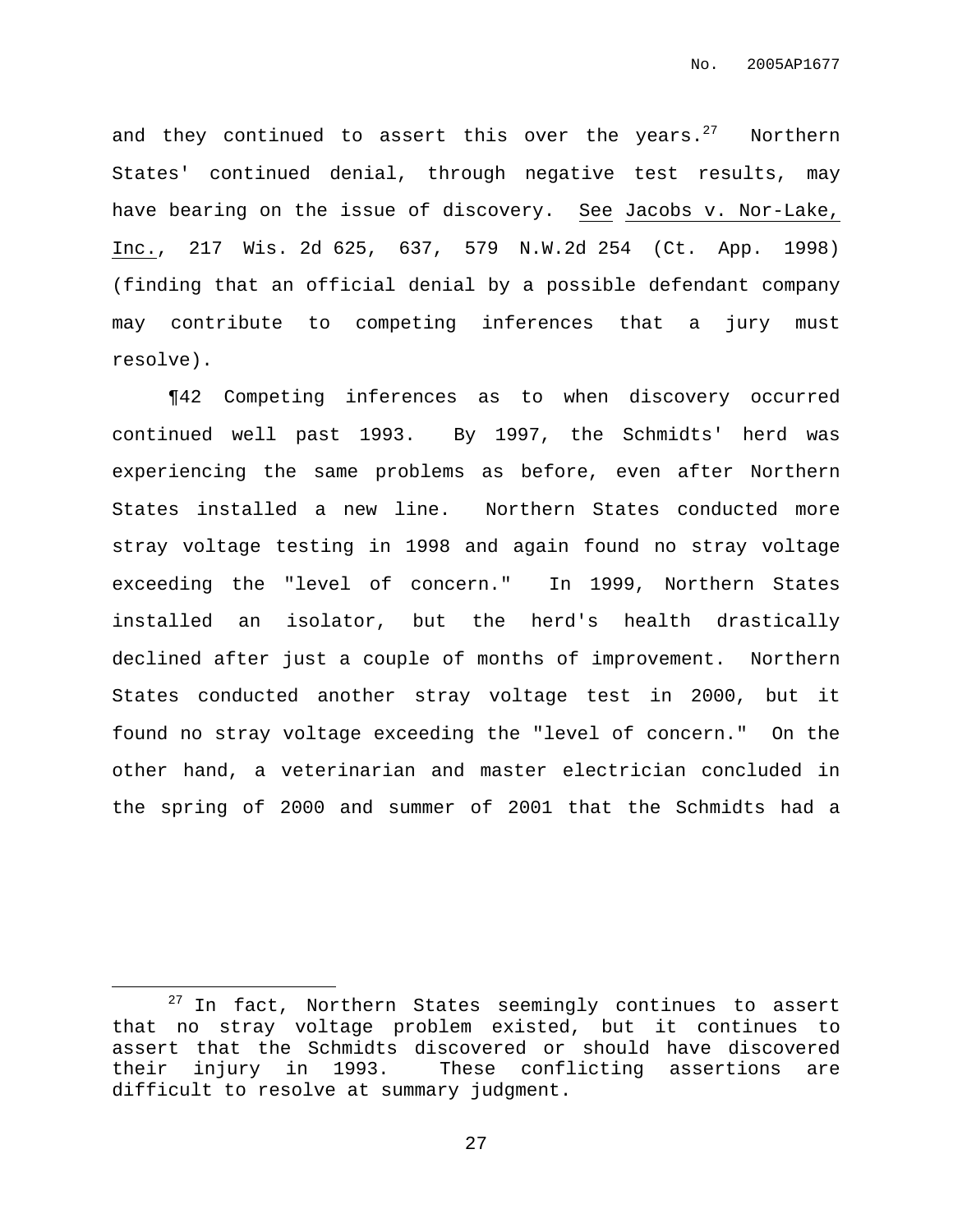stray voltage problem. Moreover, the master electrician concluded that the problem was attributable to Northern States. $^{28}$ 

¶43 The undisputed facts in this case lead to more than one reasonable inference about when discovery occurred. On the one hand, Van Ert's conclusions and Mr. Schmidt's deposition testimony could lead a fact-finder to conclude that discovery occurred in 1993. On the other hand, Mr. Schmidt's additional, equivocal statements about discovery, Northern States' repeated negative test results, the Schmidts other efforts to eliminate possible causes, and the improvement of the herd's health after installing the equipotential plane followed by a decline in the herd's health could lead a fact-finder to conclude that discovery did not occur in 1993.

¶44 Northern States further argues that "the Court of Appeals has . . . threaten[ed] to extinguish . . . [Northern States] substantive, constitutionally based right to dismissal on statute of limitations grounds" because it allows the Schmidts to "undiscover" their injury and its cause. In Claypool, we corrected the court of appeals' conclusion that "'discovery' as a matter of law was not necessarily locked in time by [plaintiff's] initial belief given the subsequent

 $28$  While the record contains evidence that discovery occurred in 2001 when master electrician Schmidt made his findings, we make no determination today as to when the Schmidts discovered their injury and its cause. Likewise, we cannot determine as a matter of law whether discovery occurred at an earlier time, which would render the possible 2001 "discovery" moot.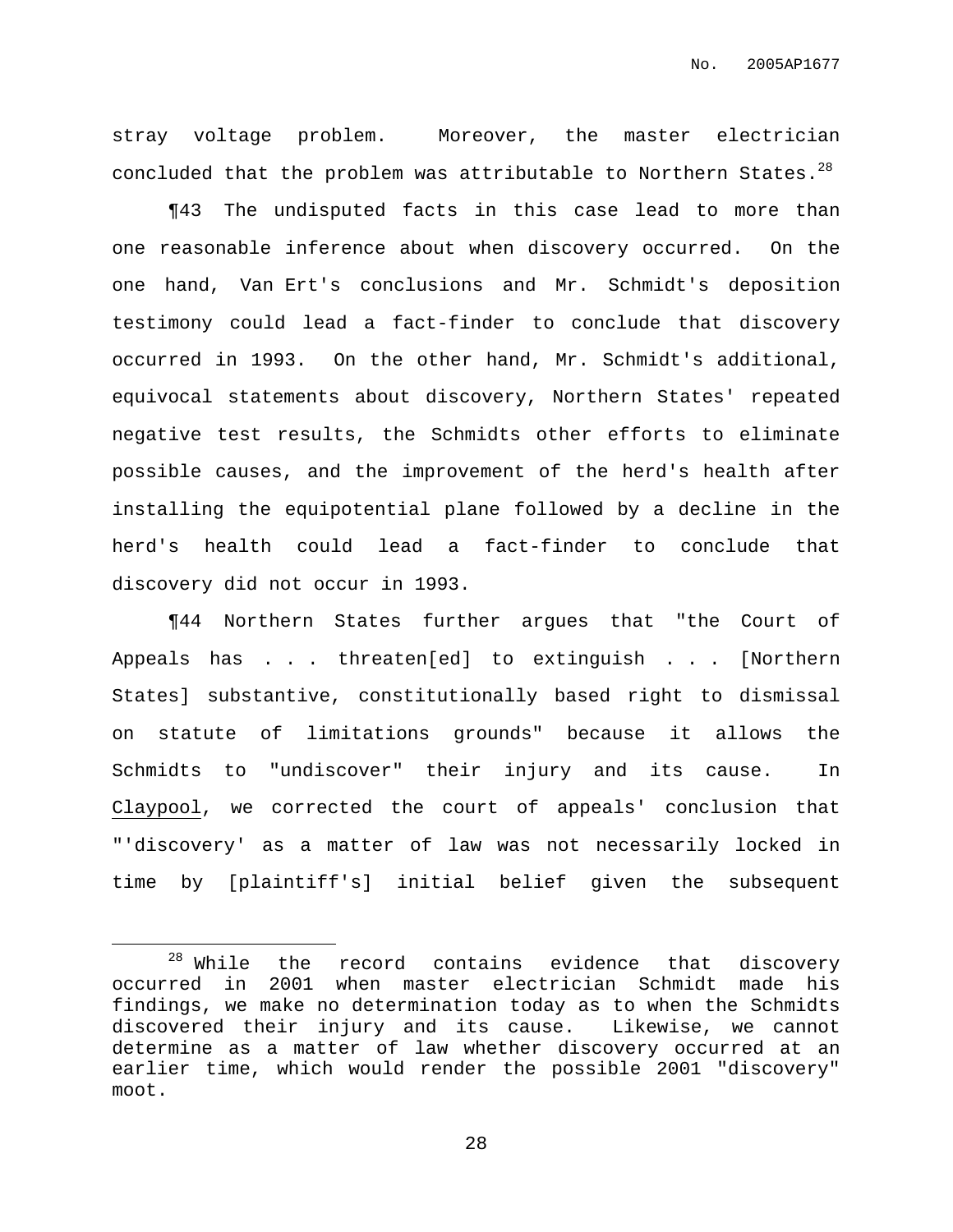events." Claypool, 209 Wis. 2d at 301. Based upon the plain meaning of the statute, $^{29}$  we concluded that an injury and its cause cannot be undiscovered. Id. at 302. In other words, once a person has what would be viewed as an objective belief as to his or her injury and its cause, that person is not entitled to cast aside that belief because of subsequent events. Northern States asserts that the "Schmidts and their expert, Mr. Van Ert, believed in 1993, and continue to believe today, that stray voltage was causing Plaintiffs' injury." Northern States argues that "[n]o subsequent events or statements by [Northern States], even if they were believed by [the] Schmidts (and the record is clear that they were not) can eliminate that discovery."

¶45 Our decision today does not limit or call into question Claypool. To "undiscover" the injury means discovery must have occurred in the first instance. In this case, we cannot determine as a matter of law when discovery occurred because more than one reasonable inference about when discovery

(1) Except as provided by subs. (2) and (3), an action to recover damages for injury arising from any treatment or operation performed by, or from any omission by, a person who is a health care provider, regardless of the theory on which the action is based, shall be commenced within the later of:

(a) Three years from the date of the injury, or

(b) One year from the date the injury was discovered or, in the exercise of reasonable diligence should have been discovered, except that an action may not be commenced under this paragraph more than 5 years from the date of the act or omission.

 $29$  Wisconsin Stat. § 893.55(1) (1993-94) provides: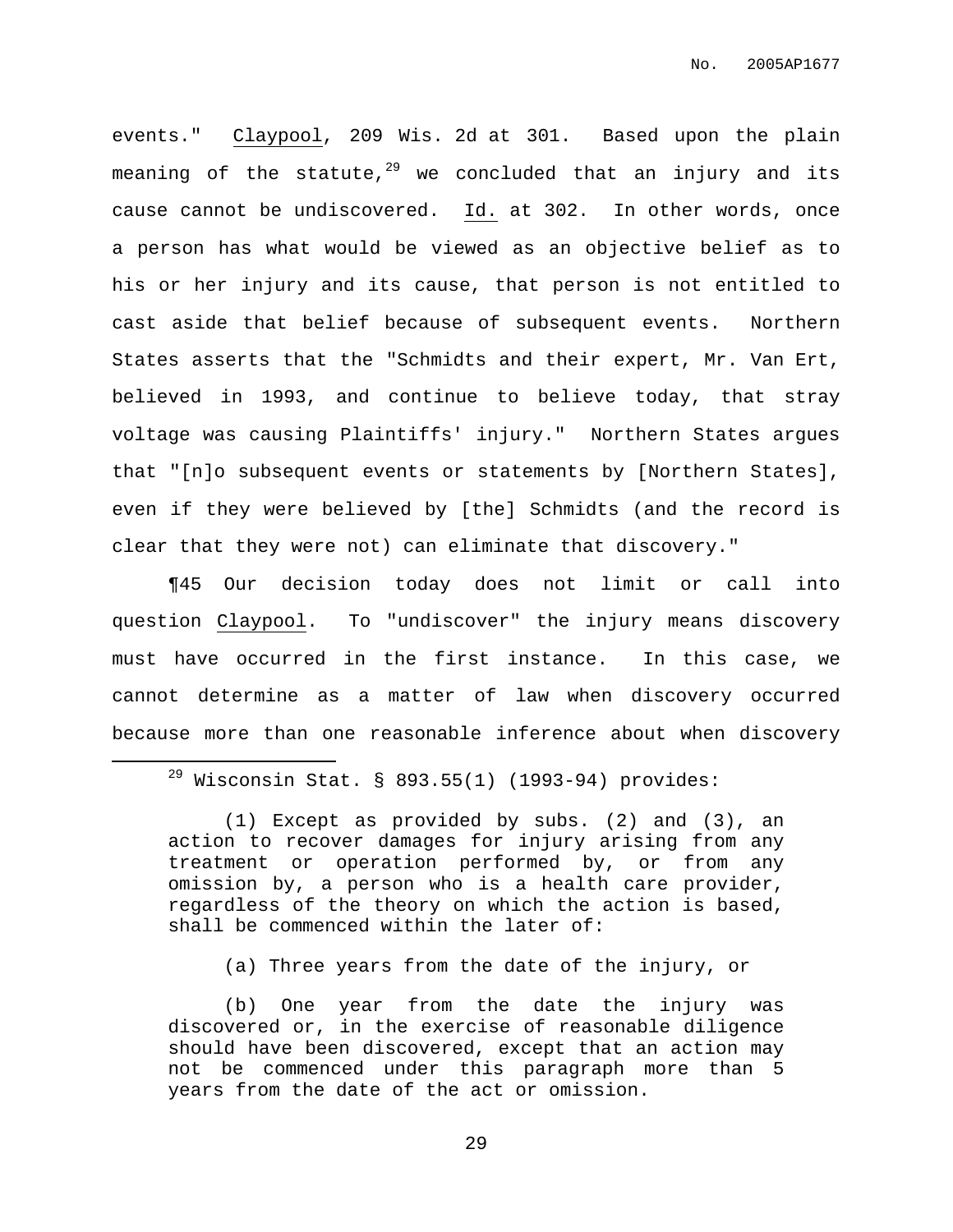occurred can be drawn from the summary judgment record. Moreover, Northern States can still argue to the trier of fact that the Schmidts were not reasonably diligent and that the Schmidts discovered their injury and its cause in 1993.

¶46 Northern States also claims that the court of appeals' holding conflicts with the Claypool conclusion that discovery may occur even if more than one reasonable cause of the injury exists. We stated in Claypool:

This court stated in Clark that discovery occurs when the 'plaintiff has information that would constitute the basis for an objective belief of her injury and its cause. . . .' Id. . . . This does not mean that if there is more than one reasonable cause of the injury that discovery cannot occur. . . .

Claypool, 209 Wis. 2d at 300. (Emphasis added.)

¶47 While the above statement is true, the criteria for summary judgment likewise exist. The rule of law remains that if more than one reasonable inference can be drawn from the undisputed facts, summary judgment is not appropriate. Cameron, 102 Wis. 2d at 459-60. This court ended the Clark decision with the following: "There being no factual disputes or competing inferences to be drawn . . . summary judgment was appropriate . . . ." Clark, 161 Wis. 2d at 449.

¶48 Lastly, Northern States claims that the court of appeals' decision creates a rule that "discovery can only occur subsequent to correction of the injury." However, we conclude that discovery may occur before the problem is corrected. A discovery determination may be less complex in cases where the injury and its cause are readily apparent. For example, little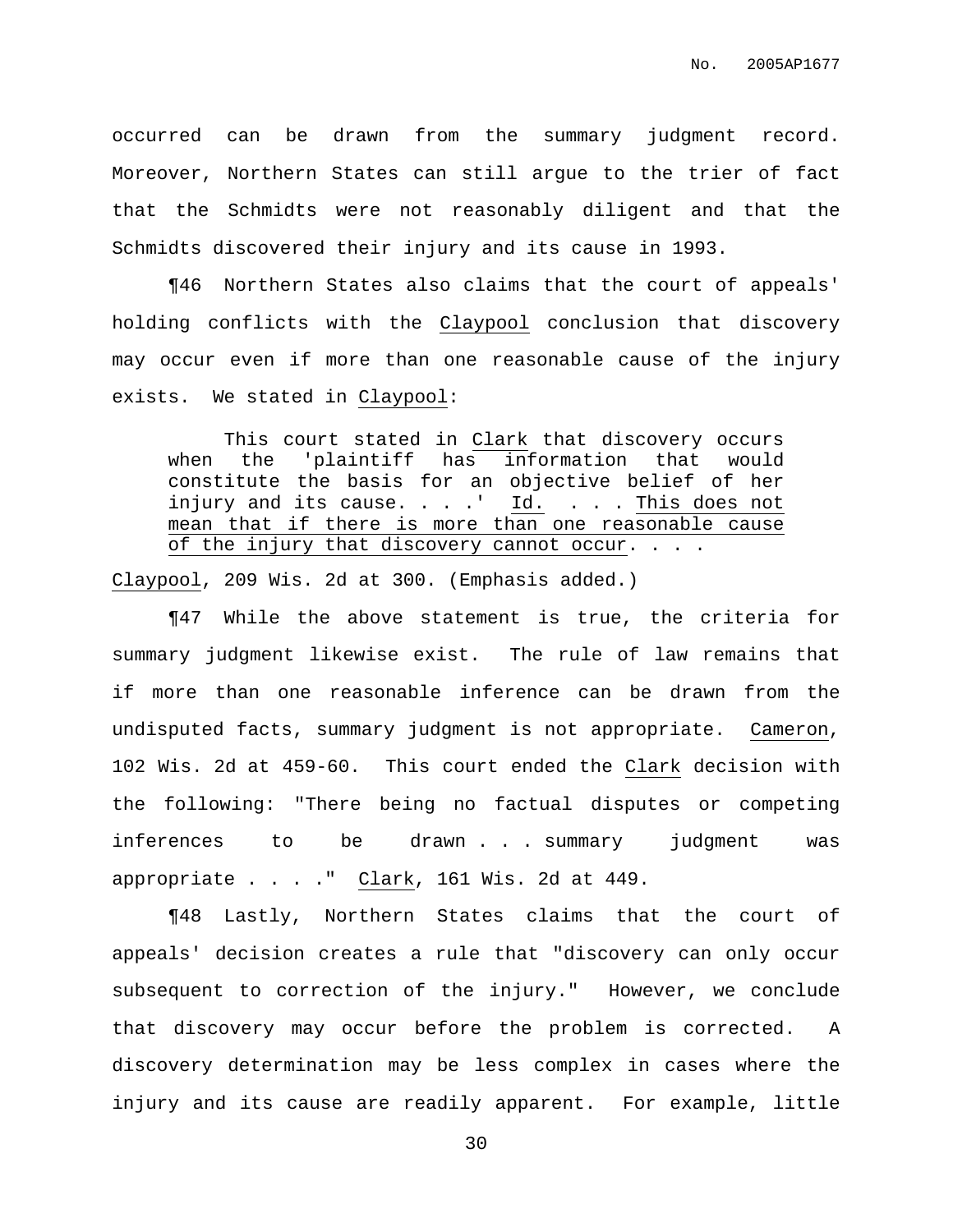No. 2005AP1677

time is often required to determine the injury and its cause in a car accident. In many instances, a plaintiff almost instantly knows of their injury and its cause.

¶49 In a stray voltage case, such as the one now before the court, a person's discovery of the injury and its cause may not immediately arise. See Kolpin, 162 Wis. 2d at 26 (finding that stray voltage does not involve a typical tort claim, such as an auto accident, where both the cause and effect are readily apparent). "Because of the difficulties in pinpointing the exact source of stray voltage, it is difficult for a plaintiff to determine the relationship between the stray voltage and its source. The source could be the plaintiff's own electrical wiring, a defect in the milking parlor, or an improperly grounded line leading to the barn." Id. at 26-27.

¶50 In some stray voltage cases, the plaintiff may have to undergo a process of elimination before he or she can discover the injury and its cause.<sup>30</sup> This, of course, does not mean that a process of elimination is required in every stray voltage case

<sup>&</sup>lt;sup>30</sup> This process of elimination may or may not include attempts at reducing stray voltage by installing equipment for stray voltage reduction, testing by the utility, testing by a private expert, veterinarian and nutrition services, or findings by other persons knowledgeable about stray voltage. We do not suggest that an individual, in a stray voltage case, cannot form an objective basis as to the injury and its cause on his own. We merely suggest that when the injury and cause are not readily apparent, such as in stray voltage cases, a discovery determination at summary judgment is more difficult. However, as information and technology with regard to stray voltage evolves, this may change.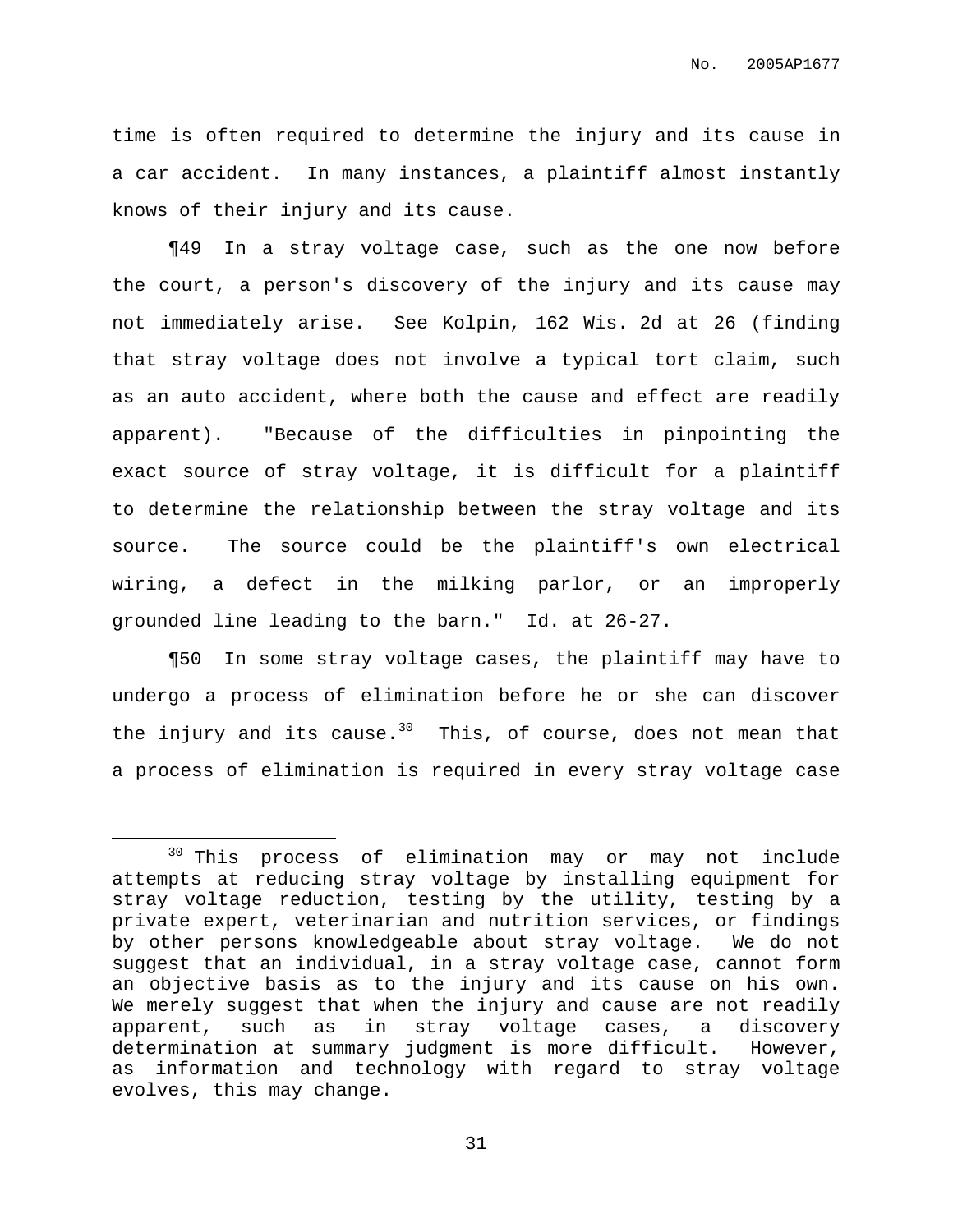No. 2005AP1677

or that a stray voltage remedy must occur before a farmer can discover it.

¶51 Because here, competing reasonable inferences can be drawn from the undisputed facts, summary judgment is not proper.

IV

¶52 This court must now determine whether the filed rate doctrine precludes the plaintiffs' common-law tort claims as a matter of law. We conclude that the filed rate doctrine does not bar the plaintiffs' claims because (1) the Schmidts do not seek a "privilege" within the meaning of the filed rate doctrine and (2) as stated in Hoffmann, conformance with the Public Service Commission of Wisconsin's (PSC) findings does not abolish Northern States' common-law duty of ordinary care.

¶53 Northern States is required, by statute, to file a tariff that specifies the rate at which service will be provided, and the utility's rules and regulations that may affect that rate and service. See Wis. Stat. § 196.19(1) and (2). Once Northern States places a tariff on file, it must give effect to the tariff under the filed rate doctrine and cannot provide services other than those in accordance with the tariff.<sup>31</sup>

 $31$  Section 196.22 of the Wisconsin Statutes represents a "statutory expression of the filed rate doctrine." GTE N. Inc. v. Public Serv. Comm'n of Wis., 176 Wis. 2d 559, 569, 500 N.W.2d 284 (1993). Wisconsin. Stat. § 196.22 provides:

No public utility may charge, demand, collect or receive more or less compensation for any service performed by it within the state, or for any service in connection therewith, than is specified in the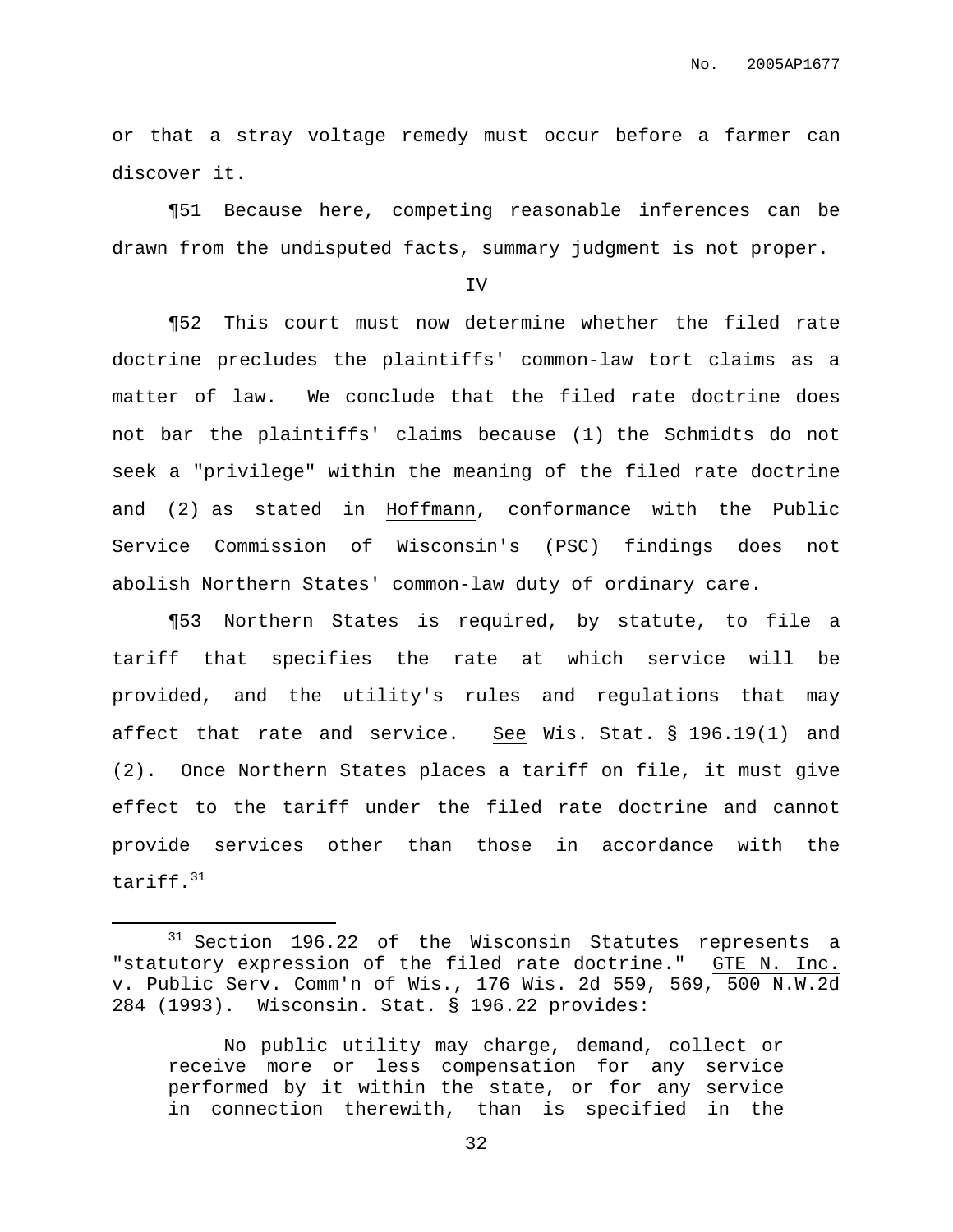¶54 Northern States' tariff contains the following relevant provisions in Section 8.0 entitled "Stray Voltage Program" with a subheading entitled "Stray Voltage Tariff":

(a) Under normal operating conditions, a neutralto-earth current of voltage may exist on the grounded or grounding conductors or other conductive objects on the customer's premises. The source of the current or voltage may be located on the premises, off the premises, or a combination of both. Upon the customer's request, the Company will investigate inquiries associated with neutral-to-earth current or voltage concerns.

(b) Stray voltage is a 60 Hz steady state AC RMS voltage that can be measured across a 500-ohm shunt resistor that has been connected between two points which livestock may contact simultaneously. . . .

. . . .

(d) Following a determination by the Company that, under normal operating conditions, the contributions to animal contact current from off-farm sources is in excess of 1.0mA, the Company shall implement, at its expense, measures to reduce this contribution to below 1.0mA. . . .

¶55 Northern States argues, under § 8.0(a), that "stray voltage may be present on a customer's system as a matter of course." Northern States further argues, under § 8.0(d), that its filed tariff "gives rise to an affirmative obligation of [Northern States], if——and only if——the stray voltage exceeds" one milliampere in the "cow contact" area due to off-farm sources. As a result, Northern States asserts that it cannot be

schedules for the service filed under s. 196.19, including schedules of joint rates, as may at the time be in force, or demand, collect or receive any rate, toll or charge not specified in the schedule.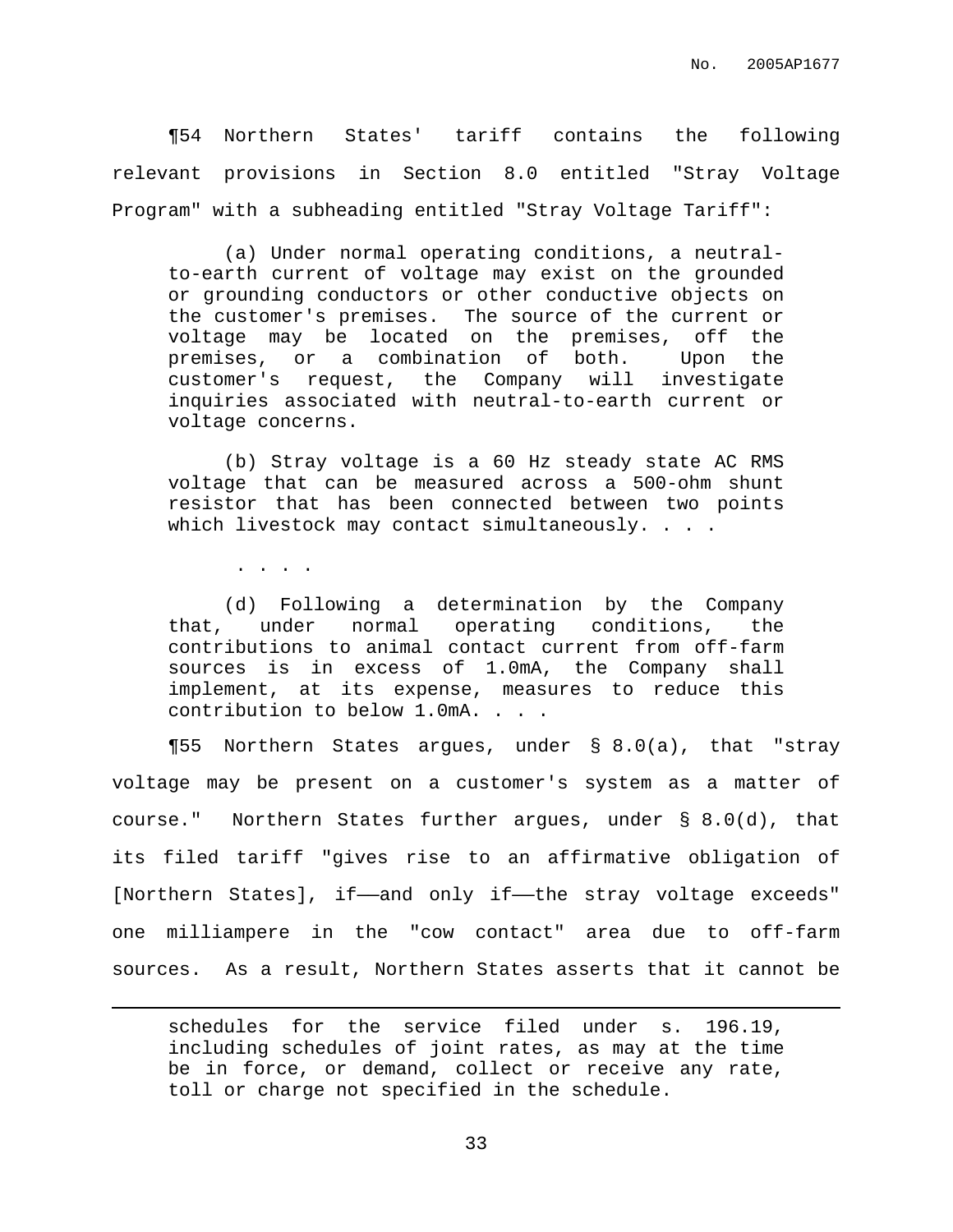liable unless evidence shows a measurement greater than one milliampere, the "level of concern," because it would violate the filed rate doctrine for Northern States to provide this "service" when it is not required to do so under its tariff. Northern States argues that if it provided stray voltage reduction when stray voltage levels were below the "level of concern," it would be giving the Schmidts more "services" then their rate includes. We disagree and conclude that the terms of the tariff do not alter Northern States' common-law duty of ordinary care.

¶56 The purpose of the filed rate doctrine is to avoid discriminatory rates and judicial rate-making. Servais v. Kraft Foods, Inc., 2001 WI App 165, ¶12, 246 Wis. 2d 920, 631 N.W.2d 629. This court has applied the filed rate doctrine in a number of different contexts since 1911. See Prentice, 176 Wis. 2d at 723 (summarizing the application of the filed rate doctrine in Wisconsin). The filed rate doctrine seeks to enforce the rates and services provided for those rates so that all customers are treated uniformly and according to the published tariff. American Tel. & Tel. Co. v. Central Office Tel., Inc., 524 U.S. 214, 223 (1998) (AT&T). It aims to prevent a company from intentionally misquoting services as a means to hide discounts. Id. "[T]he filed rate doctrine prohibits a plaintiff from claiming a lower rate than the one filed by a regulated entity with the appropriate regulatory agency because the filed rate alone governs the relationship between the parties." Prentice, 176 Wis. 2d at 721. Rates, however, do not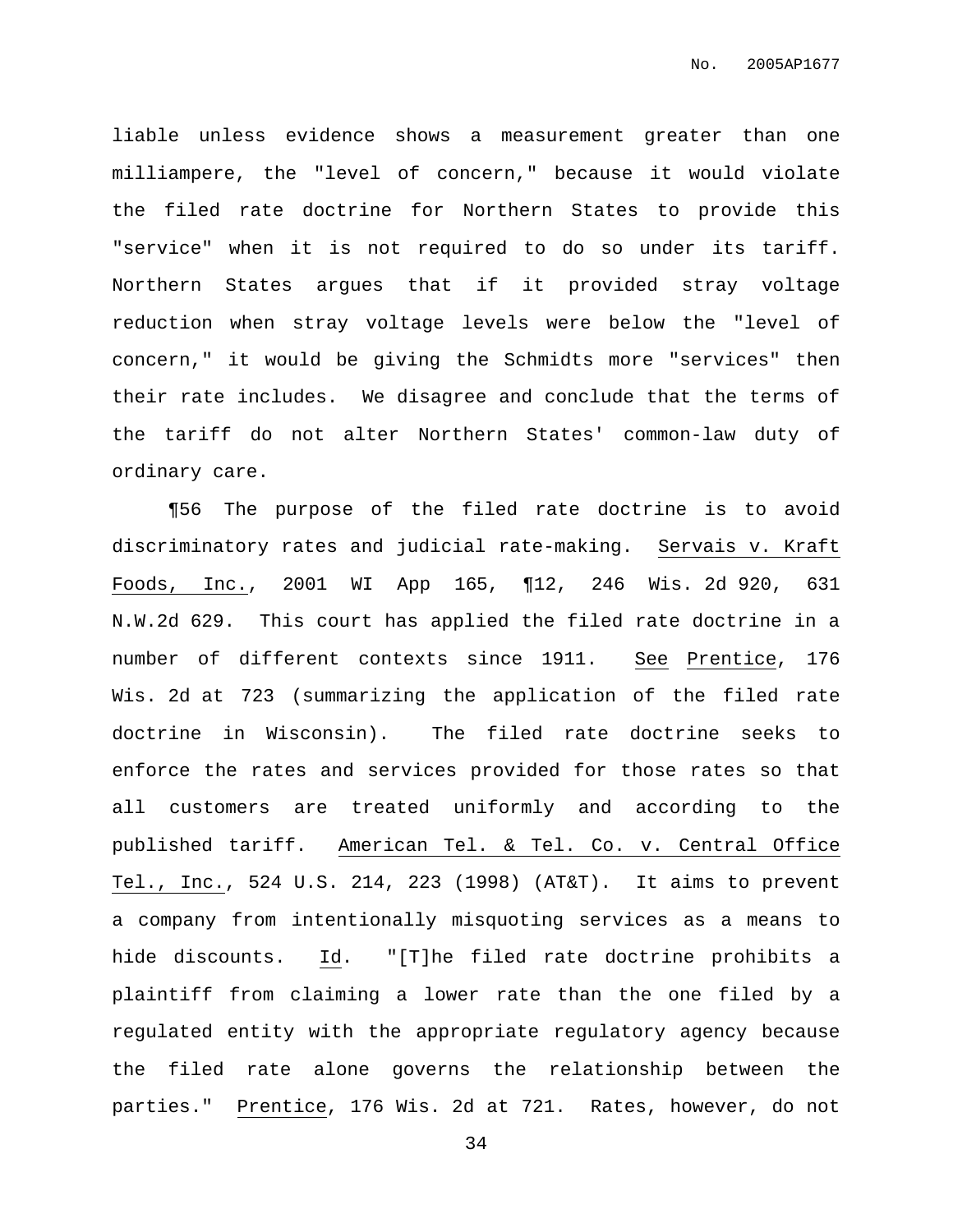exist in isolation; rather, rates have meaning only when one knows the services to which the specific rates are attached. $^{32}$ AT&T, 524 U.S. at 223. "Discriminatory 'privileges' come in many guises, and are not limited to discounted rates." Id. at 224.

¶57 In AT&T, the United States Supreme Court concluded that the filed rate doctrine barred Central Office's state-law claims because Central Office sought privileges, i.e., services, not in the tariff. AT&T, 524 U.S. at 226. Central Office brought suit against AT&T for breach of contract and tortious interference with contractual relations. Id. at 216. Central Office claimed that AT&T "promised various service, provisioning, and billing options in addition to those set forth in the tariff," and Central Office sought those extra services even though it previously agreed that services would be governed by AT&T tariffs. Id. at 219-20.

¶58 The Court concluded that faster, guaranteed provisioning of orders at the price of the published rate was "certainly a privilege within the meaning" of the filed rate

 $32$  This court approves of the conclusion in AT&T that the filed rate doctrine applies to more than just rates. American Tel. & Tel. Co. v. Central Office Tel., Inc., 524 U.S. 214, 223- 24 (1998) (AT&T). In AT&T, the Court determined that if it applied the filed rate doctrine only to rates, it might not prevent advantages given in the form of more services for the same dollar. Discrimination in charges must include non-price features, or a party could defeat the purpose of the doctrine. Id. at 223. "An unreasonable 'discrimination in charges' . . . can come in the form of a lower price for an equivalent service or in the form of an enhanced service for an equivalent price." Id.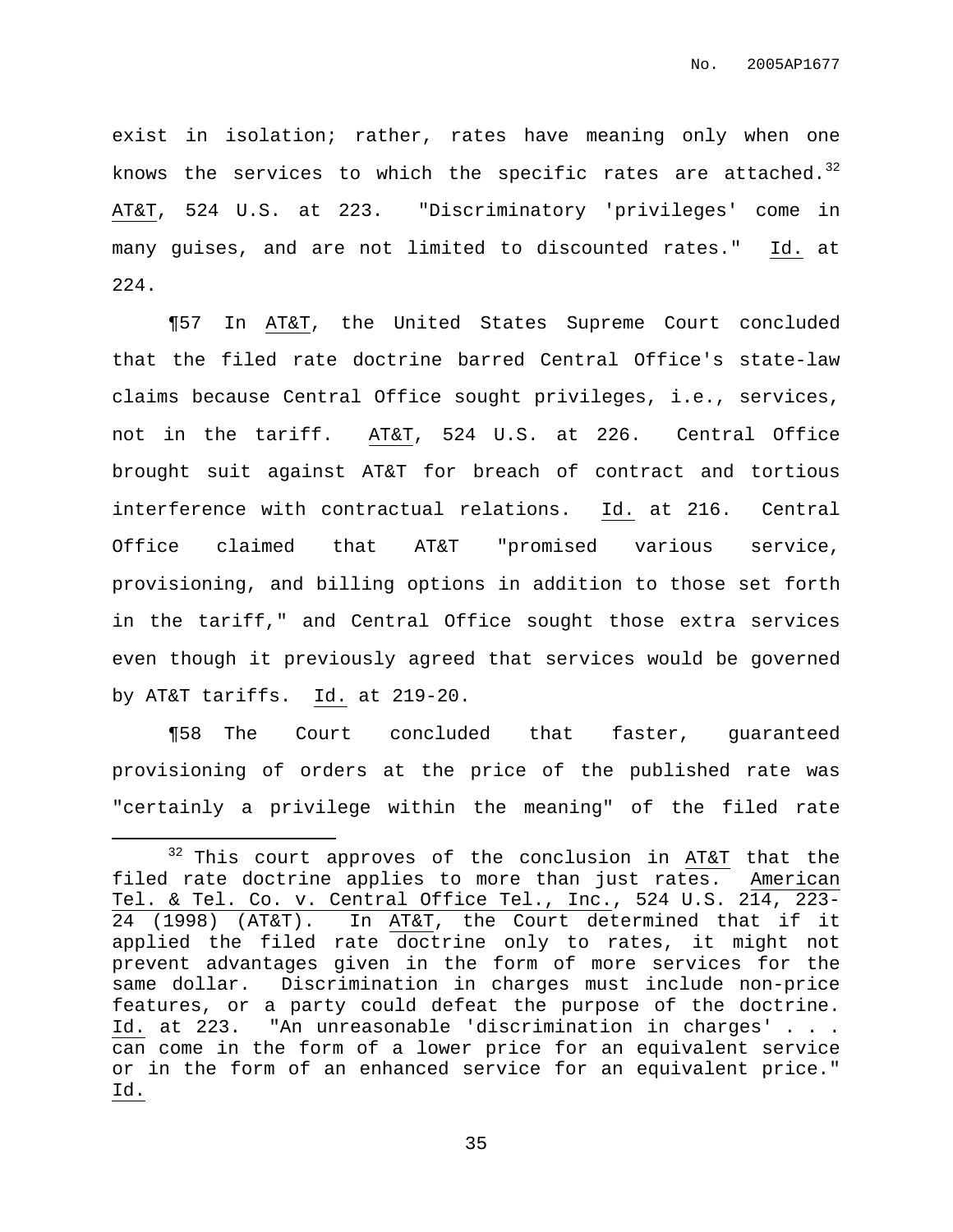doctrine. Id. at 225. Central Office sought to enforce a promise that AT&T would provision orders within 30 to 90 days. Id. However, the published tariff left it to AT&T to establish and confirm a due date for provisioning. Id. Because the special provisioning would have given Central Office an extra service or privilege not included in the tariff and not offered to all customers, the Court concluded that the filed rate doctrine barred the plaintiff's claims. Id. at 226.

¶59 Unlike the plaintiff in AT&T, the Schmidts do not seek a "privilege" within the meaning of the filed rate doctrine.<sup>33</sup> Central Office sought the benefit of time-constrained provisioning, which was as an added "perk" not available to other customers, whereas the Schmidts seek a common-law duty of ordinary care.<sup>34</sup> The duty of ordinary care is not a "privilege" or "service" that Northern States bestows upon the Schmidts or any of its customers. Northern States' tariff cannot undermine that common-law responsibility.

<sup>&</sup>lt;sup>33</sup> Cf. Schmidt with Chicago & Alton R.R. Co. v. Kirby, 225 U.S. 155, 163 (1912) (concluding that the filed rate doctrine barred the plaintiff's claim because the published tariff did not provide for expedient shipping, and therefore, the shipper received an undue advantage over others); Cahnmann v. Sprint Corp., 133 F.3d 484, 487, 490-91 (7th Cir. 1998) (the plaintiff's claims were barred because the plaintiff sought favorable services——more free calls——under the original tariff instead of less favorable services under the amended tariff).

<sup>&</sup>lt;sup>34</sup> A common-law duty of ordinary care may or may not be consistent with the terms of a tariff. These are considerations for a fact-finder.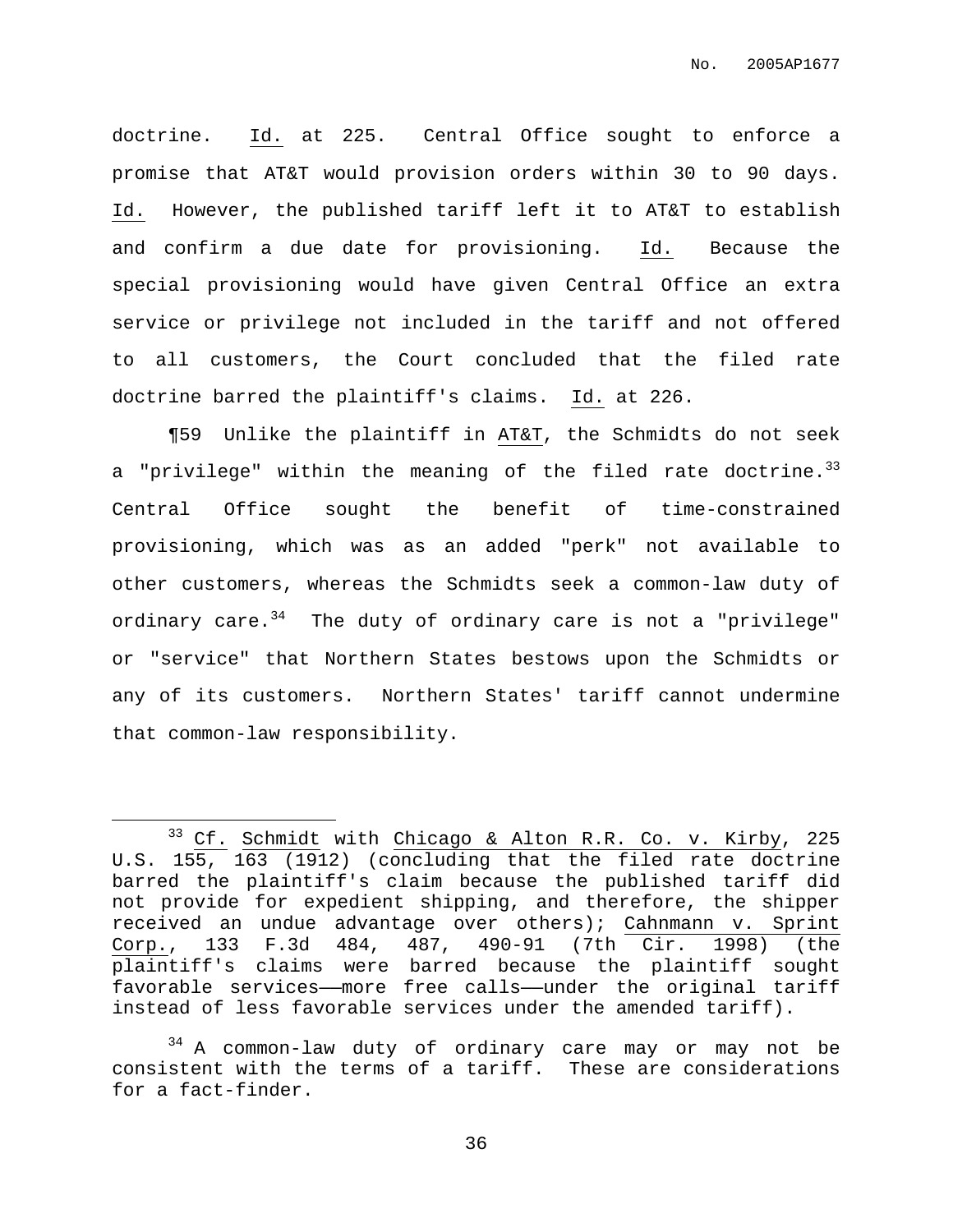¶60 Northern States claims that stray voltage reduction is a service——or "privilege"——that it uniformly provides to customers who have stray voltage that exceeds the "level of concern." Northern States argues that it cannot be liable unless evidence shows a measurement greater than the "level of concern," because it would violate the filed rate doctrine for Northern States to provide this "service" when it is not required to do so under its tariff. By accepting Northern States' creative legal argument, we would expand the filed rate doctrine well beyond its original purpose of ensuring nondiscriminatory rates and services.

¶61 Traditionally, the filed rate doctrine precluded a utility from giving extra-tariff benefits to one customer and not offering the same benefits to another. Stray voltage, however, is not a benefit that the Schmidts or any other customers desire to receive. If Northern States is responsible for the Schmidts' stray voltage, it cannot claim that reducing stray voltage is a "service" or "privilege" that it provides. No authority exists for extending the doctrine to circumstances where a defendant is allegedly responsible for harming the plaintiff, e.g., providing stray voltage, but then claims that eliminating the harm is a "service" or "privilege" within the meaning of the doctrine. Because the Schmidts do not seek a privilege within the meaning of the filed rate doctrine, it does not bar the Schmidts' claims.

¶62 Northern States asserts that a plaintiff may not expand a utility's liability through an action in contract or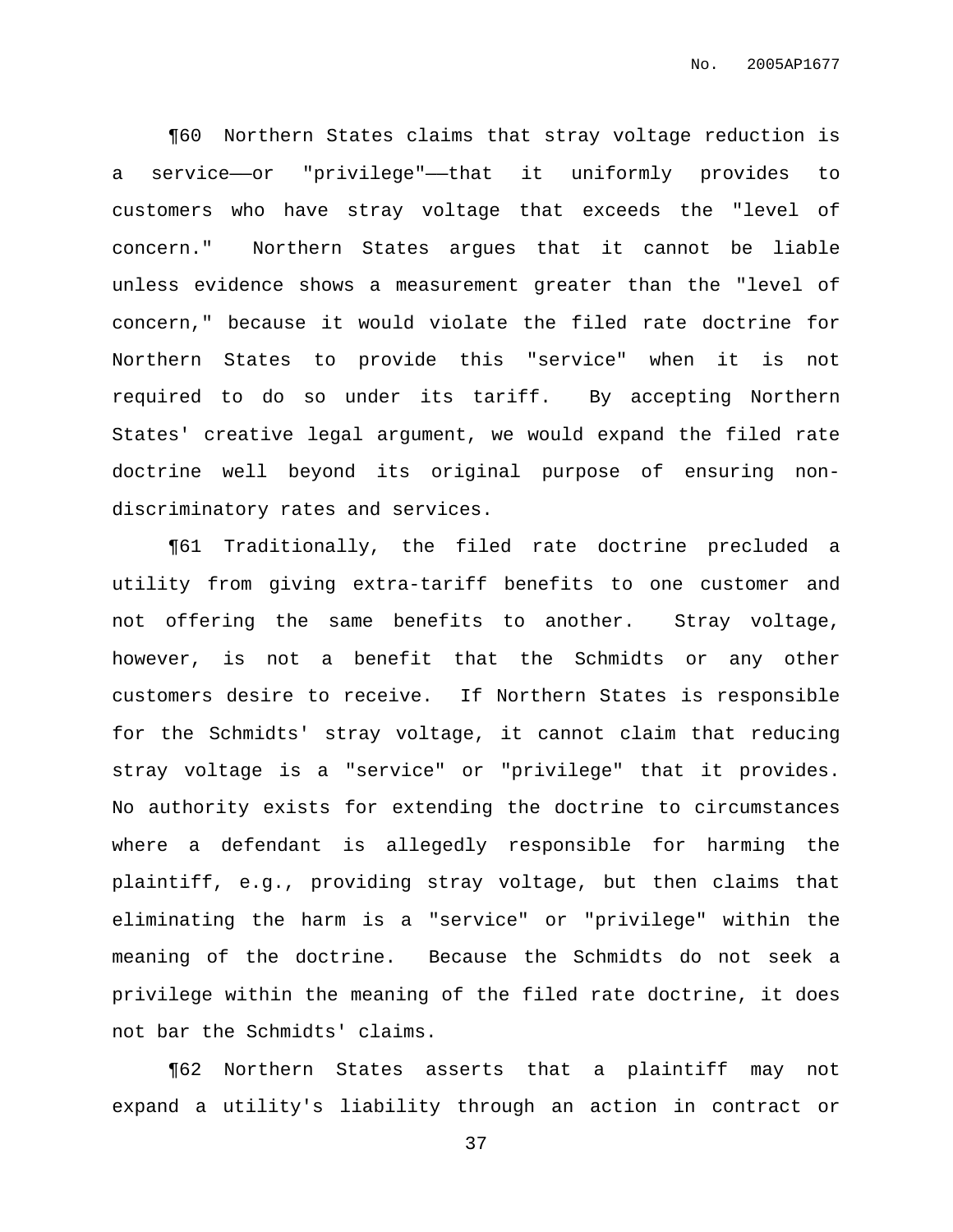tort for matters specified in a filed tariff. <sup>35</sup> Northern States argues that if the Schmidts are successful in their action, Northern States' liability will be expanded through tort. However, the filed rate doctrine precludes contract claims for additional and better services and contract claims disguised as tort claims. In AT&T, the Court dismissed the breach of contract claim and the tortious interference with contractual relations claim. As to the tort claim, the Court concluded that its "analysis applies with equal force . . . because that [tort claim] is wholly derivative of the contract claim for additional and better services." Id. at 226. Central Office "can no more obtain unlawful preferences under the cloak of a tort claim than it can by contract." Id. at 227.

¶63 Chief Justice Rehnquist elaborated on this point in his concurrence and stated that "[t]he acts of tortious interference asserted against AT&T amount to no more than an intentional refusal to provide services to [Central Office] in an amount or manner contrary to the filed tariff." Id. at 228- 29. This finding, the Chief Justice wrote, was "necessary to the conclusion that [Central Office's] state-law tort claim" could not proceed. Id. The Chief Justice reasoned that the filed rate doctrine disallows suits that are brought in order to enforce an agreement to provide services on terms that are

<sup>&</sup>lt;sup>35</sup> Northern States cites to Keogh for the proposition that the "rights as defined by the tariff cannot be varied or enlarged by either contract or tort of the carrier." Keogh v. Chicago & N.W. Ry. Co., 260 U.S. 156, 163 (1922).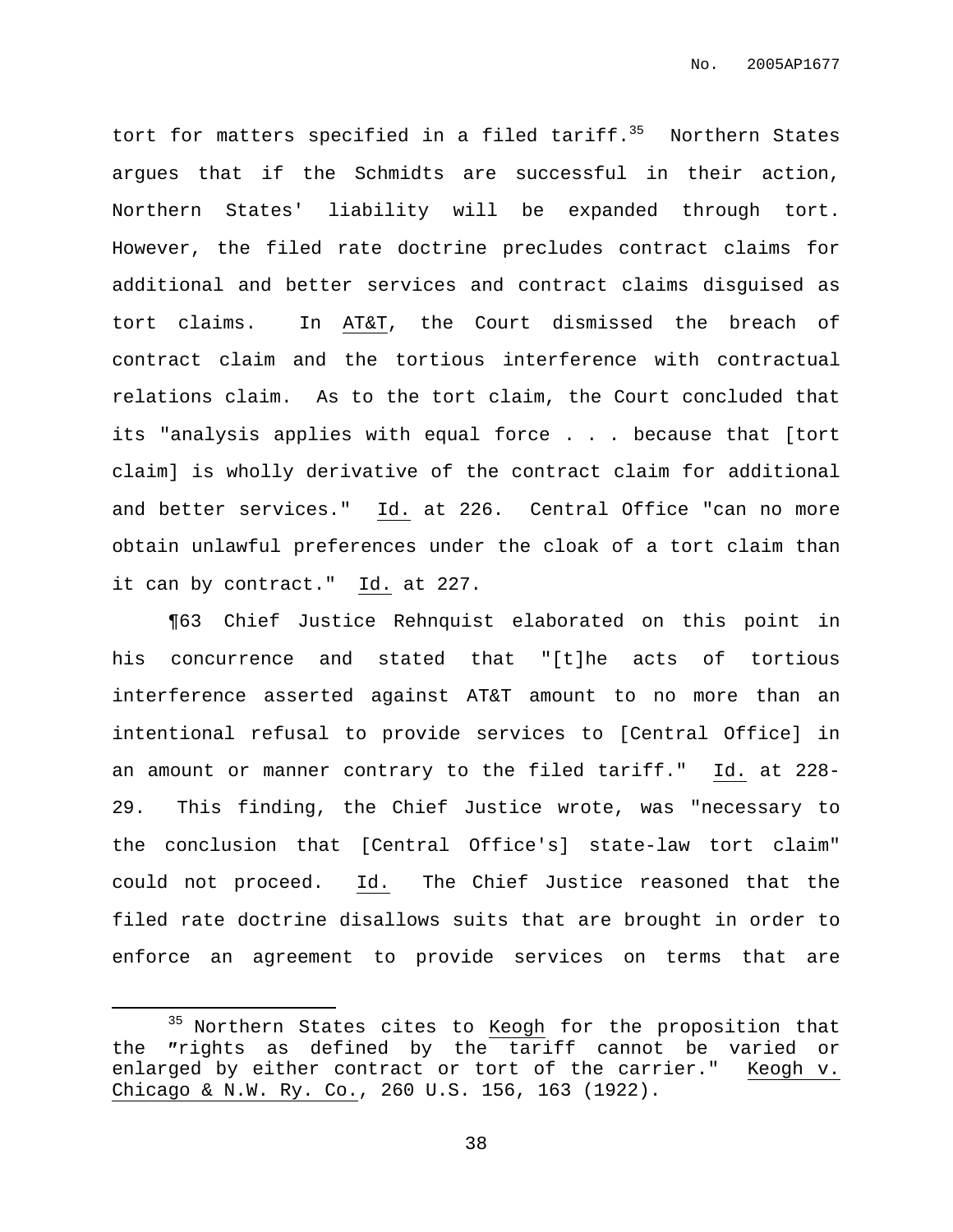different from those terms listed in the tariff. Id. Chief Justice Rehnquist further wrote:

The tariff does not govern, however, the entirety of the relationship between the common carrier and its customers. . . . The filed rate doctrine's purpose is to ensure that the filed rates are the exclusive source of the terms and conditions by which the common carrier provides to its customers the services covered by the tariff. It does not serve as a shield against all actions based in state law.

Id. at 230-31 (Rehnquist, C.J., concurring).

¶64 The bar on certain suits prevents plaintiffs from obtaining rates or services through instituting a lawsuit based on contract or contract-derived tort claims, such as tortious interference with contractual relations or breach of contract "disguised" as fraud. It seeks to preclude a party from attempting to enforce an agreement, contrary to the filed rate, under the cloak of a tort claim. Because the Schmidts are not seeking extra "services" or "privileges" through contract claims or tort claims that are "wholly derivative" of contract claims, the Schmidts' common-law tort claims are not barred by the filed rate doctrine.

¶65 The precedent established by Hoffmann supports our conclusion that Northern States may not supplant its common-law duties in tort through its tariff and the filed rate doctrine. This court concluded in Hoffmann that a defendant might still be liable even if there are no "cow contact" measurements of more than one milliampere, the "level of concern." Hoffmann, 262 Wis. 2d 264, ¶13. In other words, we concluded that a utility's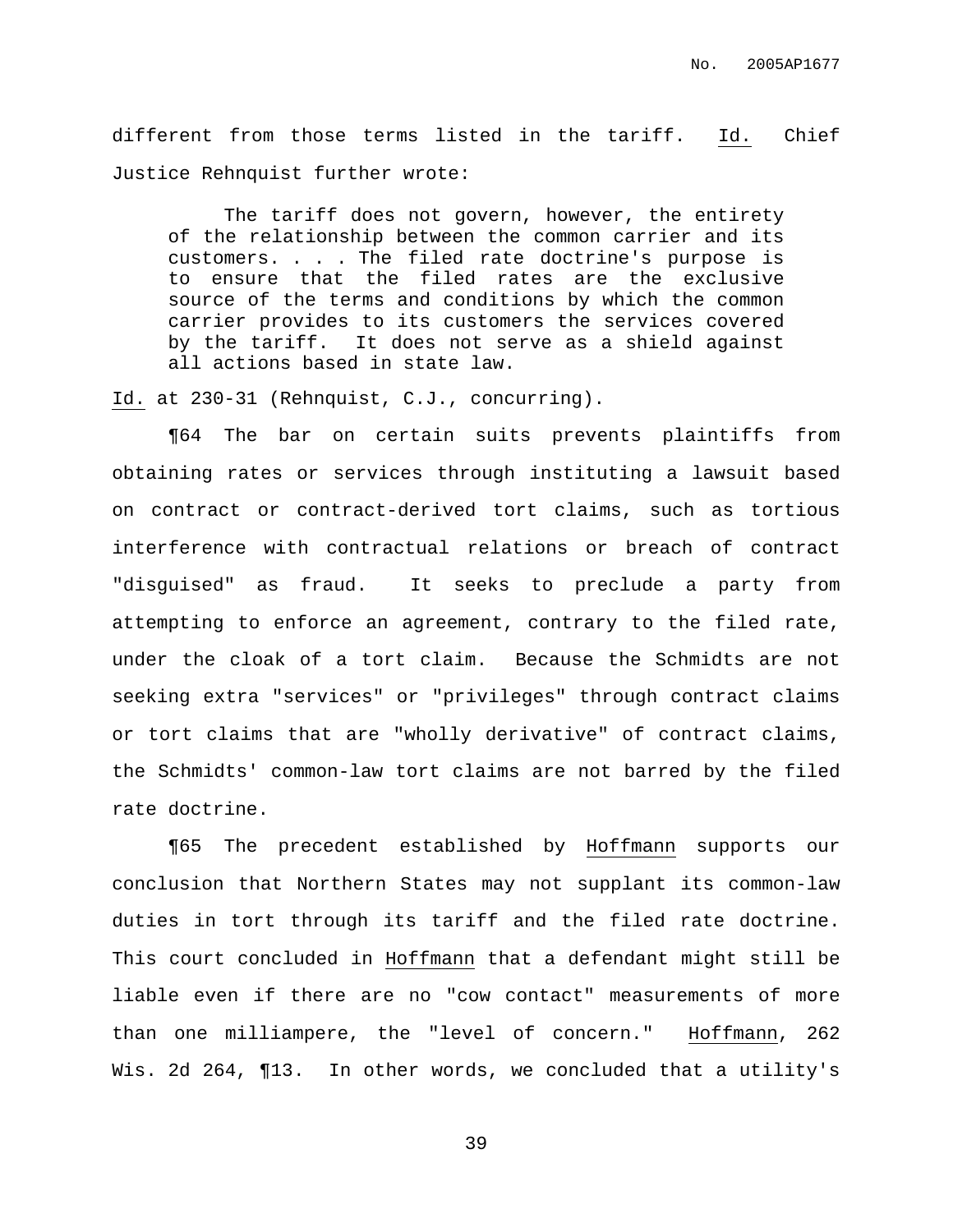common-law duty of ordinary care is not tied to the PSC's findings. 36

¶66 Wisconsin Stats. § 196.857 establishes the stray voltage program. <sup>37</sup> In Hoffmann, this court stated, "it is a 'well-established rule that the enactment of safety statutes or legislation giving a commission jurisdiction over a certain activity does not abolish the duty arising under common-law negligence.'" Id., ¶12 (citing Kemp v. Wisconsin Elec. Power Co., 44 Wis. 2d 571, 579, 172 N.W.2d 161 (1969)). "'A safety statute merely establishes a minimum standard of care and the conduct, even though sanctioned or in conformity with the statute, is not thereby necessarily relieved of conforming to the common-law requirements of ordinary care.'" Id. (citing Blanchard v. Terpstra, 37 Wis. 2d 292, 299, 155 N.W.2d 156 (1967)).

 $37$  Wisconsin Stat. § 196.857, Stray voltage program, provides in part:

(1g) Program elements. (a) The commission shall establish and administer a stray voltage program. The program shall focus on regulation, education, inspection and investigation relating to stray voltage.

(b) The commission shall identify standardized test procedures check lists and equipment to be used by public utilities to investigate stray voltage. The commission may audit the results of investigations.

<sup>&</sup>lt;sup>36</sup> The PSC findings establish a "level of concern," but the commission stated, it "will stay apprised of the on-going research and will raise or lower this standard as appropriate." PSC Docket 05-EI-115, at 1-2.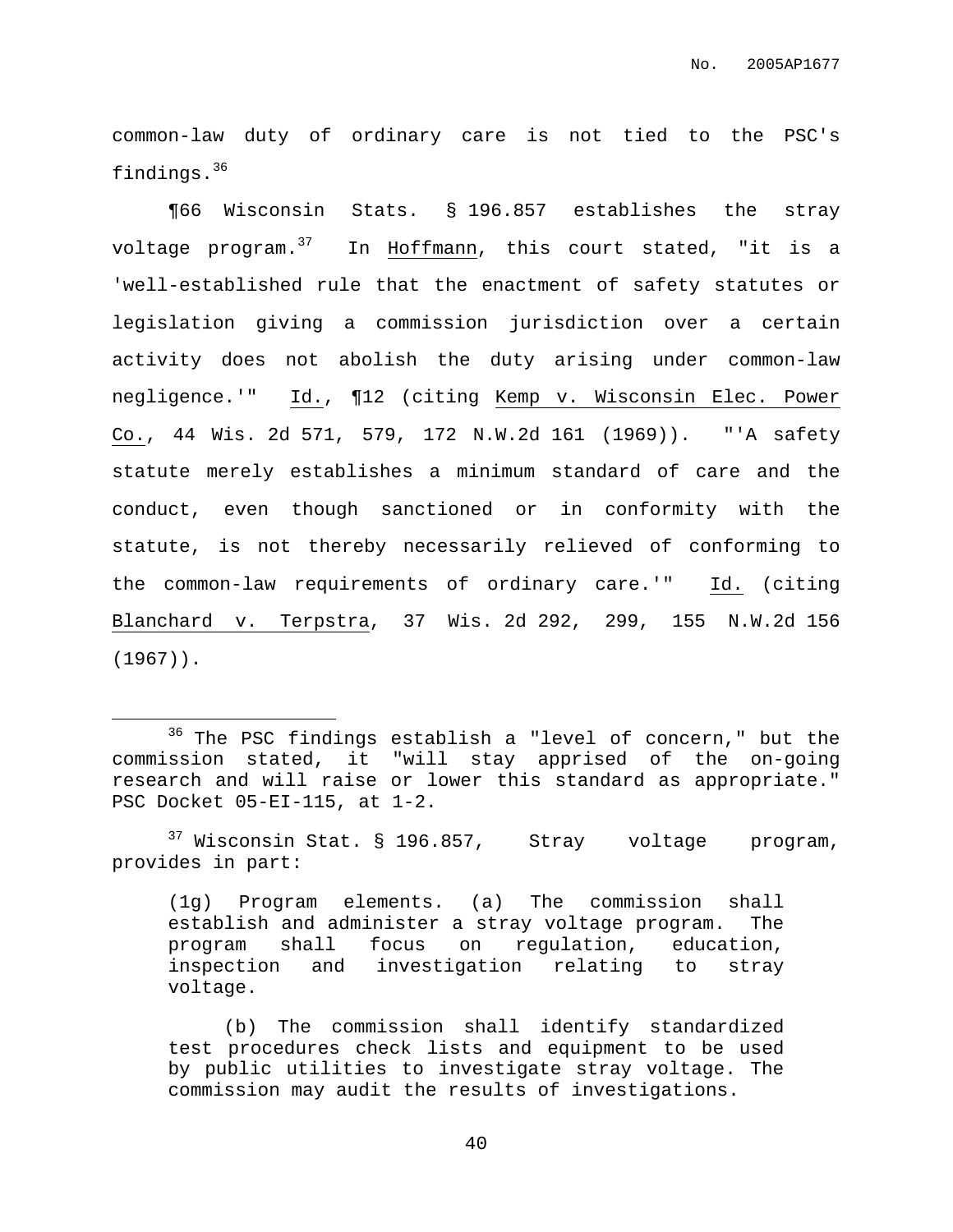¶67 This court further stated that statutes in derogation of the common law are to be strictly construed. Fuchsgruber v. Custom Accessories, Inc., 2001 WI 81, ¶25, 244 Wis. 2d 758, 628 N.W.2d 833. "A statute does not change the common law unless the legislative purpose to do so is clearly expressed in the language of the statute." Id. "To accomplish a change in the common law, the language of the statute must be clear, unambiguous, and peremptory." We concluded that no language in chapter 196 of the Wisconsin Statutes changes common-law negligence with respect to stray voltage.<sup>38</sup> Hoffmann, 262 Wis. 2d 264, ¶13. Therefore, Northern States cannot rely on § 8.0(d) of its tariff to claim that it cannot be liable unless stray voltage exceeds the "level of concern." Northern States cannot circumvent Hoffmann by inserting PSC findings——the very findings that we decided in Hoffmann do not limit liability— into its tariff and subsequently claim the filed rate doctrine

Hoffmann, 262 Wis. 2d 264, ¶13.

 $38$  Changing the common law with respect to stray voltage was specifically contemplated and rejected in Wisconsin.

In Wisconsin's initial budget bill for 2001-2002, a provision was included that would have changed the standards for civil liability with respect to stray voltage. The bill proposed creating a statute, providing that '[a] public utility is immune from liability for any damage caused by or resulting from stray voltage contributed by the public utility if that stray voltage is below the level of concern established by the public service commission . . . .' 2001 S.B. 55, § 3866. However, after severe public criticism, the provision was withdrawn and was never passed into law.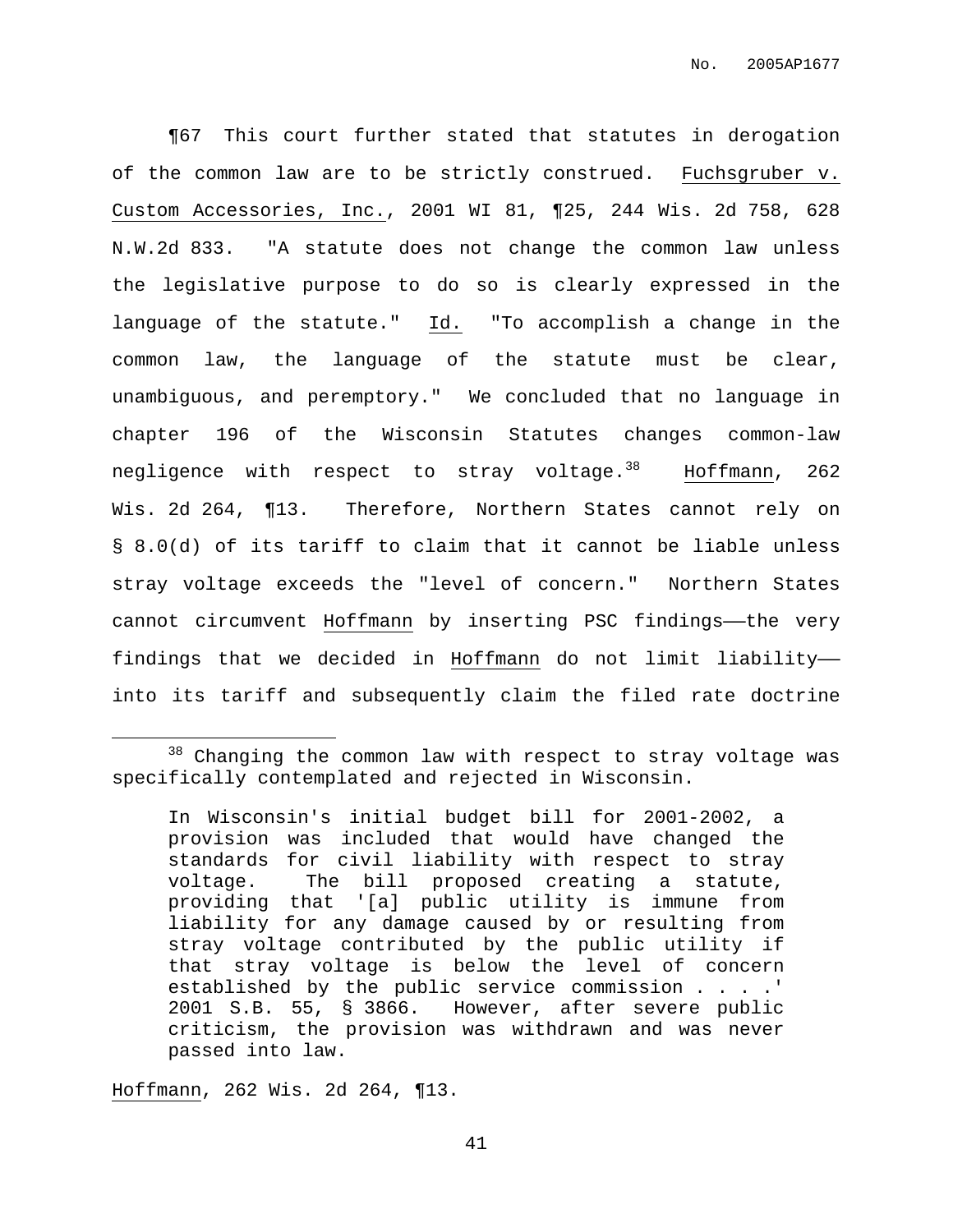bars liability. The precedent set in Hoffmann, which established that PSC's standards do not alter the common law, remains good law. Common-law tort liability was not eliminated when Northern States inserted the PSC findings into its tariff.

¶68 Moreover, Northern States' tariff contains no limitation on liability with respect to stray voltage. Rather, Northern States' tariff contains a limitation on liability for the regular use of electricity. Stray voltage does not fall under the regular supply of electricity; it does not pass through the meter. Northern States cites to Section 4.6 of its tariff to show, generally, that the tariff does contain limitations on liability. Section 4.6 reads:

Continuity of service. The Company will use all reasonable care to provide continuous service but does not assume responsibility for a regular and uninterrupted supply of electric service and shall not be liable for any loss, injury, or damage resulting from the use of service, or arising from or caused by the interruption or curtailment of the same.

This provision limits the defendant's liability for the plaintiffs' regular use of electricity. However, no such limitation on liability exists with respect to stray voltage.

V

¶69 Accordingly, we remand to the circuit court. We conclude that more than one reasonable inference may be drawn from the undisputed facts in the summary judgment record about when discovery occurred. Therefore, summary judgment is not proper. We further conclude that the filed rate doctrine does not bar the plaintiffs' claims because (1) the Schmidts do not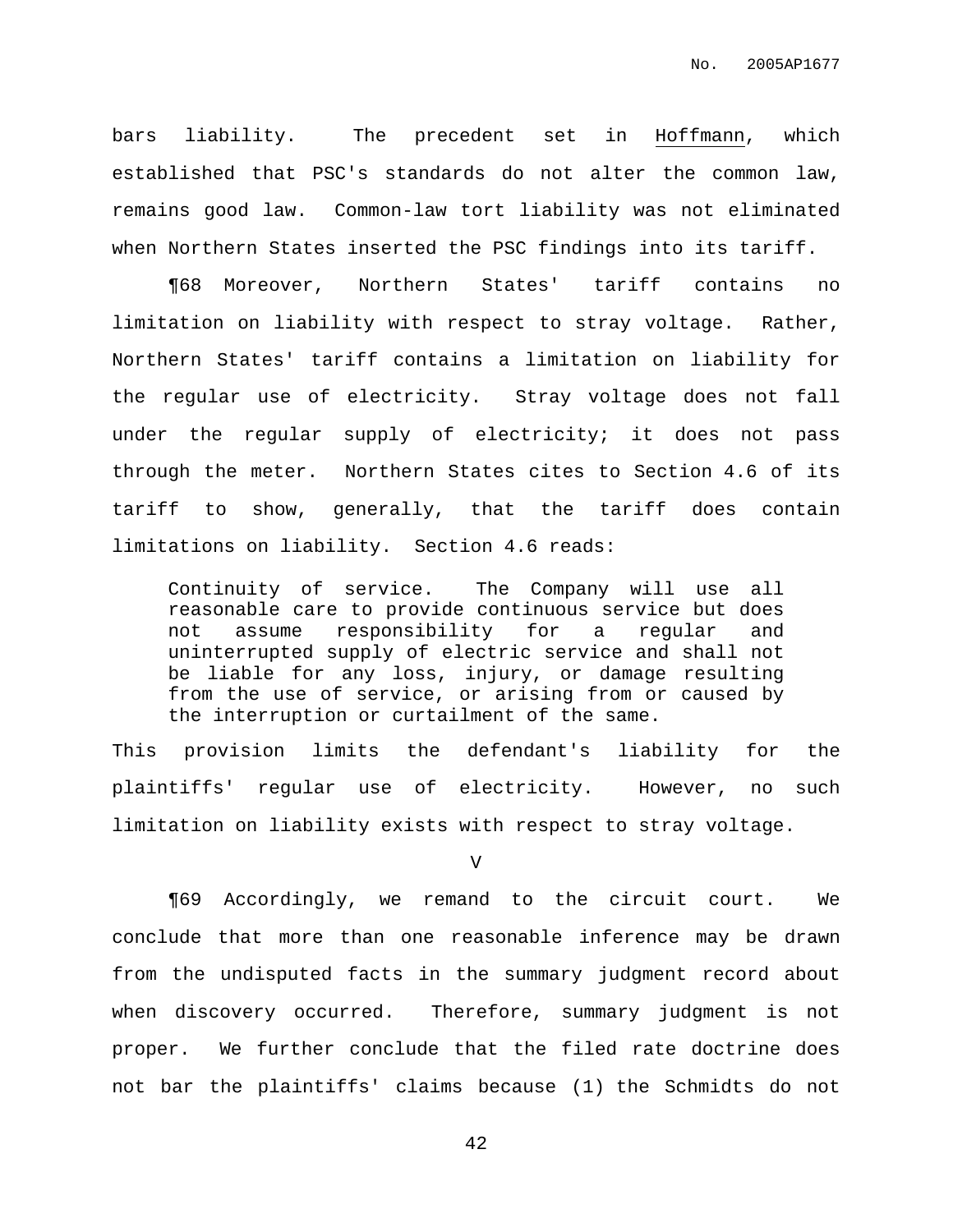seek a "privilege" within the meaning of the filed rate doctrine, and (2) as stated in Hoffmann, conformance with the PSC's findings does not abolish Northern States' common-law duty of ordinary care.

By the Court.—The decision of the court of appeals is affirmed.